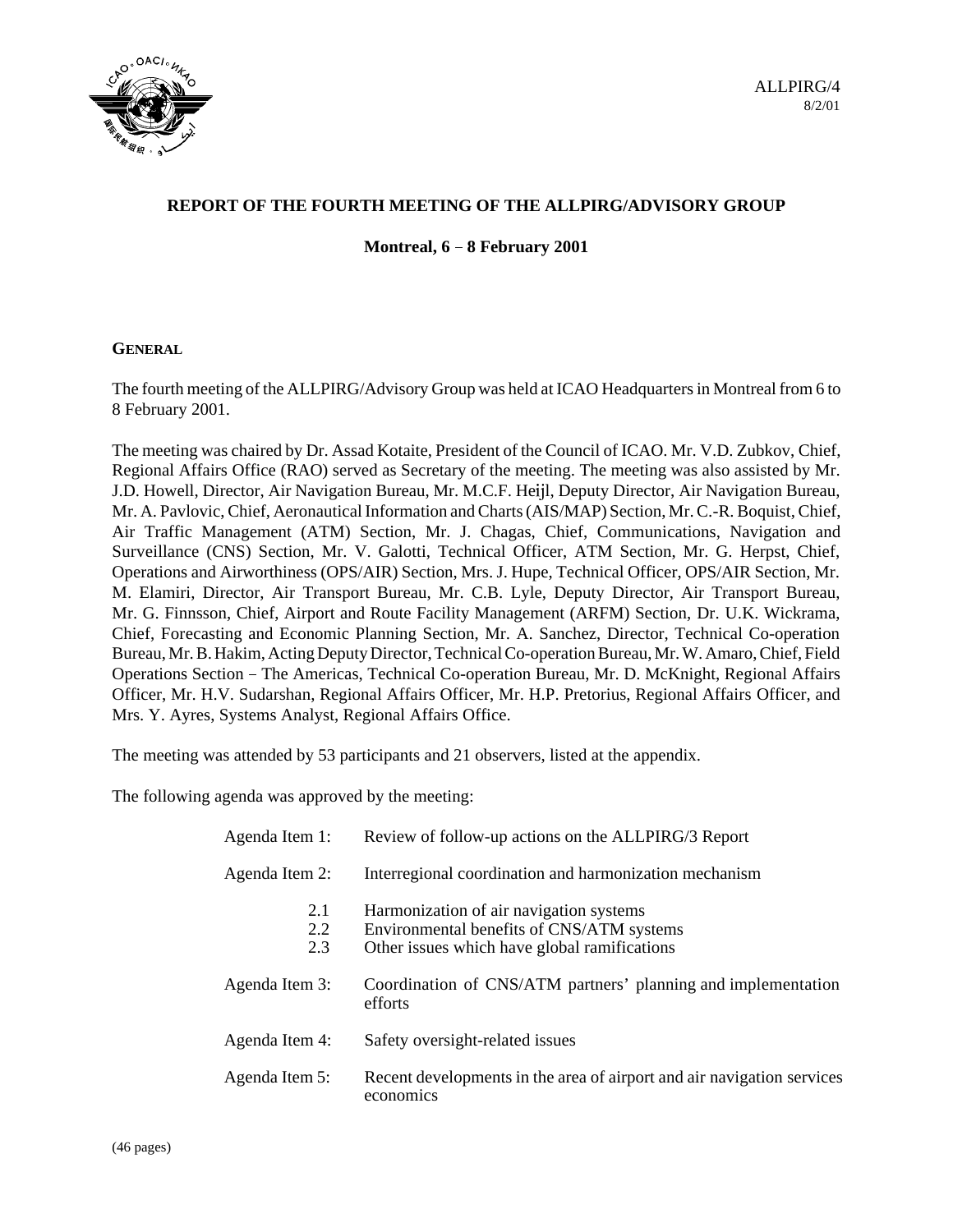| Agenda Item 6: | Technical cooperation issues |
|----------------|------------------------------|
| Agenda Item 7: | Any other business           |
| Agenda Item 8: | Report approval              |

Agenda Item 8: Report approval<br>Electronic copies of the documentation that was presented to the ALLPIRG/4 Meeting — working papers, Agenda Item 8: Report approval<br>Electronic copies of the documentation that was presented to the ALLPIRG/4 Meeting — working papers,<br>presentations and the final report — are available on the ALLPIRG web site. To access the

- 1. Go to ICAO's web site: http://www.icao.int.
- 2. On the left side of the page, navigate down to the heading "Meetings".
- 3. Select "ALLPIRG/4".
- 4. On the left side of the ALLPIRG page, under "ALLPIRG/4", select "Documentation".
- 5. Instructions on how to download the documents and presentations are given at the top of the "ALLPIRG/4 Documentation" web page.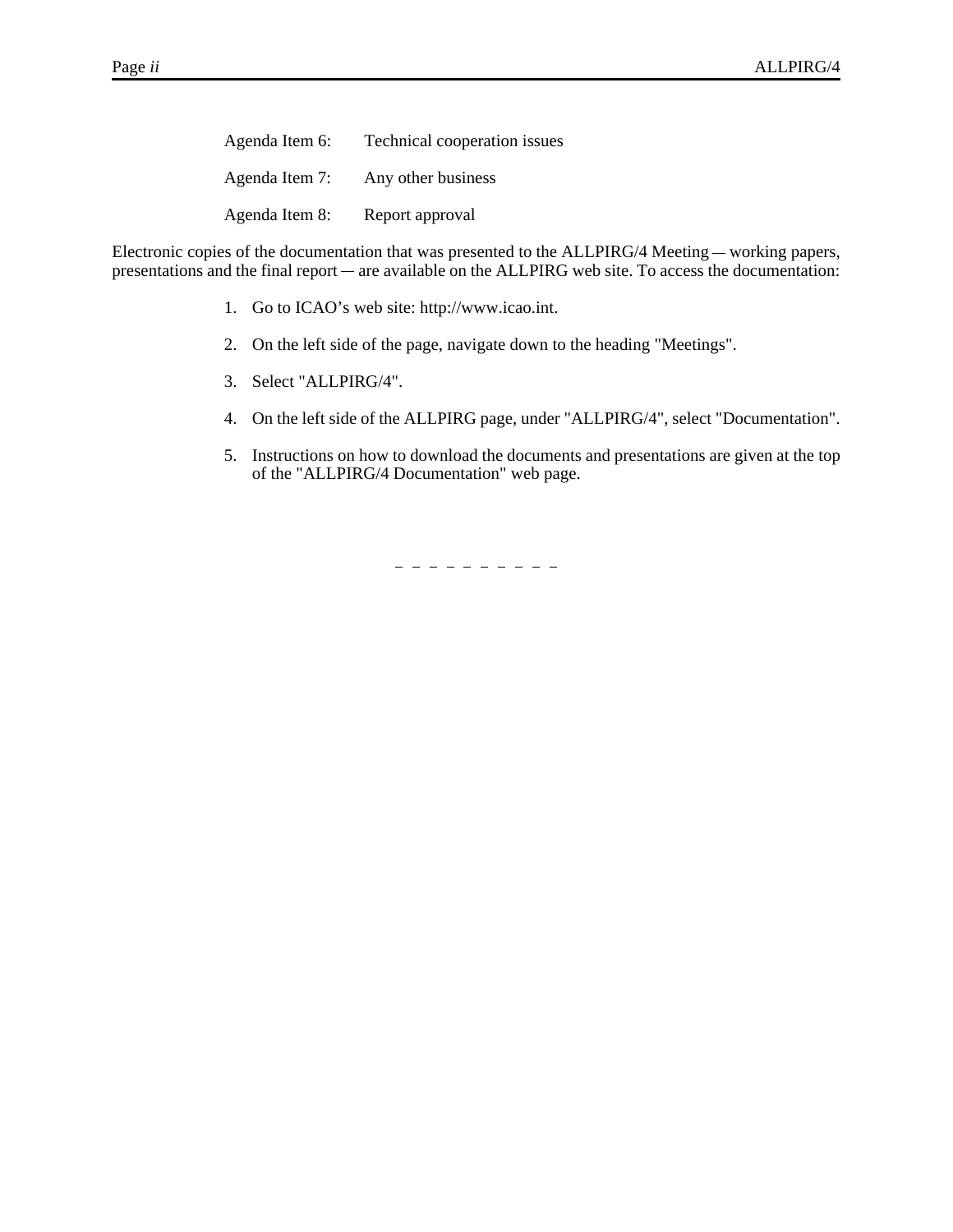### **AGENDA ITEM 1: REVIEW OF FOLLOW-UP ACTIONS ON THE ALLPIRG/3 REPORT**

1.1 The meeting noted the action taken by the Air Navigation Commission (ANC) and the Council on the report of the third meeting of the ALLPIRG/Advisory Group (ALLPIRG/3), which had been held in Montreal from 6 to 8 April 1999.

1.2 The conclusions of ALLPIRG/3 called for certain actions not only by ICAO, but also by other CNS/ATM partners from the ALLPIRG membership. The meeting received an update on the status of follow-up actions and noted that, in many cases, action had already been completed.

1.3 As a result of the review in the meeting, the updated list of follow-up actions taken on the conclusions developed by ALLPIRG/3 is detailed in the appendix to the report on Agenda Item 1.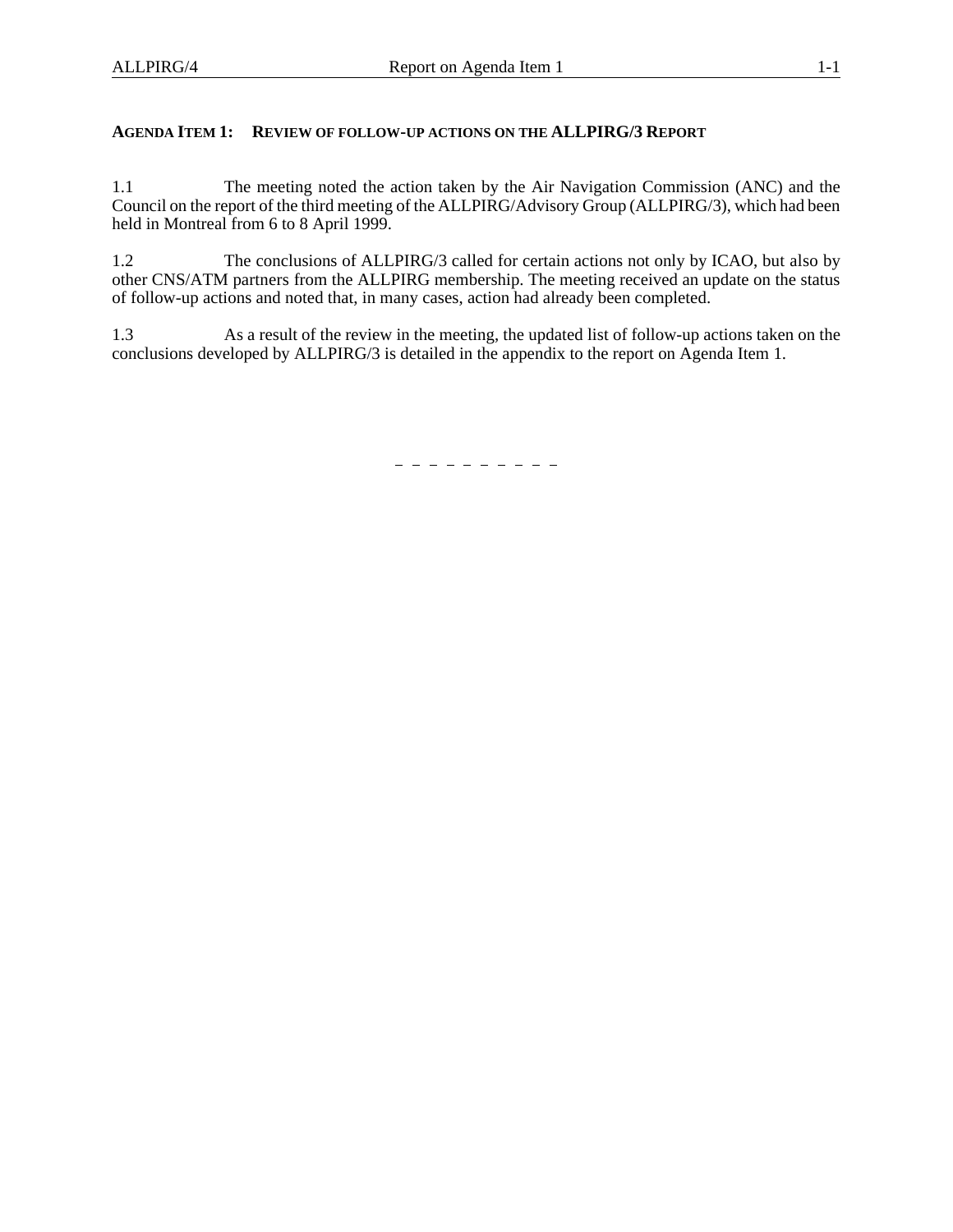### **APPENDIX**

### **FOLLOW-UP ACTIONS TAKEN ON THE CONCLUSIONS DEVELOPED BY THE ALLPIRG/3 MEETING**

| <b>ALLPIRG/3 CONCLUSION</b>                                                                                                                                                                                    | <b>FOLLOW-UP</b><br><b>METHOD</b>                                                                     | <b>STATUS</b>                                      | TARGET DATE/<br><b>REMARKS</b> |
|----------------------------------------------------------------------------------------------------------------------------------------------------------------------------------------------------------------|-------------------------------------------------------------------------------------------------------|----------------------------------------------------|--------------------------------|
| Conclusion 3/1 - Framework for CNS/ATM planning                                                                                                                                                                |                                                                                                       |                                                    |                                |
| That:                                                                                                                                                                                                          |                                                                                                       |                                                    |                                |
| a) the Global Air Navigation Plan for CNS/ATM Systems<br>constitutes the basis for CNS/ATM planning;                                                                                                           | <b>Note</b>                                                                                           |                                                    | Noted                          |
| b) PIRGs and regional offices will be consulted during<br>updates of the Global Air Navigation Plan for<br>CNS/ATM Systems, particularly with regard to regional<br>elements;                                  | <b>Consult PIRGs</b><br>and regional<br>offices during<br>the updates                                 | Coordination<br>completed for<br>Amendment<br>No.1 | Ongoing task                   |
| c) ALLPIRG will reconcile any divergent proposals in<br>respect of b) above in an expeditious manner;                                                                                                          | Harmonize any<br>divergent<br>proposals                                                               | Part of<br>ALLPIRG/4<br>agenda                     | Ongoing task                   |
| d) Chief, Regional Affairs Office will constitute the point<br>of contact at ICAO Headquarters to support and<br>coordinate interregional and other ALLPIRG-related<br>activities; and                         | Secretary<br>General to<br>make<br>appropriate<br>arrangements                                        | Agreed                                             | Completed                      |
| e) regional offices should be provided with the additional<br>resources necessary for them to carry out their full roles<br>in CNS/ATM planning.                                                               | Secretary<br>General to<br>ensure<br>resources are<br>sufficient                                      | Agreed                                             | Ongoing task                   |
| Conclusion 3/2 - Review of the Supplementary<br>Procedures (Doc 7030)                                                                                                                                          |                                                                                                       |                                                    |                                |
| That ICAO develop an adequate format and subdivision of<br>Doc 7030 conducive to CNS/ATM systems planning in<br>accordance with the concept of homogeneous ATM areas<br>and major international traffic flows. | Develop, in<br>coordination<br>with PIRGs, an<br>adequate<br>format and<br>subdivision of<br>Doc 7030 | Action in hand                                     | June 2001                      |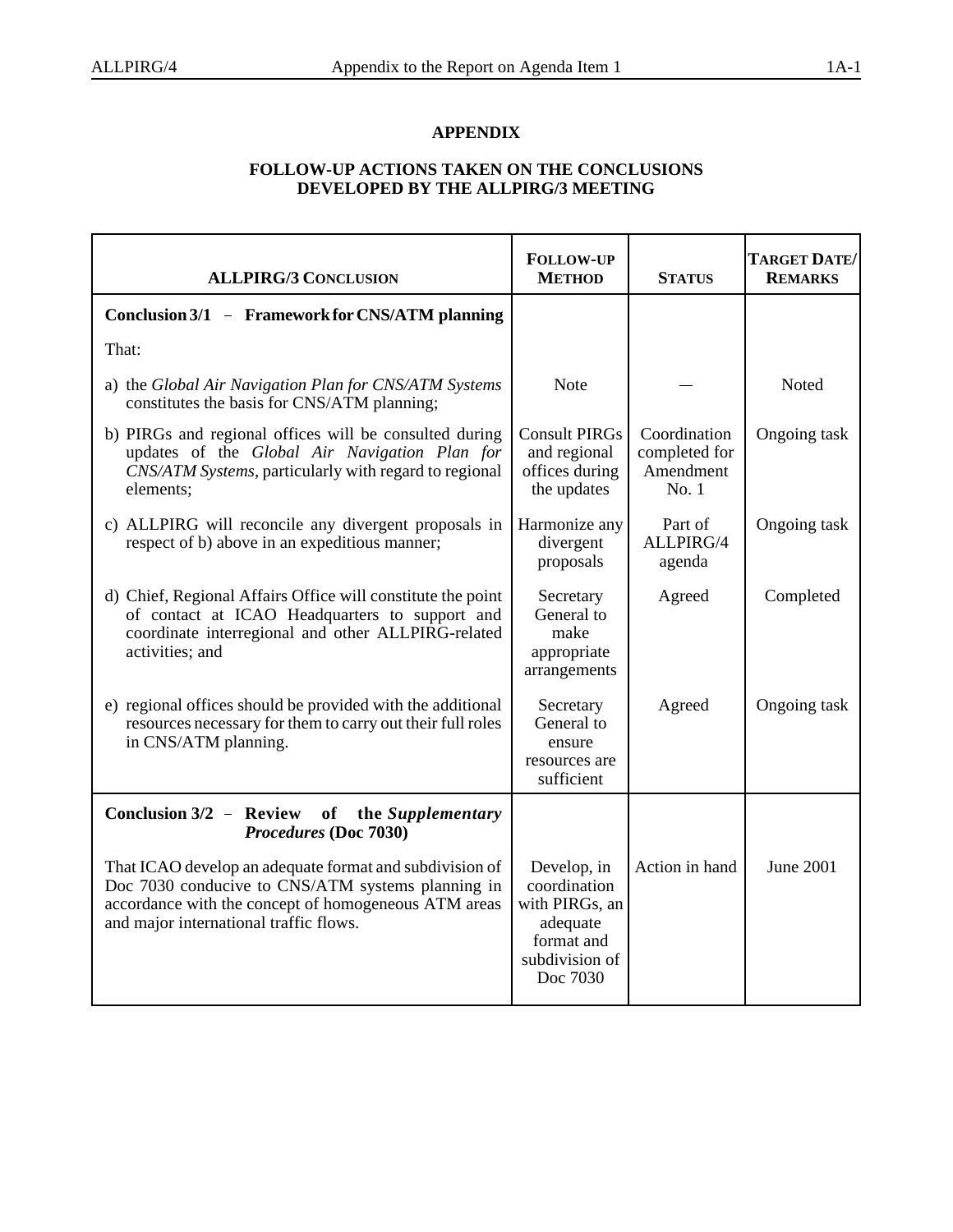| <b>ALLPIRG/3 CONCLUSION</b>                                                                                                                                                                                                                                       | <b>FOLLOW-UP</b><br><b>METHOD</b>                                                                  | <b>STATUS</b>                                                                                                                                         | TARGET DATE/<br><b>REMARKS</b>                                                        |
|-------------------------------------------------------------------------------------------------------------------------------------------------------------------------------------------------------------------------------------------------------------------|----------------------------------------------------------------------------------------------------|-------------------------------------------------------------------------------------------------------------------------------------------------------|---------------------------------------------------------------------------------------|
| Conclusion 3/3 - Identification of matters needing<br>action by ALLPIRG                                                                                                                                                                                           |                                                                                                    |                                                                                                                                                       |                                                                                       |
| <b>That PIRGs:</b>                                                                                                                                                                                                                                                |                                                                                                    |                                                                                                                                                       |                                                                                       |
| a) undertake additional work items identified by Council<br>as part of the follow-up to the World-wide CNS/ATM<br>Systems Implementation Conference, such as those<br>shown in Table 3-1 of the ALLPIRG/3 Report;                                                 | Undertake tasks<br>as specified for<br>action by the<br>Council                                    | PIRGs have<br>included the<br>tasks in their<br>respective work<br>programmes                                                                         | Ongoing                                                                               |
| b) organize and conduct their work in such a way that all<br>such matters needing action by ALLPIRG (including<br>those shown in Table 3-1) be identified, documented<br>and communicated in the most expeditious manner; and                                     | Identify,<br>document and<br>communicate<br>any<br>interregional<br>issues                         | Included as part<br>of $PIRGs^5$<br>work<br>programmes                                                                                                | Ongoing                                                                               |
| c) take advantage of the ALLPIRG forum to resolve<br>problems they have identified.                                                                                                                                                                               | Harmonize any<br>interregional<br>issues                                                           | Part of<br>ALLPIRG/4<br>agenda                                                                                                                        | Ongoing                                                                               |
| Conclusion 3/4 - Regular review of the uniform<br>methodology                                                                                                                                                                                                     |                                                                                                    |                                                                                                                                                       |                                                                                       |
| That the ICAO PIRGs keep the uniform methodology for<br>the identification, assessment and reporting of air<br>navigation shortcomings and deficiencies under regular<br>review and propose modifications thereto if needed in the<br>light of experience gained. | Review the<br>uniform<br>methodology<br>regularly and<br>identify any<br>modifications<br>required | In response to a<br>State filing a<br>difference<br>regarding the<br>implementation<br>of WGS-84, the<br>methodology<br>has been further<br>clarified | ALLPIRG/4<br>was presented<br>with<br>clarifications to<br>the uniform<br>methodology |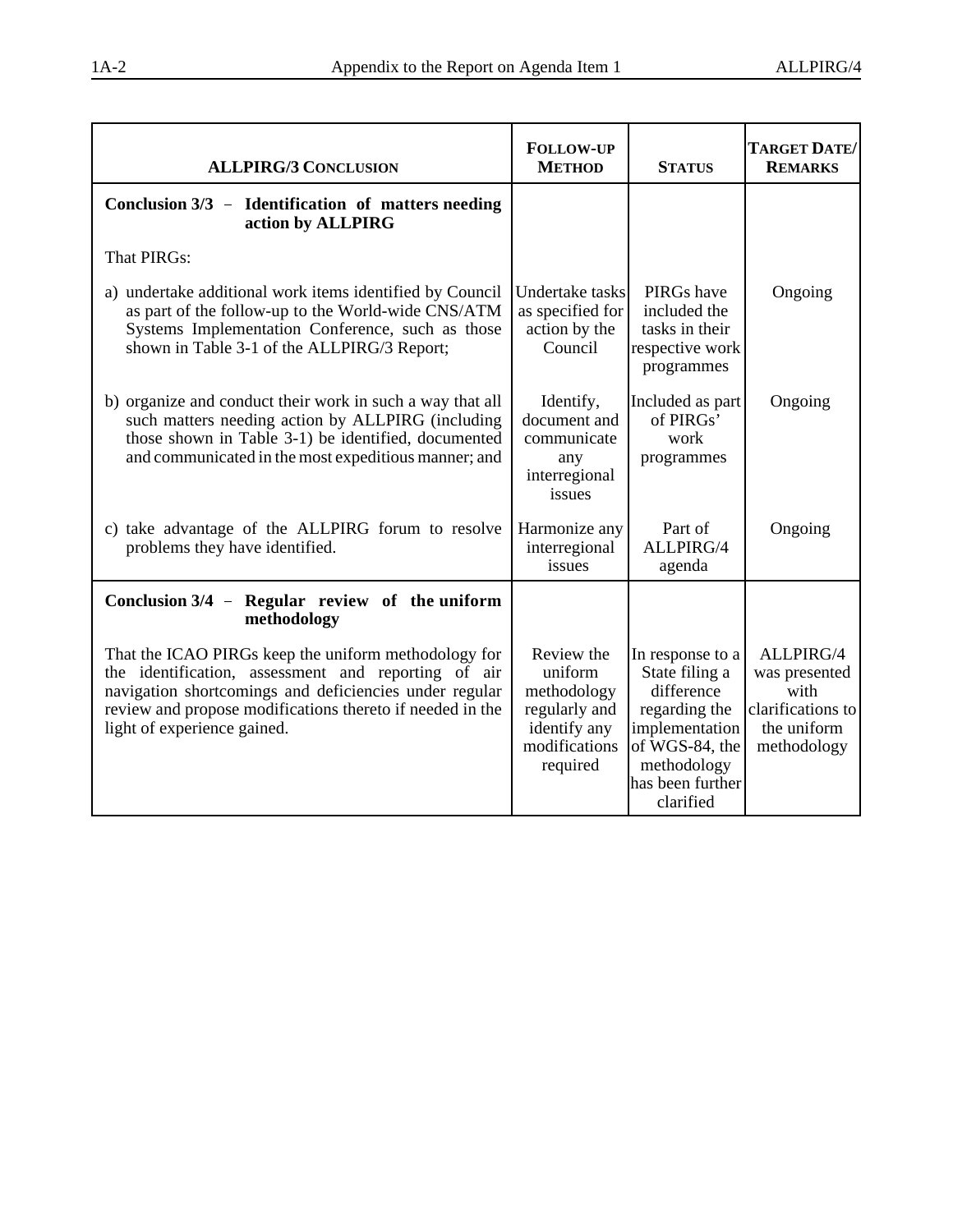| <b>ALLPIRG/3 CONCLUSION</b>                                                                                                                                                                                                                                                                 | <b>FOLLOW-UP</b><br><b>METHOD</b>                                                                                                                                                                                        | <b>STATUS</b>                                                                                                              | TARGET DATE/<br><b>REMARKS</b> |
|---------------------------------------------------------------------------------------------------------------------------------------------------------------------------------------------------------------------------------------------------------------------------------------------|--------------------------------------------------------------------------------------------------------------------------------------------------------------------------------------------------------------------------|----------------------------------------------------------------------------------------------------------------------------|--------------------------------|
| Conclusion 3/5 - Need for complete use of the<br>uniform methodology                                                                                                                                                                                                                        |                                                                                                                                                                                                                          |                                                                                                                            |                                |
| That States and international organizations be urged to<br>apply the uniform methodology for the identification,<br>assessment and reporting of air navigation shortcomings<br>and deficiencies completely and effectively so that the<br>objectives of the methodology are fully achieved. | Bring the intent<br>of this<br>conclusion to<br>the attention<br>of States and<br>international<br>organizations<br>through a State<br>letter/PIRG<br>meetings                                                           | The attention<br>of States was<br>drawn to the<br>conclusion<br>through letter<br>$M$ 7/1 - 99/78,<br>dated<br>9 July 1999 | Completed                      |
| Conclusion $3/6$ – Shortcomings<br>and deficiencies<br>affecting neighbouring region(s)                                                                                                                                                                                                     |                                                                                                                                                                                                                          |                                                                                                                            |                                |
| That air navigation shortcomings and deficiencies which<br>affect neighbouring region(s) should receive urgent<br>attention by the ICAO Regional Office(s) concerned<br>similar to serious cases mentioned in paragraph 6.2 of the<br>uniform methodology.                                  | <b>ICAO</b> Regional<br>Offices, in<br>coordination<br>with PIRGs,<br>to review and<br>take action on<br>shortcomings<br>and<br>deficiencies<br>that affect<br>interface areas<br>between<br>$regions -$<br>ongoing task | Identification<br>of shortcomings<br>and deficiencies<br>is part of the<br>work<br>programme of<br>each PIRG               | Ongoing task                   |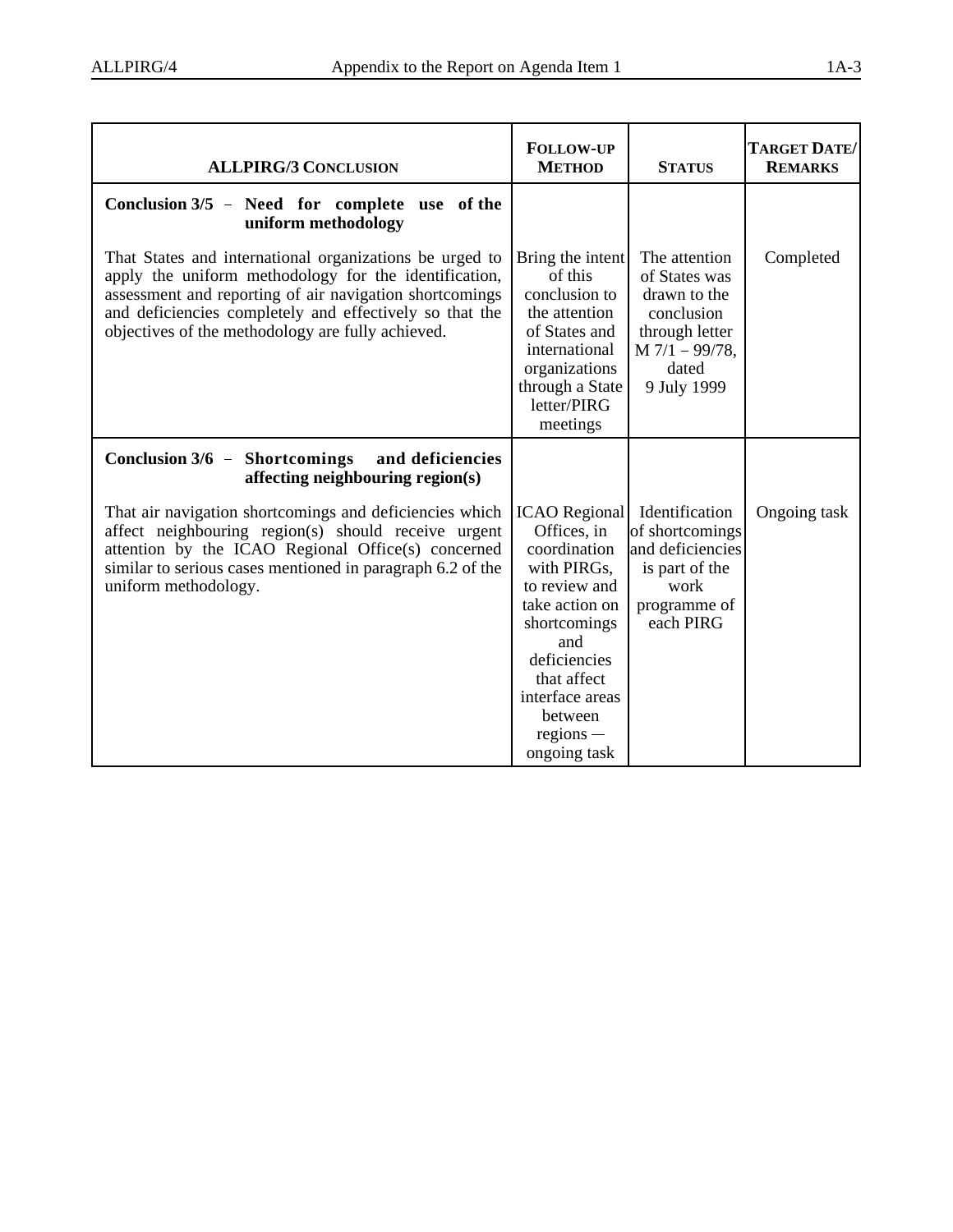| <b>ALLPIRG/3 CONCLUSION</b>                                                                                                                                                                                                                                                                                                                                                                                                                                                                                                                                                                                                                                                                                                                                                                                                                                                                                                                                                                                                                                                                                                                                           | <b>FOLLOW-UP</b><br><b>METHOD</b>                                                                  | <b>STATUS</b>                                                                                                              | TARGET DATE/<br><b>REMARKS</b> |
|-----------------------------------------------------------------------------------------------------------------------------------------------------------------------------------------------------------------------------------------------------------------------------------------------------------------------------------------------------------------------------------------------------------------------------------------------------------------------------------------------------------------------------------------------------------------------------------------------------------------------------------------------------------------------------------------------------------------------------------------------------------------------------------------------------------------------------------------------------------------------------------------------------------------------------------------------------------------------------------------------------------------------------------------------------------------------------------------------------------------------------------------------------------------------|----------------------------------------------------------------------------------------------------|----------------------------------------------------------------------------------------------------------------------------|--------------------------------|
| Conclusion 3/7 - Addition to terms of reference of<br><b>PIRGs</b>                                                                                                                                                                                                                                                                                                                                                                                                                                                                                                                                                                                                                                                                                                                                                                                                                                                                                                                                                                                                                                                                                                    |                                                                                                    |                                                                                                                            |                                |
| That the Council agree to the explicit inclusion of<br>economic matters in the terms of reference of PIRGs by the<br>introduction of text along the following lines (to be adapted<br>for each PIRG to fit in with its current terms of reference<br>at appropriate place or places):<br>"In facilitating implementation of facilities and services<br>identified in the regional air navigation plan and with<br>due regard to the primacy of safety, the [PIRG<br>concerned] should take into account the costs and<br>benefits of implementation options and the need to<br>facilitate financing of preferred options  With regard<br>to multinational facilities and cooperative activities the<br>[PIRG concerned] may wish to use an appropriate<br>mechanism to prepare cost/benefit analyses and<br>business cases, and to provide related guidance material<br>in support of "prototype" sets of planned facilities and<br>services  . At its discretion, the [PIRG concerned] may<br>invite financial institutions, as required on a<br>consultative basis and at a time it considers appropriate<br>in the planning process, to participate in this work." | Revise the<br>terms of<br>reference of<br>PIRGs to<br>explicitly<br>include<br>economic<br>matters | The PIRGs<br>revised their<br>respective work<br>programmes/<br>terms of<br>reference to<br>include<br>economic<br>matters | Completed                      |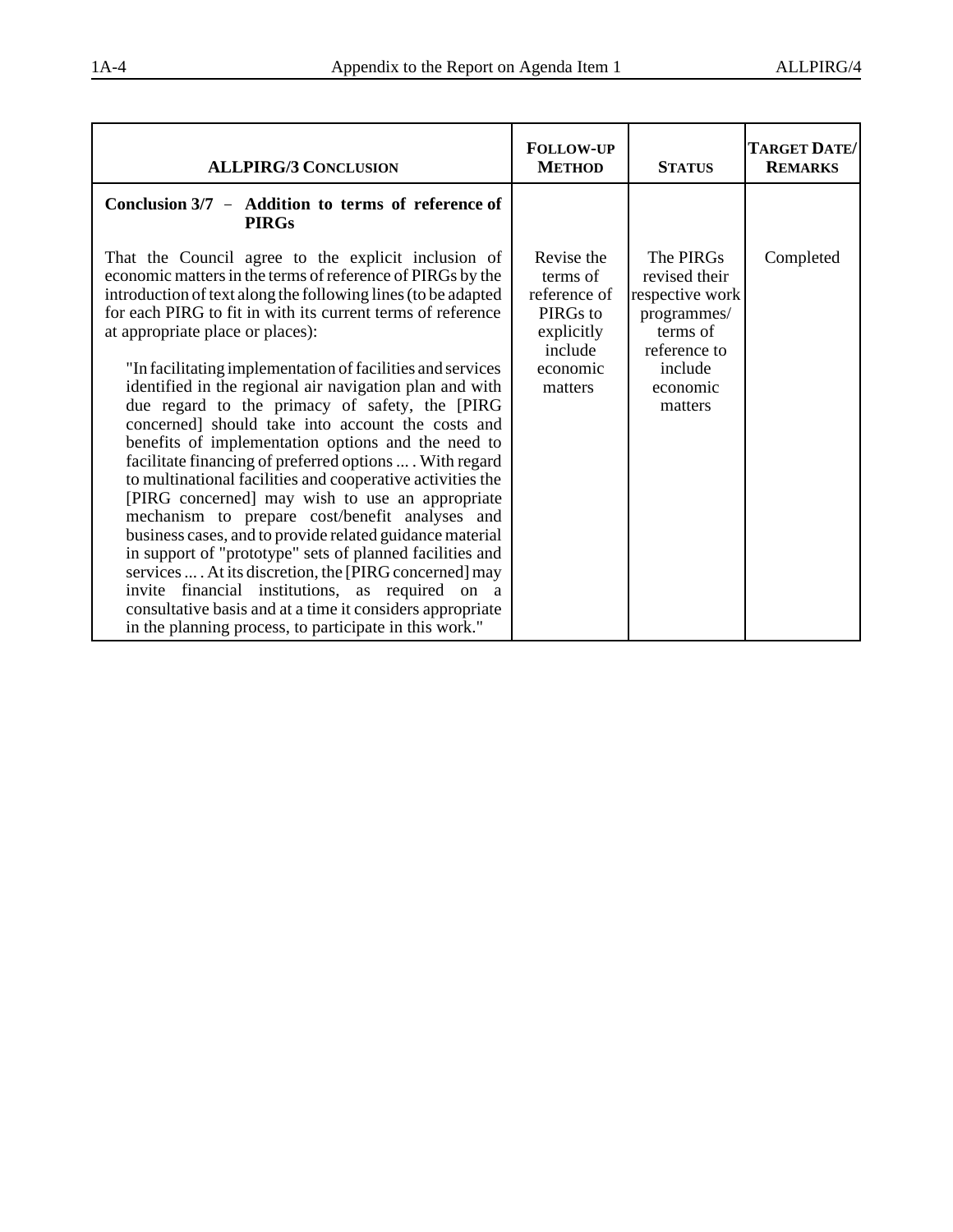| <b>ALLPIRG/3 CONCLUSION</b>                                                                                                                                                                                        | <b>FOLLOW-UP</b><br><b>METHOD</b>                                                                                                        | <b>STATUS</b>                                                                                                                                                                                                                                                                                            | TARGET DATE/<br><b>REMARKS</b> |
|--------------------------------------------------------------------------------------------------------------------------------------------------------------------------------------------------------------------|------------------------------------------------------------------------------------------------------------------------------------------|----------------------------------------------------------------------------------------------------------------------------------------------------------------------------------------------------------------------------------------------------------------------------------------------------------|--------------------------------|
| Conclusion 3/8 - States assist other States for<br>implementation of WGS-84                                                                                                                                        |                                                                                                                                          |                                                                                                                                                                                                                                                                                                          |                                |
| That ICAO and those States in a position to do so be urged<br>to provide assistance to other States which need assistance<br>in the implementation of WGS-84.                                                      | <b>ICAO</b><br>to provide<br>assistance to<br>States through<br>TC projects<br>and SIPs                                                  | 1) During the<br>year 2000, a<br>SIP was<br>implemented<br>for Eastern<br>European<br>States for<br>the transition<br>to WGS-84<br>2) During the<br>year 2001,<br>technical<br>assistance is<br>planned to<br>be provided<br>to the States<br>of the<br>CAR/SAM<br>Regions as<br>part of a TC<br>Project | Ongoing task                   |
| Conclusion 3/9 - Advice to<br><b>States</b><br>on technical<br>difficulties in implementation of<br><b>WGS-84</b>                                                                                                  |                                                                                                                                          |                                                                                                                                                                                                                                                                                                          |                                |
| That ICAO Regional Offices obtain information from<br>States which have not implemented WGS-84 as to what<br>technical difficulties they are facing and provide advice to<br>those States as a matter of priority. | <b>ICAO Regional ICAO Regional</b><br>Offices to<br>States any<br>difficulties with<br>implementation<br>of WGS-84 and<br>provide advice | Offices<br>ascertain from coordinated and<br>provided<br>assistance to<br>States to<br>resolve the<br>difficulties in<br>implementation<br>of WGS-84                                                                                                                                                     | Ongoing                        |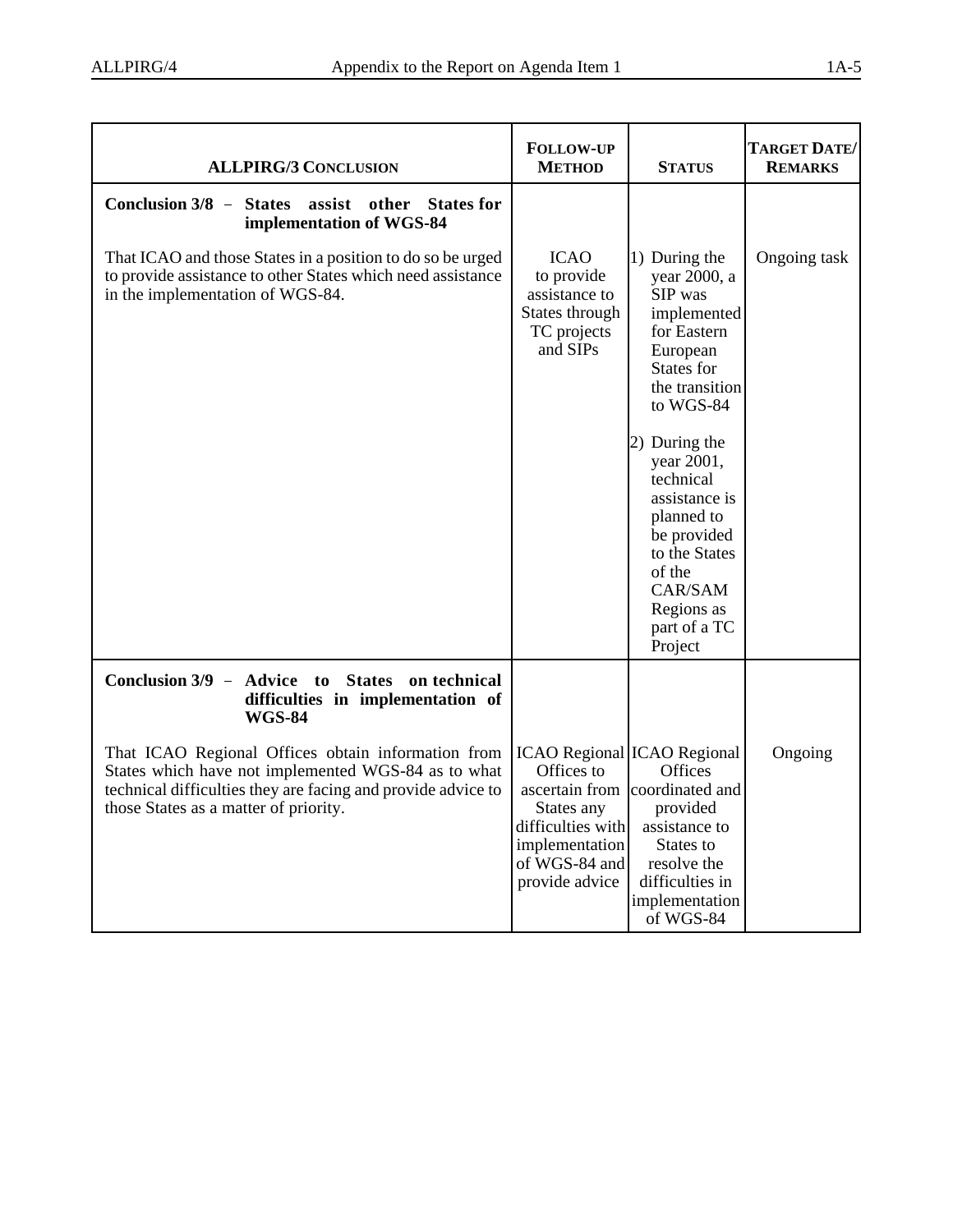| <b>ALLPIRG/3 CONCLUSION</b>                                                                                                                                                                                                                                            | <b>FOLLOW-UP</b><br><b>METHOD</b>                                       | <b>STATUS</b>                                                                                                                 | TARGET DATE/<br><b>REMARKS</b> |
|------------------------------------------------------------------------------------------------------------------------------------------------------------------------------------------------------------------------------------------------------------------------|-------------------------------------------------------------------------|-------------------------------------------------------------------------------------------------------------------------------|--------------------------------|
| Conclusion 3/10 - Increasing emphasis on<br>interregional and subregional<br>planning for CNS/ATM                                                                                                                                                                      |                                                                         |                                                                                                                               |                                |
| That, with a view to increasing emphasis on interregional<br>and subregional planning for CNS/ATM, ICAO:                                                                                                                                                               |                                                                         |                                                                                                                               |                                |
| methodologies<br>a) develop<br>for<br>subregional<br>and<br>interregional planning of CNS/ATM systems as<br>guidance material for PIRGs;                                                                                                                               | Develop a<br>framework for<br>interregional<br>planning                 | Draft guidance<br>completed and<br>presented to<br>the first<br>interregional<br>coordination<br>meeting                      | April 2001                     |
| b) in completing a) above, account be taken of the work<br>carried out in the CAR/SAM Regions as a result of the<br>special CNS/ATM implementation project, as well as of<br>existing regional activities with regard to the<br>implementation of CNS/ATM systems; and | <b>Note</b>                                                             |                                                                                                                               | Noted                          |
| strengthen lateral interregional<br>c) encourage<br>and<br>coordination at the level of Secretaries of PIRGs.                                                                                                                                                          | Increased<br>communication<br>and contacts<br>between<br><b>ICAORDs</b> | First<br>interregional<br>(Asia/Europe/<br>Middle East)<br>coordination<br>meeting held in<br>Bangkok (11 to<br>13 Oct. 2000) | Ongoing task                   |
| Conclusion 3/11 - Support of Y2K efforts                                                                                                                                                                                                                               |                                                                         |                                                                                                                               |                                |
| That ICAO Regional Offices and PIRGs:                                                                                                                                                                                                                                  |                                                                         |                                                                                                                               |                                |
| a) support global contingency planning efforts and, noting<br>the very short time in hand, make concerted efforts to<br>take full advantage of the common experience in<br>developing contingency plans by sharing information;                                        | PIRGs to<br>develop<br>regional<br>contingency<br>plans                 |                                                                                                                               | Completed                      |
| b) work to ensure that States issue appropriate aeronautical<br>information by 1 July 1999;                                                                                                                                                                            | Address a State<br>letter to this<br>effect                             |                                                                                                                               | Completed                      |
| c) support the ICAO/IATA Action Programme;                                                                                                                                                                                                                             | Support the<br><b>ICAO/IATA</b><br>Action<br>Programme                  |                                                                                                                               | Completed                      |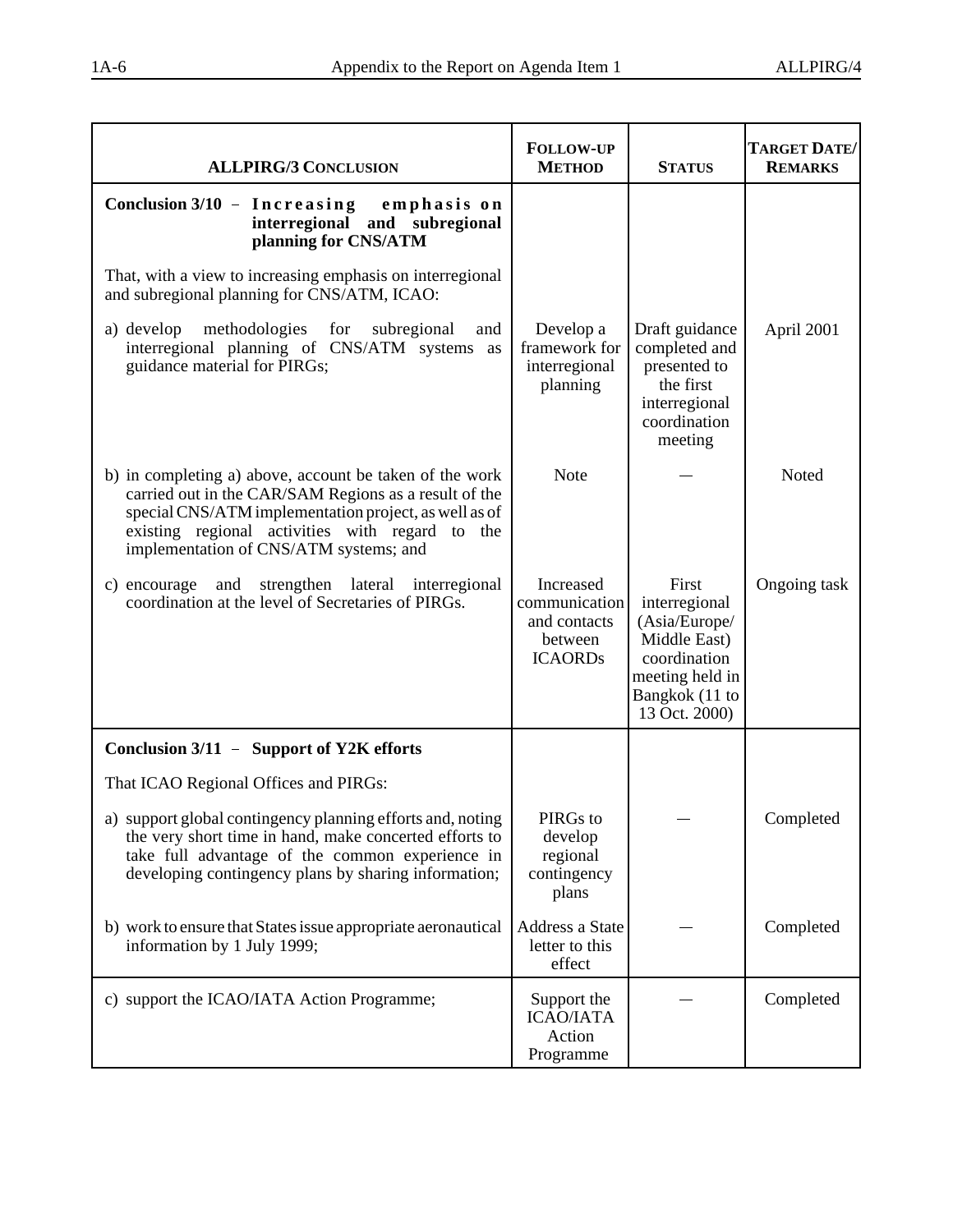| <b>ALLPIRG/3 CONCLUSION</b>                                                                                                                                                                                                                 | <b>FOLLOW-UP</b><br><b>METHOD</b>                                                                                            | <b>STATUS</b>                                                                                                                         | <b>TARGET DATE/</b><br><b>REMARKS</b> |
|---------------------------------------------------------------------------------------------------------------------------------------------------------------------------------------------------------------------------------------------|------------------------------------------------------------------------------------------------------------------------------|---------------------------------------------------------------------------------------------------------------------------------------|---------------------------------------|
| d) urge States to publish contingency planning measures<br>not later than 12 August 1999; and                                                                                                                                               | <b>Address a State</b><br>letter to this<br>effect                                                                           |                                                                                                                                       | Completed                             |
| e) use the in-flight broadcast procedure (IFBP) and the<br>traffic information broadcast by aircraft (TIBA) for<br>temporary activation as part of the contingency planning<br>process in areas of low traffic density.                     | <b>Address a State</b><br>letter to this<br>effect                                                                           |                                                                                                                                       | Completed                             |
| Conclusion 3/12 - Y2K follow-up activities                                                                                                                                                                                                  |                                                                                                                              |                                                                                                                                       |                                       |
| That the Secretary General:                                                                                                                                                                                                                 |                                                                                                                              |                                                                                                                                       |                                       |
| a) issue a State letter advising States not to use the<br>9 September 1999 and 30 December 1999 AIRAC<br>dates;                                                                                                                             | Address a State<br>letter                                                                                                    | The attention<br>of States was<br>drawn to the<br>conclusion<br>through State<br>letter dated<br>14 May 1999                          | Completed                             |
| b) develop and circulate an appropriate standard format for<br>States to use for the publication by 1 July 1999 of<br>appropriate aeronautical information on their Y2K<br>compliance in accordance with Assembly<br>Resolution A32-10; and | Develop and<br>circulate a<br>standard format<br>of AIC to States                                                            | The Standard<br>format of AIC<br>was sent to<br>States under<br>cover of State<br>letter<br>AN 13/46 -<br>99/62, dated<br>14 May 1999 | Completed                             |
| c) further investigate the capability of the AFTN to<br>support operations during the Y2K transition period and<br>other critical dates.                                                                                                    | Investigate the<br>capability of<br><b>AFTN</b><br>operations<br>during the Y2K<br>transition<br>period and<br>inform States | The task has<br>been completed<br>by the regional<br>offices                                                                          | Completed                             |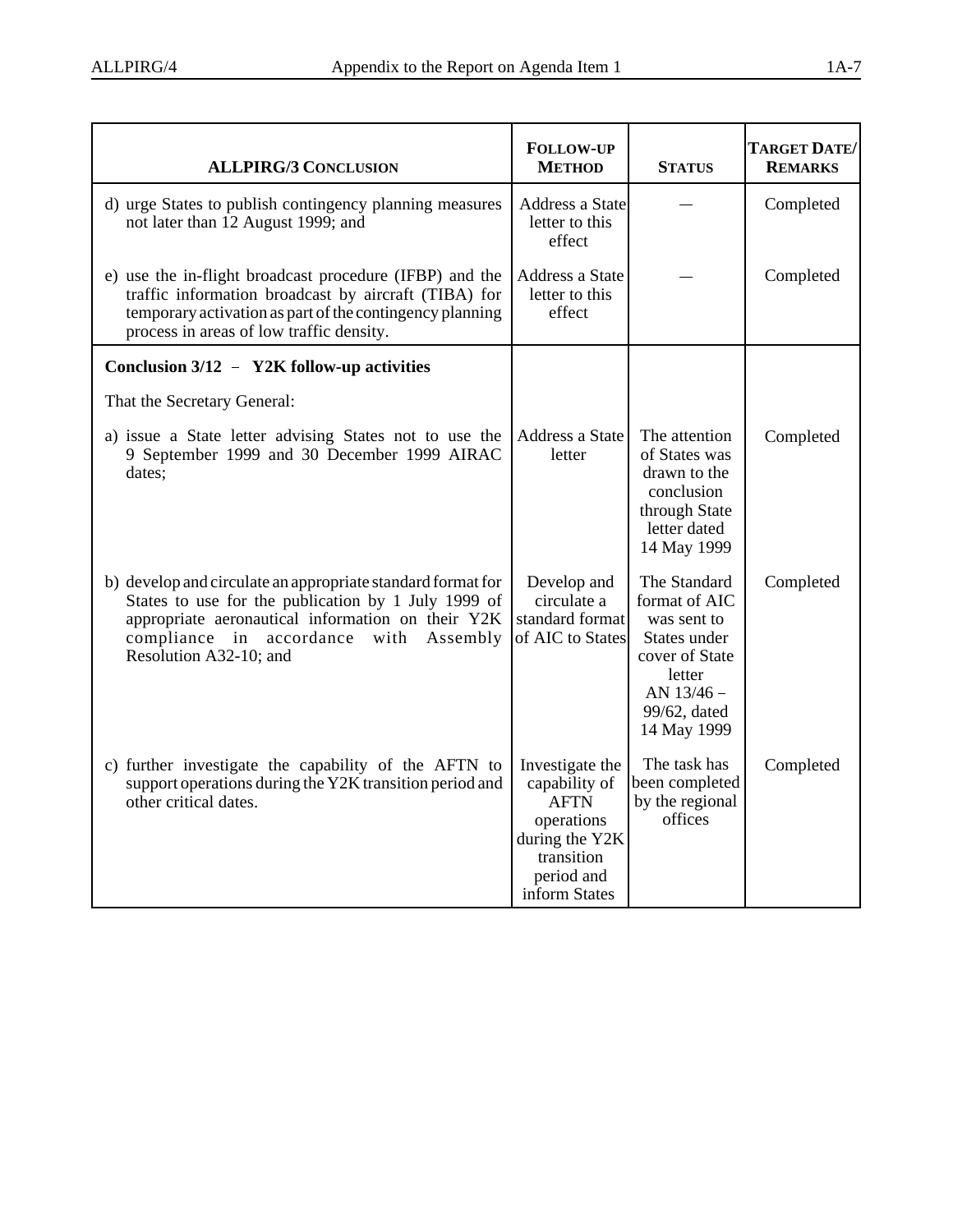| <b>ALLPIRG/3 CONCLUSION</b>                                                                                                                                                                                                                                                                                                                                                                                                                                                                                           | <b>FOLLOW-UP</b><br><b>METHOD</b>                                                                                                  | <b>STATUS</b>                                                            | TARGET DATE/<br><b>REMARKS</b> |
|-----------------------------------------------------------------------------------------------------------------------------------------------------------------------------------------------------------------------------------------------------------------------------------------------------------------------------------------------------------------------------------------------------------------------------------------------------------------------------------------------------------------------|------------------------------------------------------------------------------------------------------------------------------------|--------------------------------------------------------------------------|--------------------------------|
| Conclusion 3/13 - Support for the ICAO position at<br><b>WRC-2000</b>                                                                                                                                                                                                                                                                                                                                                                                                                                                 |                                                                                                                                    |                                                                          |                                |
| That:                                                                                                                                                                                                                                                                                                                                                                                                                                                                                                                 |                                                                                                                                    |                                                                          |                                |
| a) the utmost importance of securing in a coordinated<br>manner the protection of aeronautical radiofrequency<br>spectrum should be recognized, particularly with regard<br>to the International Telecommunication Union (ITU)<br>World Radiocommunication Conference<br>(2000)<br>(WRC-2000);                                                                                                                                                                                                                        | Promote the<br>intent of this<br>conclusion                                                                                        |                                                                          | Completed                      |
| b) the need of securing adequate radio frequency spectrum<br>allocations to guarantee the safety of air navigation<br>should be brought to the attention of States at the<br>highest level;                                                                                                                                                                                                                                                                                                                           | Letter from the<br>President of the<br>Council to<br>States/Ministers<br>of Transport                                              |                                                                          | Completed                      |
| c) the progress in the implementation of ALLPIRG/2<br>Conclusion $2/20$ , a), b), c), d) and g) should be noted;                                                                                                                                                                                                                                                                                                                                                                                                      | <b>Note</b>                                                                                                                        |                                                                          | Noted                          |
| d) the continuing urgency of ALLPIRG/2 Conclusion 2/20,<br>a), e), f) and g) should be reaffirmed; and                                                                                                                                                                                                                                                                                                                                                                                                                | <b>Note</b>                                                                                                                        |                                                                          | Noted                          |
| e) the information material provided to the meeting with<br>regard to the ICAO position for the ITU WRC-2000 and<br>ICAO Assembly Resolution A32-13 should be used to<br>promote consideration of the proposed ICAO position<br>for incorporation into national proposals to WRC-2000.                                                                                                                                                                                                                                | Send approved<br><b>ICAO</b> position<br>to States and<br>relevant<br>international<br>organizations,<br>including ITU             |                                                                          | Completed                      |
| Conclusion 3/14 - Cooperation with ICAO/CAEP<br>work<br>That ICAO/CAEP expedite its work on the development of<br>a preliminary methodology for the assessment of the<br>environmental benefits associated with the implementation<br>of CNS/ATM systems to be applied by PIRGs in the<br>earliest opportunity in the analysis of the business cases,<br>while waiting for the final methodology to be incorporated<br>as part of a new chapter in Volume I of the Global Air<br>Navigation Plan for CNS/ATM Systems. | Develop a<br>methodology<br>for the<br>assessment of<br>environmental<br>benefits and<br>incorporate it<br>into the Global<br>Plan | Presented to the<br>CAEP/5<br>Meeting<br>(Montreal, 8 -<br>17 Jan. 2001) | Mid-2001                       |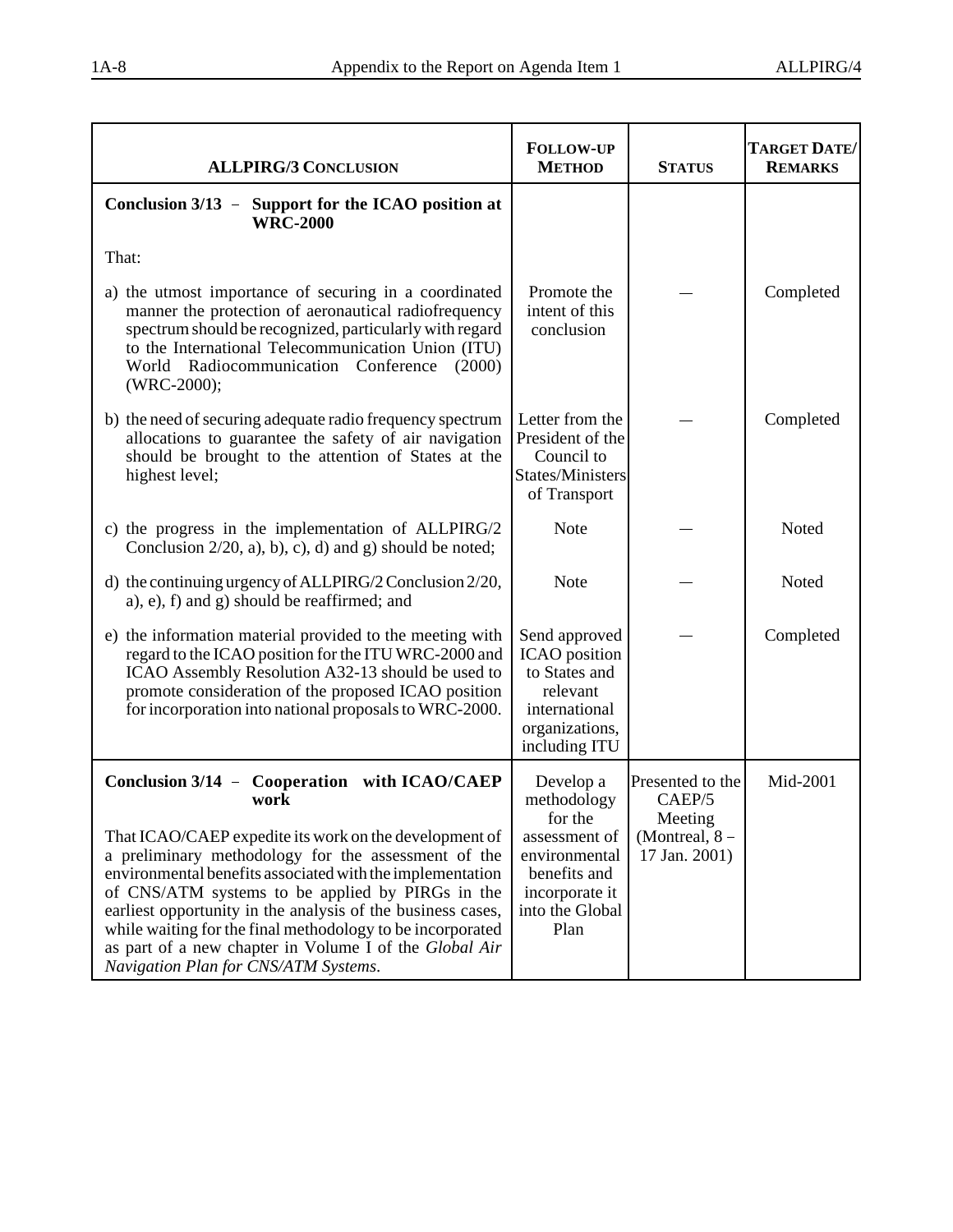| <b>ALLPIRG/3 CONCLUSION</b>                                                                                                                                                                                                                  | <b>FOLLOW-UP</b><br><b>METHOD</b>                                                                                                              | <b>STATUS</b>                  | TARGET DATE/<br><b>REMARKS</b> |
|----------------------------------------------------------------------------------------------------------------------------------------------------------------------------------------------------------------------------------------------|------------------------------------------------------------------------------------------------------------------------------------------------|--------------------------------|--------------------------------|
| Paragraph 7.1 c) of the ALLPIRG/3 Report: the PIRGs will<br>be informed of the final outcome of the analysis and, if<br>necessary, the Global Air Navigation Plan for CNS/ATM<br>Systems will be amended accordingly to reflect the position | Inform<br>$\mathbf{ii}$<br>PIRGs of<br>the final<br>outcome of<br>the analysis<br>of the use of<br>GNSS as a<br>sole means<br>of<br>navigation | All the PIRGs<br>were informed | Completed                      |
|                                                                                                                                                                                                                                              | ii) If necessary,<br>amend the<br>Global Air<br><b>Navigation</b><br>Plan for<br>CNS/ATM<br><b>Systems</b><br>accordingly                      | Action in hand                 | June 2001                      |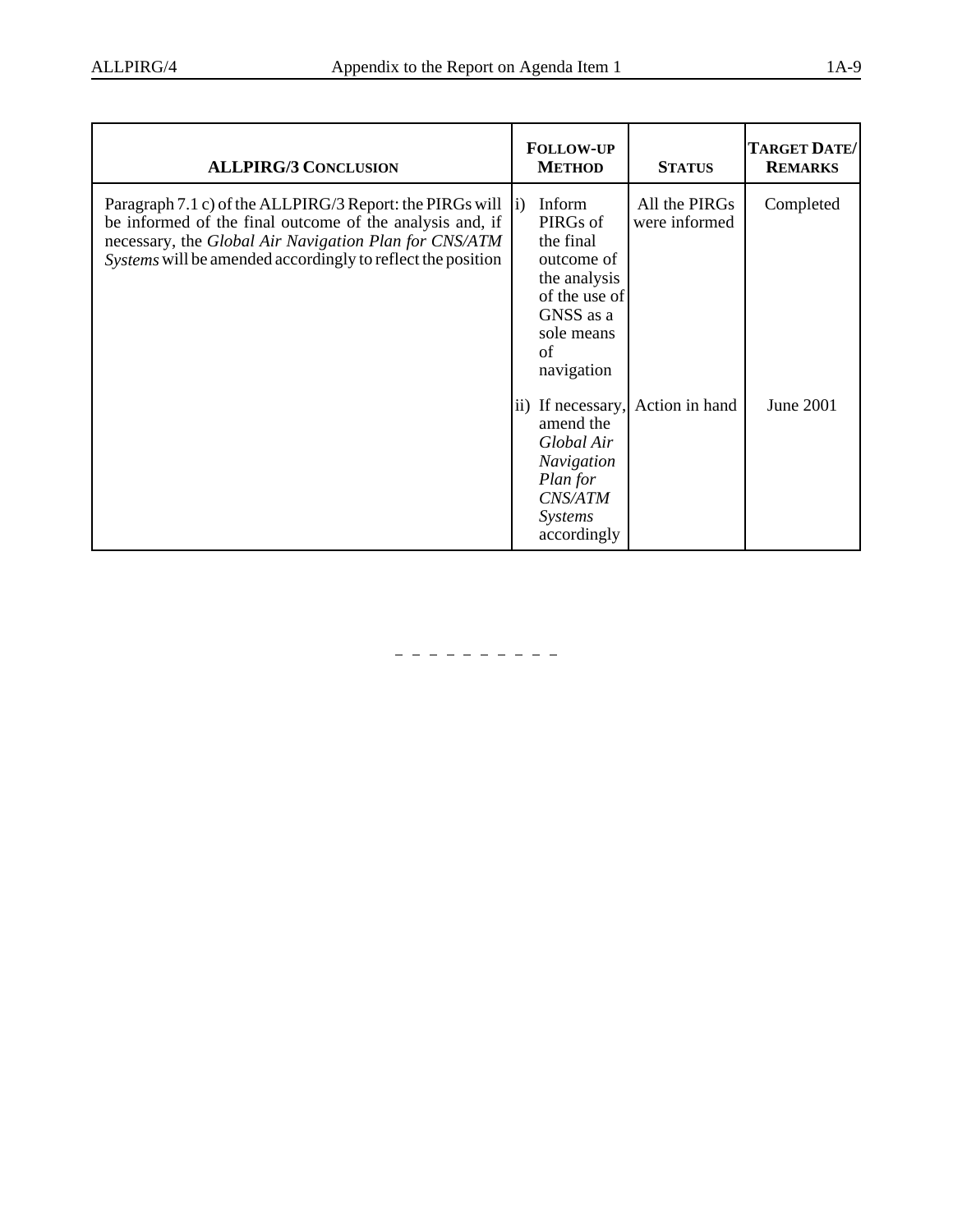### **AGENDA ITEM 2: INTERREGIONAL COORDINATION AND HARMONIZATION MECHANISM**

### 2.1 **Harmonization of air navigation systems**

### *Interregional mechanism*

2.1.1 The meeting noted that, in order to achieve an integrated global air traffic management system, ICAO has been addressing the planning and implementation of CNS/ATM systems worldwide in a progressive, cost-effective and cooperative manner. This would enable aircraft operators to meet their planned times of departure and arrival and adhere to their preferred flight profiles with minium constraints and without compromising agreed levels of safety.

2.1.2 As the formulation of regional, subregional and national plans for CNS/ATM systems is progressively gaining maturity, States and aircraft operators are investing in the enabling technologies to gain early benefits, eventually migrating to CNS/ATM systems. As this equipage progresses, both on the ground and in aircraft, the meeting confirmed the need to address further steps in the planning and implementation of CNS/ATM systems that would face the challenge of the integration, interoperability and harmonization of the systems.

2.1.3 In discussing the mechanism for interregional planning and coordination for the harmonization of CNS/ATM systems, the meeting recalled that, in 1996, the Council had established the ALLPIRG/Advisory Group to provide a high-level interface to achieve this objective. A lower-level interface is covered by the interregional groups established by planning and implementation regional groups (PIRGs) with a specific objective. Although these interregional groups are meeting the requirements for which they were formed, in response to ALLPIRG/3 Conclusion 3/10, they have been further enlarged, in particular through periodic meetings of the ICAO Regional Directors, to undertake the task of interregional coordination for the harmonization of CNS/ATM systems planning and implementation on the basis of homogeneous air traffic management areas and major international traffic flows. The first such interregional through periodic meetings of the ICAO Regional Directors, to undertake the task of intercoordination for the harmonization of CNS/ATM systems planning and implementation on the homogeneous air traffic management areas and coordination meeting  $(IRCM/1)$  — between the Asia/Pacific, Europe and Middle East Regions — was held in Bangkok in October 2000. ALLPIRG was informed that the draft guidance material for the harmonization of CNS/ATM systems which had been reviewed by IRCM/1 would be finalized this year and made available to all the regional offices and PIRGs. ALLPIRG, recognizing that future such IRC meetings would need to be convened on a periodic basis to address interregional planning and implementation issues, agreed that it would be beneficial to adopt a general framework and terms of reference for those meetings. The meeting consequently agreed on the following conclusion:<br>**Conclusion 4/1 - A general framework and terms of reference for in** consequently agreed on the following conclusion:

## **meetings**

That the Council agree to adopt a general framework and terms of reference for interregional coordination meetings (IRCMs) as set out in Appendices A and B to the report on Agenda Item 2.

2.1.4 With reference to the participation of international organizations and the user community in these interregional coordination meetings, the meeting received clarification that the coordination meetings take place at different levels, and was informed that such participation would be given due consideration during the next level of IRC meetings.

2.1.5 The meeting further considered the possibility of organizing, on a periodic basis, specially focussed meetings of neighbouring States of two or more regions, with the agenda covering interface and other issues of common interest. The meeting fully supported such meetings, but decided that they should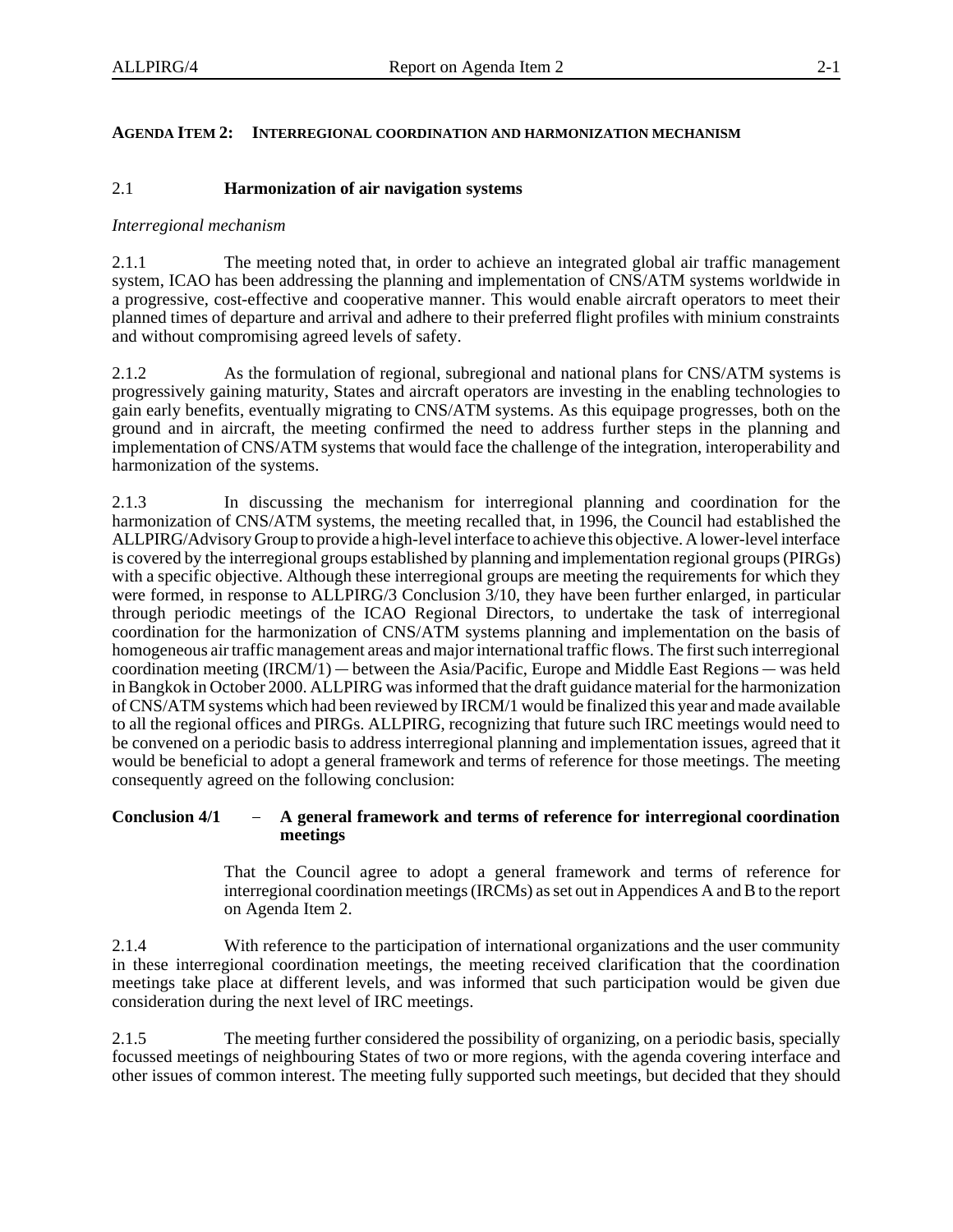only be convened as and when required, taking into account the availability of resources in the ICAO Secretariat. The meeting, as a result of discussions, agreed to the following conclusion: only be convened as and when required, taking into account the availability of resource Secretariat. The meeting, as a result of discussions, agreed to the following conclusion:<br>**Conclusion 4/2** - Interregional meetings sp

That ICAO convene interregional meetings, as and when required, to address the specifically focussed interface problems and other issues of neighbouring States and/or neighbouring regions as a whole.

2.1.6 While discussing the enhancement of coordination efforts both within and outside ICAO, the meeting was informed about the Air Navigation Bureau (ANB) Regional Coordination Initiative (ARCI), which was established to enhance coordination on technical issues between ANB, the Regional Affairs Office (RAO) and the regional offices. All ANB Sections involved in regional planning are part of this initiative. It was emphasized that the ARCI was informal in nature and that there was no intention to replace any of the existing coordination mechanisms. It was suggested that the ARCI would result in more frequent, direct and informal contacts between ANB, RAO and the regional offices at the Technical Officer level using electronic mail, which was considered to be beneficial for both parties. This initiative would ensure early coordination, e.g. it would be possible for proposals requiring a follow-up by the ANB to be coordinated before they are being formally presented to PIRGs and their sub-groups. Finally, it was noted that the work by the ARCI had only been initiated recently and that most of its activity so far had been related to the development of consolidated comments from the ANB on the RAO draft paper entitled "Comparative analysis on regional developments in air navigation systems".

### *Interregional issues*

2.1.7 In order to progress and accelerate the interregional planning and harmonization process for the implementation of CNS/ATM systems, the meeting recognized that further steps were required in terms of the identification and addressing of interface issues (at the regional level) and missing elements (at the 2.1.7 In order to progress and accelerate the interregional planning and harmonization proces<br>the implementation of CNS/ATM systems, the meeting recognized that further steps were required in to<br>of the identification and a global level). A general list of interface issues and missing elements  $-\text{ as identified by the PIRGs} - \text{that}$ require the attention of all CNS/ATM partners was reviewed. The meeting, in its review, observed that the list would serve as a good instrument in enhancing the interregional planning and harmonization process and, as a result, updated the list of interface issues and missing elements. The meeting consequently adopted the following conclusion:<br>**Conclusion 4/3 - Increased emphasis on addressing interregional issues and missing eleme** following conclusion:

That, with a view to facilitating interregional planning and the harmonization of air navigation systems, ICAO and the CNS/ATM partners put more emphasis on the addressing of interregional issues and the missing elements as outlined in Appendix C to the report on Agenda Item 2.

2.1.8 Discussing the interregional issues further, the meeting, noting that many of the PIRGs had finalized their respective regional air navigation plans (ANPs) and facilities and services implementation documents (FASIDs), expressed deep concern about the considerable delay in their publication by ICAO.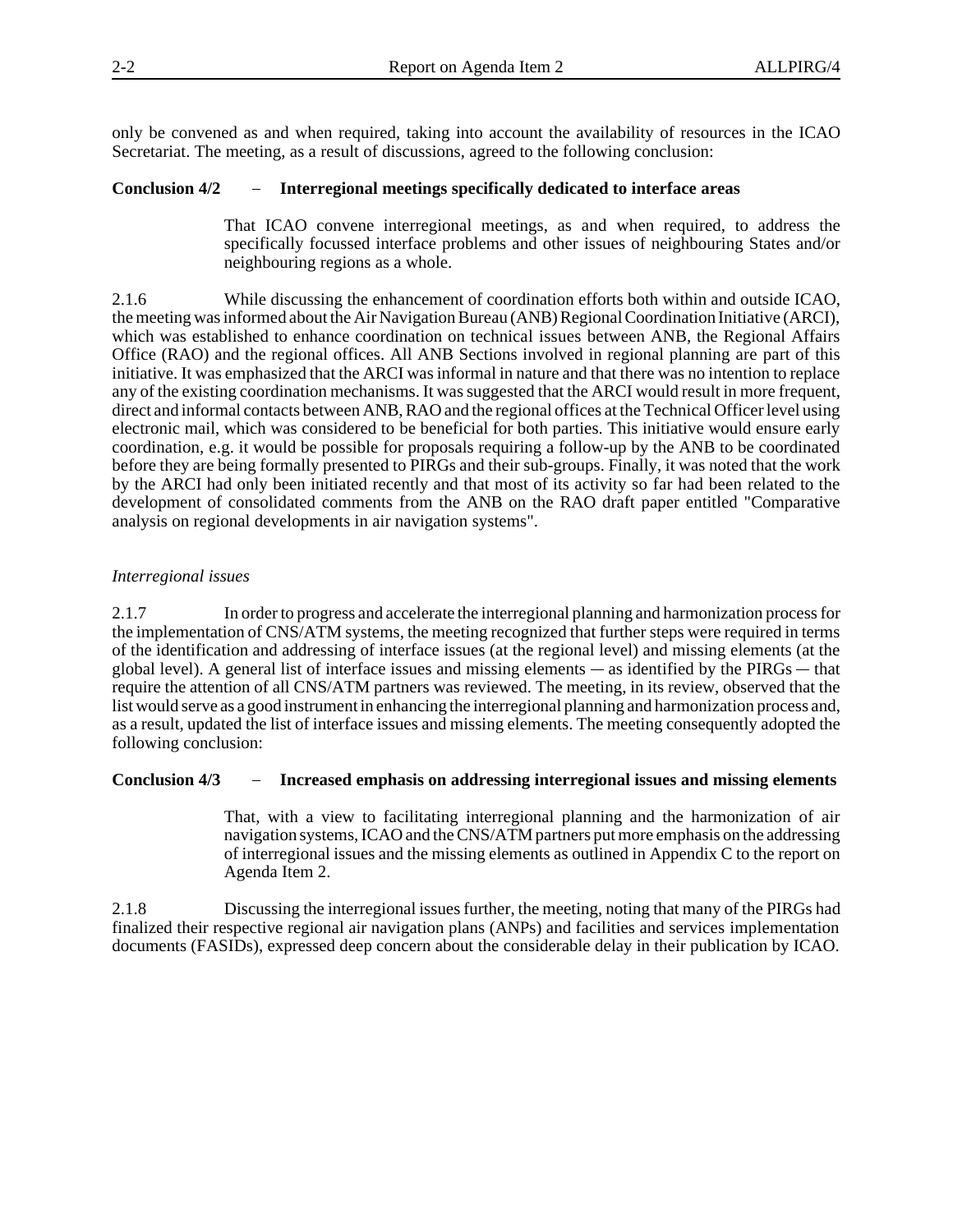The meeting urged ICAO to allocate sufficient resources and priority to the publication and maintenance ANP/FASID documents. The meeting consequently adopted the following conclusion: The meeting urged ICAO to allocate sufficient resources and priority to the publica<br>ANP/FASID documents. The meeting consequently adopted the following conclusion<br>**Conclusion 4/4** – Publication and maintenance of ANP/FASID

That:

- a) ICAO ensure that sufficient resources and priorities are accorded to the publication of ANP/FASID documents; and
- b) the ANP/FASID be kept up-to-date through regular amendments thereto.

### *Aeronautical information*

2.1.9 The meeting was advised that the European Air Navigation Planning Group (EANPG) had recently been informed of the result of research, within the European Organisation for the Safety of Air Navigation (EUROCONTROL), which revealed that the consequences of inconsistencies in aeronautical information had proven to be serious in terms of safety, as well as economy and capacity. Initial investigation had indicated that this problem was largely related to non-adherence to aeronautical information regulation and control (AIRAC) procedures by States, but further research had highlighted the scope to be much broader. The aeronautical information inconsistencies referred to operational aeronautical data content, data timeliness, data integrity and data consistency and included the full airspace infrastructure. The problem had manifested itself through inconsistencies of aeronautical information inserted in flight management systems, charts, air traffic services (ATS) display screens, flight data processing systems, etc. By way of example, three European States had reported more than twenty occurrences and/or incidents due to this factor.

2.1.10 ALLPIRG noted that such inconsistencies, which were many and varied and had direct and indirect causes, were becoming more visible as airspace considerations became more complicated and demanding. It considered that, although the EANPG had decided to promote awareness of this negative situation at the level of the European Region, other regions were likely to be similarly affected and, as a consequence, it agreed that, as a means of resolving this problem, efforts should be made to improve the consistency of aeronautical information in all ICAO Regions, in particular by increasing the awareness of all States of the problems so far encountered. The meeting accordingly formulated the following conclusion **Conclusion 4/5 Consistency in aeronautical information** to that effect:

That, on the basis of work being done in the European Region, ICAO:

- a) make every effort to increase the awareness of all States of the need to ensure the consistency of aeronautical information, including the development of additional guidance material, if necessary; and
- b) draw States' attention to the importance of implementation of the new ICAO standard aeronautical information publication format.

### *Reduced vertical separation minima (RVSM)*

2.1.11 The meeting made an overview of issues and interregional differences that had been identified when planning for the implementation of reduced vertical separation minima in different ICAO Regions, in particular with regard to airspace monitoring and aircraft approvals. In the case of the North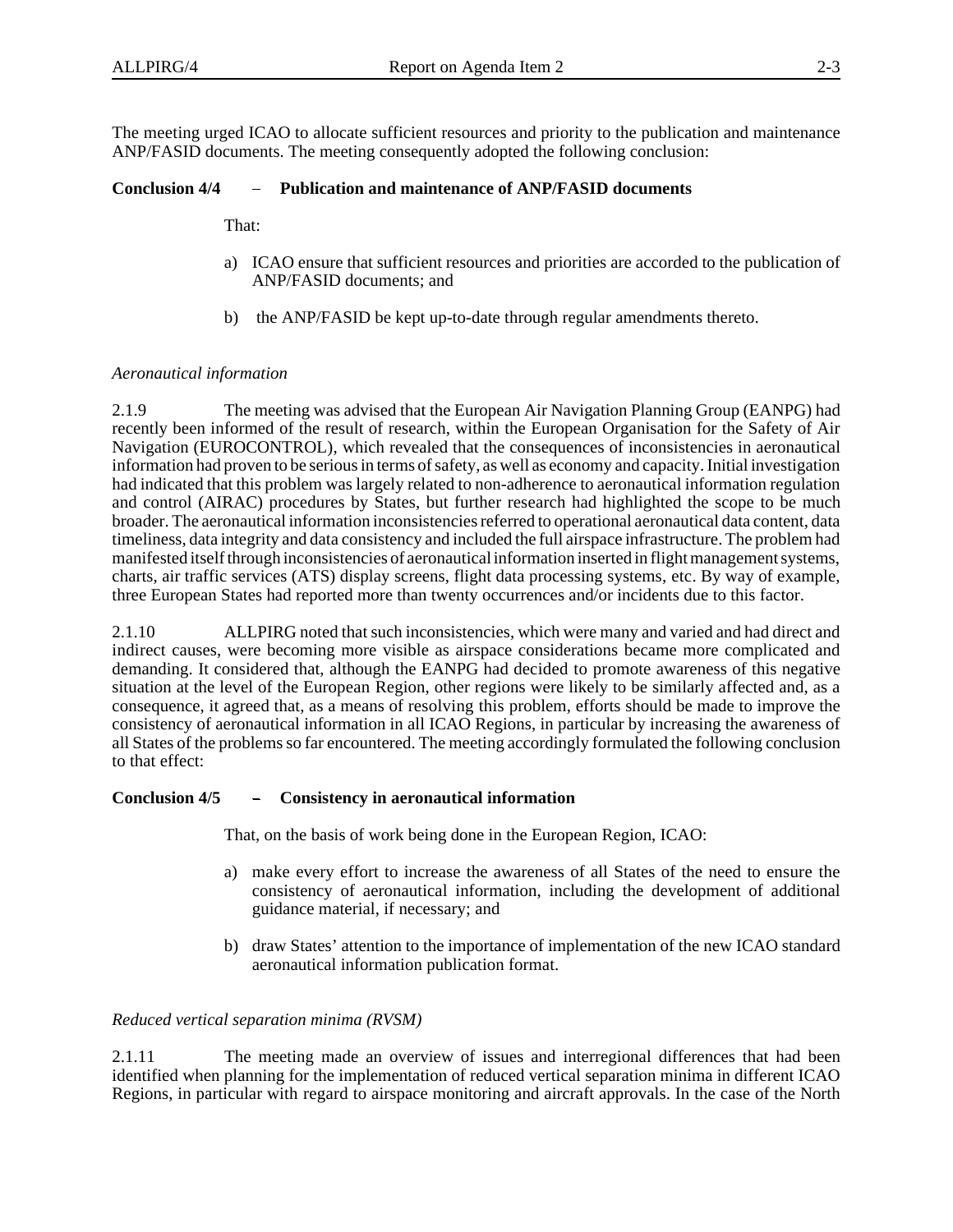Atlantic (NAT) Region, the initial approach was based on the first edition of ICAO's *Manual on Implementation of a 300 m (1 000 ft) Vertical Separation Minimum Between FL 290 and FL 410 Inclusive* (Doc 9574), but plans had to be changed when insufficient equipage rates to allow a planned pre-implementation safety study were encountered. Planning for RVSM in the Asia and Pacific (ASIA/PAC) Regions initially followed the NAT model, but adjustments were necessary to respond to different monitoring requirements. For the EUR Region, there was no reason to divert from the ICAO guidance contained in Doc 9574, partly due to the increased size of the height monitoring infrastructure and the larger number of airframes already approved as a result of NAT RVSM. Other examples of work on RVSM in the CAR/SAM and North American (NAM) Regions and with regard to South Atlantic routes were cited. RVSM had already been implemented in some parts of the Africa-Indian Ocean (AFI) Region which interfaced with Europe and the South Atlantic.

2.1.12 ALLPIRG further noted that RVSM approval included three parts: the minimum aircraft system performance specification (MASPS) or technical performance, maintenance requirements and operational procedures. The meeting considered that the first two of these elements would benefit from a global approach and appropriate guidance material, which would respond to the vital need for information sharing, minimize paperwork associated with approvals and generally smooth out the kind of difficulties encountered thus far in the different regions. Such a coordination mechanism with direct links to regional planning groups would ensure that regional planning for RVSM fitted into the overall global objectives and that transparency at regional interfaces was guaranteed. In that regard, it was noted that the last meeting of the Review of the General Concept of Separation Panel, in May 2000, had developed a second edition of planning groups would ensure that regional planning for RVSM fitted into the c<br>that transparency at regional interfaces was guaranteed. In that regard, it was n<br>the Review of the General Concept of Separation Panel, in May Doc 9574 which contained considerable new material. In addition, that panel — renamed the Separation and that transparency at regional interfaces was guaranteed. In that regard, it was noted that the last meeting of<br>the Review of the General Concept of Separation Panel, in May 2000, had developed a second edition of<br>Doc 9574 that the regional monitoring agency (RMA) managers would continue their harmonization work with the assistance of the EUR/NAT Office.

2.1.13 The meeting was provided with an overview of the status of the European RVSM Programme and an indication of the associated issues and risks that the programme currently faced. EUROCONTROL managed the EUR RVSM Programme, in close cooperation with ICAO and the European Civil Aviation Conference (ECAC), and was responsible for the EUR operating concept, the EUR Regionwide RVSM safety assessments, and the development and implementation of the performance monitoring infrastructure. The programme stakeholders included authorities and ATS providers from 40 States and 3 000 aircraft operators which operate approximately 10 000 aircraft in European airspace at FL 290 and above.

2.1.14 ALLPIRG noted that, although the EUR RVSM Programme was currently on schedule, a number of risks to its timely implementation still existed and that July 2001 would be a critical month when the decision to proceed with the programme as planned, or delay it, would be taken. The main elements of that decision were airspace user readiness, State (ATM) preparedness and the pre-implementation safety case, which would be presented to the EUROCONTROL Safety Regulation Commission (SRC) by May 2001.

2.1.15 Airspace user readiness was dependent on the preparedness of States' regulatory authorities to grant approvals for operations within RVSM airspace (required by 31 March 2001) and thus a pressing issue, particularly since, in some States, no RVSM approval process was yet in place. The meeting therefore agreed that the attention of the Air Navigation Commission should be drawn to this matter in the context of its review of the ALLPIRG/4 Report and that the establishment of a format for this certification process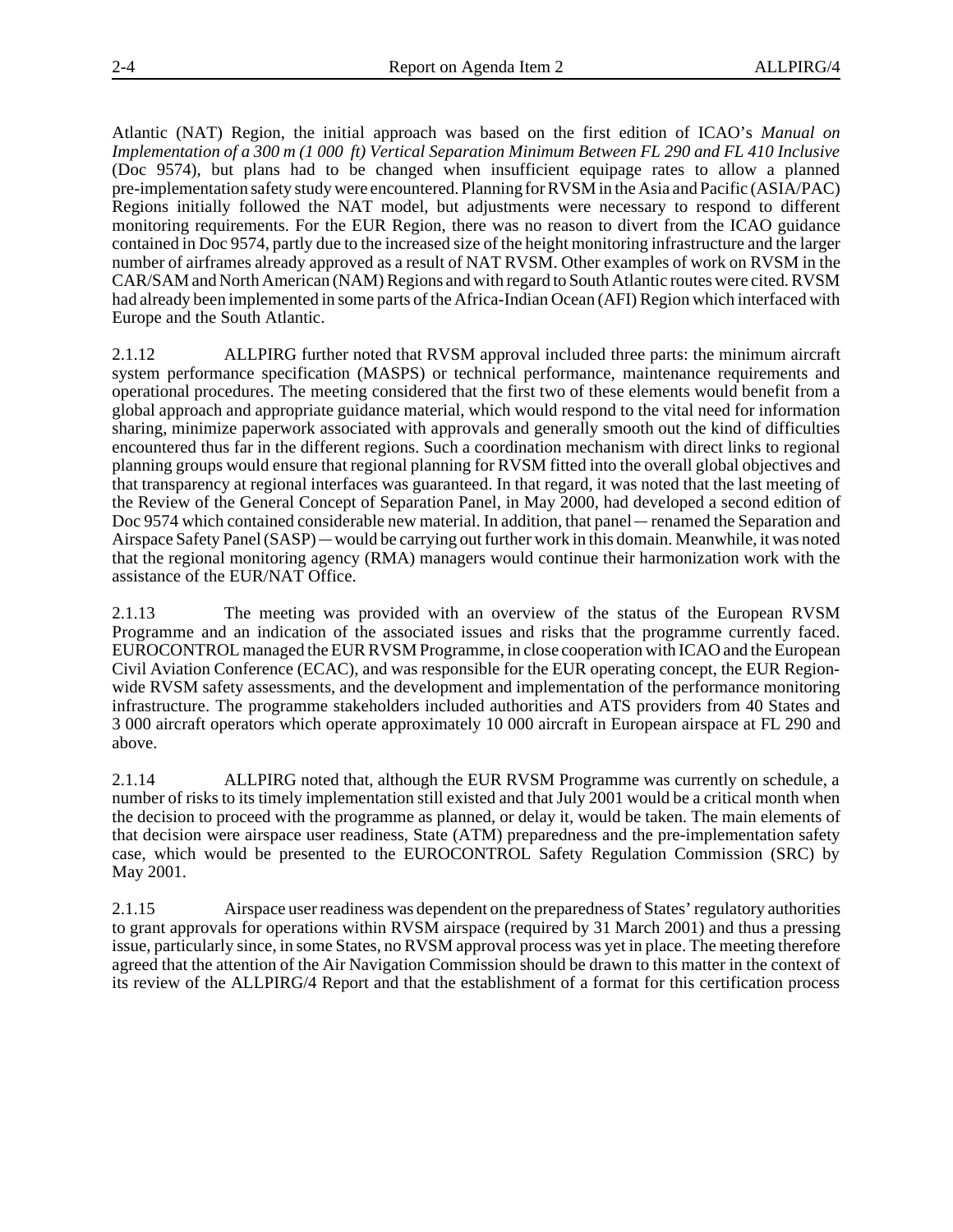should be added to the list of interregional issues/missing elements to be addressed, which ALLPIRG had agreed to develop in paragraph 2.1.6 above. The meeting agreed to the following conclusion accordingly: should be added to the list of interregional issues/miss-<br>agreed to develop in paragraph 2.1.6 above. The meet<br>**Conclusion 4/6** - **RVSM certification process** 

That ICAO develop a suitable standard format for use by States in certification of aircraft approval for RVSM operation.

2.1.16 The meeting noted the progress made with regard to many RVSM States' readiness but that cooperation was required with the States which are adjacent to the EUR RVSM area of applicability, such as the Russian Federation and Middle East (MID) and AFI States. It also took note of a number of aspects of RVSM performance monitoring, which required interregional coordination and cooperation. Finally, the meeting was advised of the high priority being attached to RVSM implementation in the ASIA/PAC Regions, the support being given by the United States to those initiatives and the exemplary work done by the Asia/Pacific Air Navigation Planning and Implementation Regional Group (APANPIRG) and the ICAO Bangkok Regional Office in that regard.

### *Moscow State Aviation Technology University Fund*

2.1.17 The meeting was informed that the Moscow State Aviation Technology University Moscow State Aviation Technology University Fund<br>2.1.17 The meeting was informed that the Moscow State Aviation Technology University<br>(MSATU) Fund of Trustees — Australia, Belarus, Cyprus, Czech Republic, France, Germany, 2.1.17 The meeting was informed that the Moscow Stat (MSATU) Fund of Trustees — Australia, Belarus, Cyprus, Czech Re<br>Russian Federation, the United Kingdom and the United States — Russian Federation, the United Kingdom and the United States — with the support of and extensive cooperation with the scientific community of these and other countries, developed the international programme "Harmonization of the World Air Navigation System" to help accelerate the rate of implementation of CNS/ATM systems. The programme includes institutional, economic, technical, technological and ergonomic measures that contribute to the development of future national air navigation systems and to ensuring their integration into the worldwide system. The measures proposed (projects) are of interest to air navigation services for flights in any country of the world. This should be a good basis for cooperative efforts by countries and successful work by ICAO and the fund in this area. The meeting noted that a Memorandum of Understanding had been signed by ICAO with the MSATU Fund in support of its international programme for harmonization of the world air navigation system.

### *New intercontinental routes in Russian airspace*

2.1.18 The meeting was presented with information on the implementation of the transit ATM cross-polar routes. Traditionally, the basic intercontinental bridge of air connections that pass in the airspace of Russia was the Europe–Asia bridge. However, recent years had witnessed the active development of air connections between North America and Asia through the Far East of Russia and Siberia. Historically, several air traffic flows appeared in Russian airspace. At first it was Asian, trans-Asian and trans-Siberian flows. Trans-East and trans-polar flows were later added, and presently a cross-polar route has been developed. As the needs of transit routes constantly change, depending on the user, these routes must be maintained in an efficient condition. This task is being now successfully addressed by the air traffic organization system of the Russian Federation. Taking into account that cross-polar routes pass through the developed. As the needs of trans<br>maintained in an efficient cond<br>organization system of the Russia<br>airspace of a number of States airspace of a number of States — the United States, Canada, Iceland, Denmark, Norway, China, Mongolia maintained in an efficient condition. This task is being now successfully addressed by the air traffic<br>organization system of the Russian Federation. Taking into account that cross-polar routes pass through the<br>airspace of to open these routes and provide for the safety of the first flights using them. As of 1 February 2001, the new polar routes were opened for flights on a non-discriminatory basis and activities on new intercontinental routes are in progress. All the details, including the listing of alternate aerodromes to meet emergency situations on these cross-polar routes, are reflected in the regional plan documentation.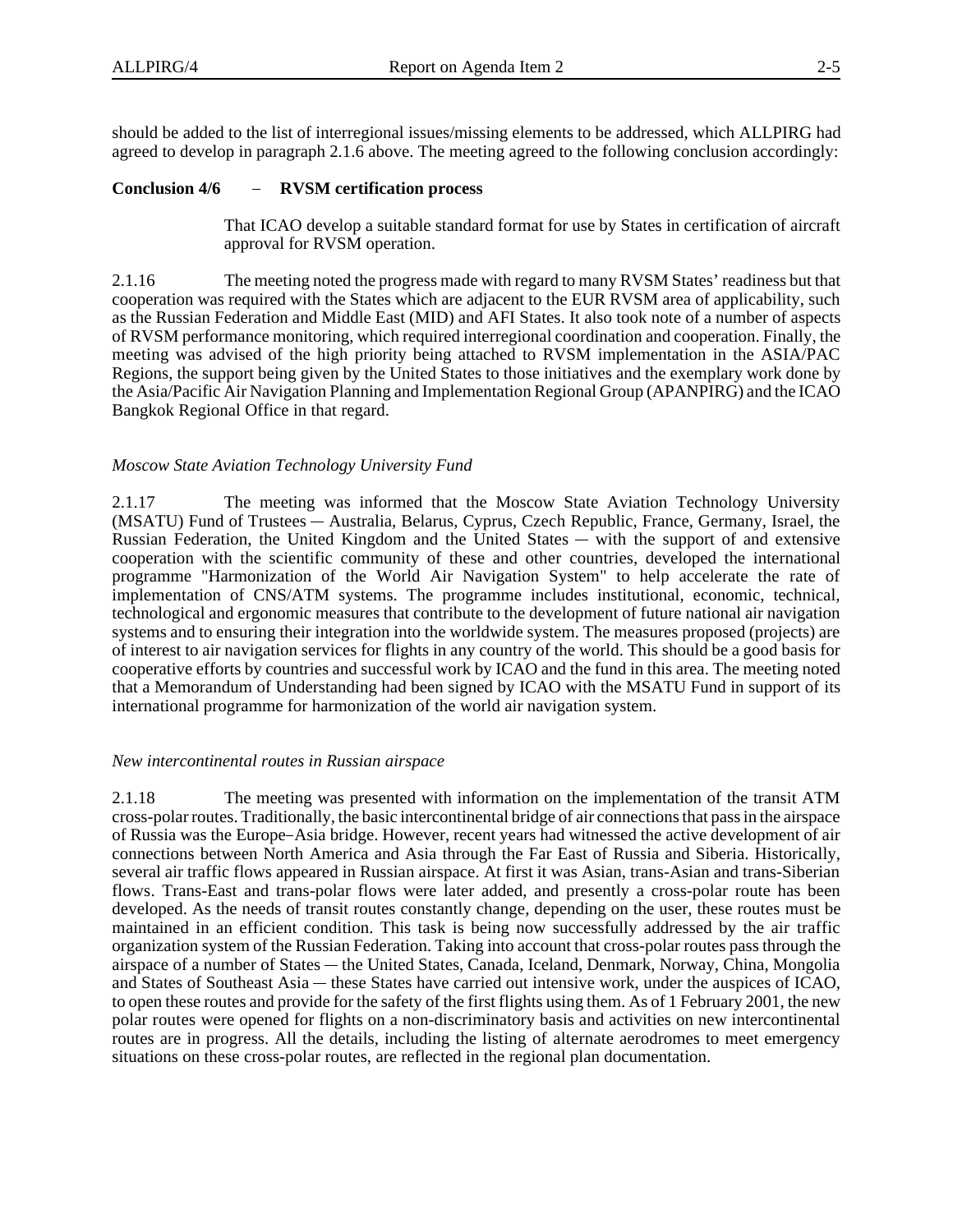### *Standards and Recommended Practices*

2.1.19 The meeting was presented with an overview of the technical developments related to CNS systems mainly focussing on Standards and Recommended Practices (SARPs) and guidance material. The meeting noted that the first package of global navigation satellite systems (GNSS) SARPs would be presented to the Council of ICAO in March 2001, with an applicability of November 2001. The meeting discussed various issues related to the implementation of GNSS in the regions, including the availability of approval procedures and flight inspection standards, avionics, ground equipment, training, human resources and operational requirements. The meeting was informed that the approval of procedures is the responsibility of States and that ICAO would be ready to provide any assistance and guidance material in developing these procedures. The meeting further noted that the Testing of Radio Navigation Aids Study Group (TRNSG) was currently preparing guidance material for flight inspection procedures for inclusion in Doc 8071.

### *Implementation of WGS-84*

2.1.20 The meeting was apprised of the current status of worldwide implementation of the world geodetic system 1984 (WGS-84) and noted that good progress had been achieved. The meeting highlighted the importance of WGS-84 implementation and underscored the need for its implementation in relation to the introduction of GNSS.

2.1.21 In discussing the monitoring of WGS-84 implementation, the meeting agreed that the format of reporting WGS-84 implementation was inadequate to do a full analysis and therefore the results could be ambiguous. With this in mind, ALLPIRG agreed that the proposed format for WGS-84 reporting be adopted and that PIRGs be tasked with the monitoring and documenting the status of implementation.

2.1.22 The meeting recognized that this standardized format of reporting of WGS-84 implementation will assist States and regional offices in compiling up-to-date, detailed information on the implementation of WGS-84 by States. It was further agreed that there would be no need to include this new reporting format of WGS-84 into the facilities and services implementation document (FASID).

2.1.23 The meeting welcomed the special implementation project (SIP) approved by the Council of ICAO to respond to the request from Armenia, Azerbaijan and Georgia for assistance with the implementation of WGS-84.

2.1.24 The meeting accordingly formulated the following conclusion:

### **Conclusion 4/7 Adoption of a uniform format for the reporting of WGS-84 implementation**

That the table available at Appendix D to the report on Agenda Item 2 be adopted as a uniform format for the reporting of WGS-84 implementation by PIRGs and States.

### *ICAO's WGS-84-related web site*

2.1.25 The meeting was informed that ICAO had initiated the creation and establishment of ICAO's WGS-84-related web site. The site will be available in four of ICAO's official languages: English, French, Russian and Spanish. It is envisaged that the web site will have several parts which would have links to the appropriate data bases, and that the first part will highlight those paragraphs of Annexes 4, 11, 14 (Volumes I and II) and 15 which are specifically related to WGS-84 SARPs, together with the tables containing the aeronautical information quality requirements. The second part will provide access to the *World Geodetic* appropriate data bases, and that the first part will highlight those paragraphs of Annexes 4, 11, 14 (Volumes I<br>and II) and 15 which are specifically related to WGS-84 SARPs, together with the tables containing the<br>aeronau and geoid will be included.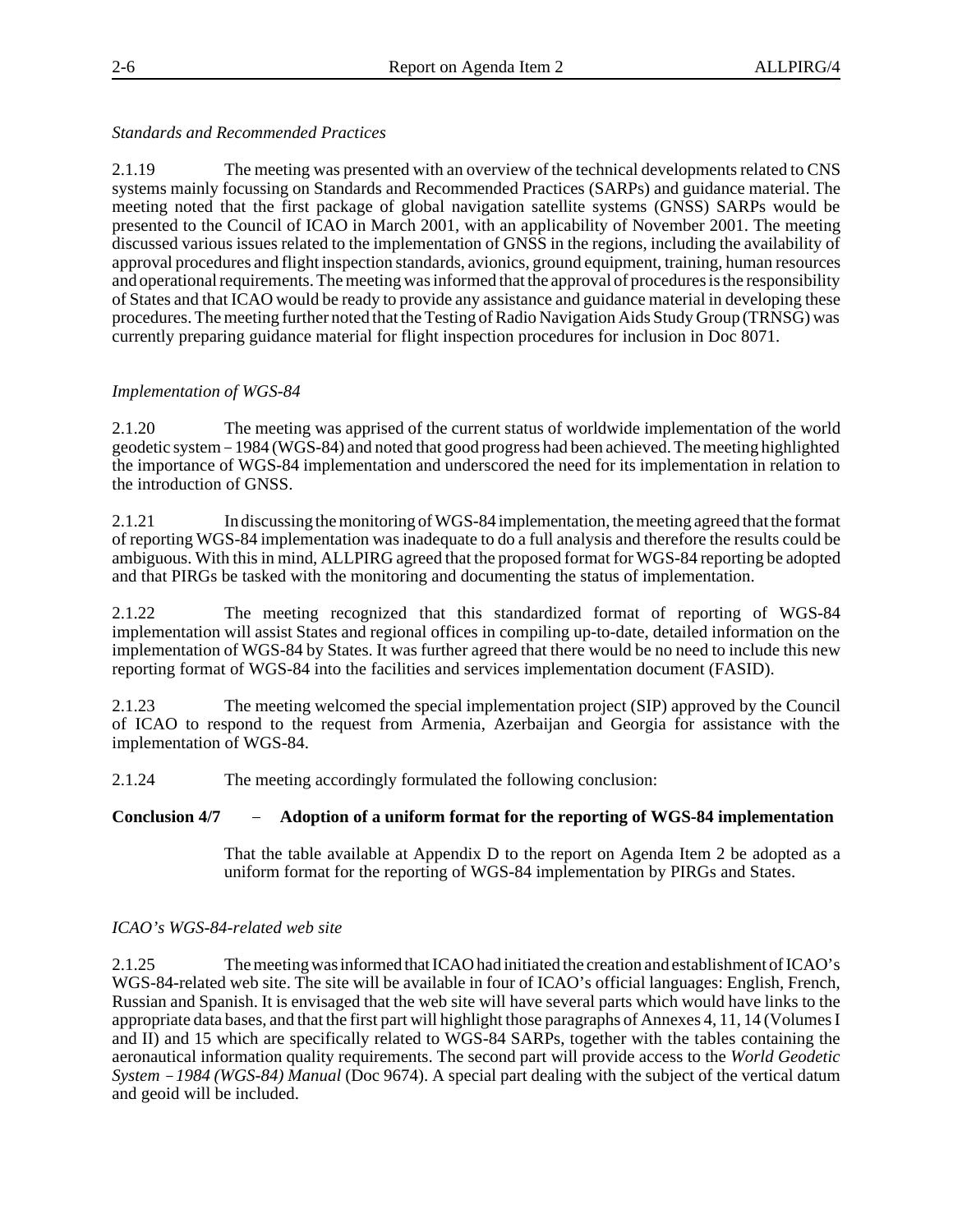2.1.26 Another part will be related to the WGS-84 parts of the basic air navigation plan (ANP) and FASID for each particular ICAO Region. In that respect, FASID AIS-5 Tables will be provided containing WGS-84 requirements for each ICAO Region, in the same format as it was approved by the Council for the CAR/SAM Regions as recommended by the Third Caribbean/South American Regional Air Navigation Meeting. These tables will be completed with data available at ICAO Headquarters and verified by the regional offices. Basic ANP and FASID material for each region will be used by the regional planning and implementation groups as their basic planning material when dealing with WGS-84.

2.1.27 Separate tables containing the time schedule for implementation of the WGS-84 requirements, as specified in the respective FASID AIS-5 Table, and its status will have to be filled in by each State. This will also be used by the respective PIRGs during their regular review of the ANP and FASID.

2.1.28 In addition, the web site will have the capability of providing expert advice in the form of questions and answers. This will be backed up by the establishment of an expert panel. It is also intended to provide a list of those licenced surveying companies that could be contracted by States to do the field work in accordance with the ICAO SARPs.

2.1.29 The primary users of the web site will be the regional offices and their respective PIRGs, all ICAO Contracting States and Headquarters. Maintenance of the site will be in the Aeronautical 2.1.29 The primary users of the web site will be the regional offices and their resp<br>all ICAO Contracting States and Headquarters. Maintenance of the site will be in the<br>Information and Charts (AIS/MAP) Section of the ANB Information and Charts ( $AIS/MAP$ ) Section of the ANB and the announcement of the site  $-$  together with 2.1.29 The primary users of the web site will be the reall ICAO Contracting States and Headquarters. Maintenance<br>Information and Charts (AIS/MAP) Section of the ANB and the<br>its address and the complete procedure, including its address and the complete procedure, including passwords — will be made available through an official State letter. It is anticipated that the web site development could be completed within a four-month period, followed by the test and, after being verified by the regional offices, put into official use. If appropriate priority is provided for this project, it could be completed by the end of June 2001.

### *Multifunctional Transport Satellite (MTSAT)*

2.1.30 The meeting was presented with information on Japan's Multifunctional Transport Satellite (MTSAT) and its status. MTSAT will provide the Asia/Pacific Region with the aeronautical mobile satellite service (AMSS) and satellite-based augmentation system (SBAS) capabilities. The AMSS functions of MTSAT include the provision of all the aeronautical communications defined by ICAO. These communications could be available for ATS providers and aircraft operators within the Asia/Pacific Regions through data link service providers. The AMSS functions of MTSAT will become operational in Japanese fiscal year 2003. Regarding the SBAS function by MTSAT, the meeting was informed that an SBAS Technical Interoperability Working Group (IWG) had been established with the Canada, Europe, Japan and the United States in order to ensure interoperability among SBAS systems [wide area augmentation systems (WAAS), European geo-stationary navigation overlay service (EGNOS) and MTSAT satellite-based augmentation system (MSAS)]. Following the total system integration test and certification work of MSAS, it would commence its first phase of operation with a single MTSAT in 2004. The second phase of operation, with two MTSATs, is scheduled for commissioning in 2006. The meeting noted that the MTSAT system would be made available to the Asia/Pacific States on a non-profit basis in support of the implementation of CNS/ATM systems.

### *Re-examination of the term "CNS/ATM system"*

2.1.31 The meeting was presented with a proposal by the International Air Transport Association (IATA) to re-examine the term *CNS/ATM system* in light of developments that have occurred since 1991. It suggested that ATM has now assumed a predominant position and it was indeed a primary factor in the development and implementation of communications, navigation and surveillance systems. The meeting,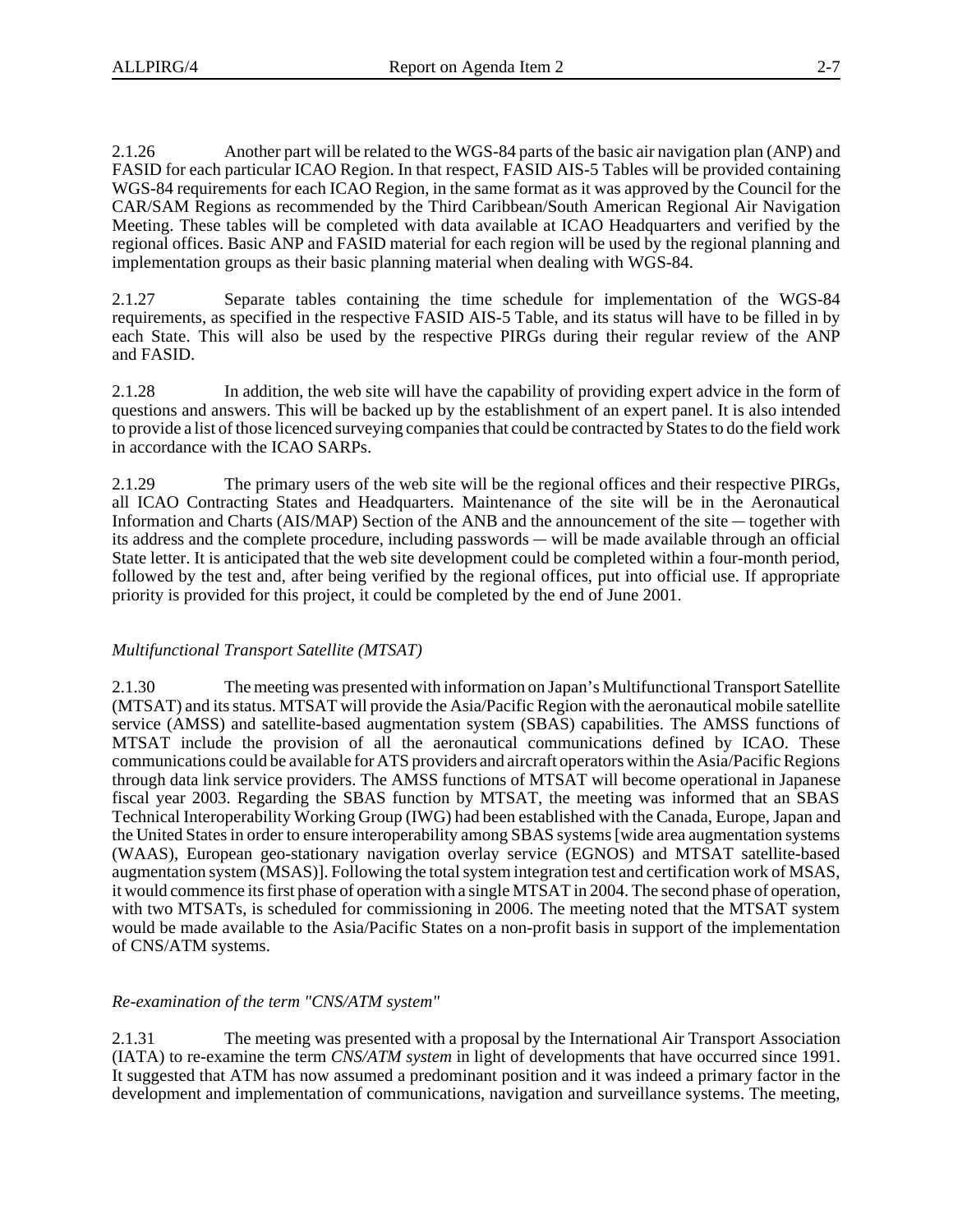while expressing total support for this approach, noted that, in the development of implementation plans for CNS/ATM systems, all the PIRGs have in fact first addressed ATM objectives and operational scenarios, followed by the establishment of CNS requirements. In relation to a proposal for a change of terminology from the current *CNS/ATM system* to *ATM\_cns*, the meeting agreed that it would require further consideration.

### *Aeronautical mobile satellite services*

2.1.32 The meeting was advised that the restructuring of Inmarsat involved the incorporation of holding and operating companies, located in England and registered under British law on 15 April 1999. A Public Services Agreement between the International Mobile Satellite Organization (IMSO) and the privatized Inmarsat was also signed with immediate effect. The meeting was further advised that IMSO had concluded an Agreement of Cooperation with ICAO, under which the Organizations have established and Public Services Agreement between<br>privatized Inmarsat was also signed w<br>concluded an Agreement of Cooperat<br>maintain close — but non-exclusive maintain close — but non-exclusive — consultation and cooperation in matters of common concern relating to aeronautical mobile satellite communications. Under this Agreement, IMSO would ensure that the company takes into account the applicable ICAO Standards and Recommended Practices in line with the Public Services Agreement and would regularly inform ICAO accordingly.

2.1.33 The meeting was informed that it would now be timely for the PIRGs to examine the implementation of AMSS in oceanic and remote airspace in adjacent regions, with a view to increasing their efforts to bring the level of implementation in all regions up to the level of the better-equipped regions. This would allow aircraft to receive a consistently high level of service and all parties to share the benefits. The meeting was further informed that the cost of implementing ground systems to support CNS/ATM in oceanic and remote airspace using AMSS was small compared to most other CNS/ATM systems.

### 2.2 **Environmental benefits of CNS/ATM systems**

2.2.1 The meeting welcomed the efforts of the Committee on Aviation Environmental Protection (CAEP) towards the development of a methodology for the quantification of potential benefits produced by the implementation of CNS/ATM systems.

2.2.2 The meeting was informed of the results of the fifth meeting of CAEP (CAEP/5) and, in particular, the status of development of the methodology and its results. CAEP, with support from the United States Federal Aviation Administration (FAA) and the European Organisation for the Safety of Air Navigation (EUROCONTROL), has developed a parametric model capable of estimating global emissions and fuel usage and evaluating the impact of various CNS/ATM systems enhancements. The results of the study demonstrate overall fuel savings, and associated reductions of  $CO<sub>2</sub>$  in the order of 5% in both the United States and European Region.

2.2.3 CAEP/5, while approving the methodology, requested that its results be brought to the attention of the ALLPIRG/4 Meeting and that the methodology be included in the *Global Air Navigation Plan for CNS/ATM Systems* (Doc 9750), as appropriate, following a review by the Secretariat. CAEP also recommended that the expansion of the methodology to other regions be included in its work programme, subject to the availability of data and resources.

2.2.4 The meeting noted that the implementation of CNS/ATM systems varies from region to region based on regional needs, capabilities and resources. It is therefore important for each region to assess the environmental impact of its specific implementation plan, and to promote those benefits to the government policy makers faced with making the necessary commitments to CNS/ATM systems implementation. In this context, the meeting also recognized the importance of adopting a common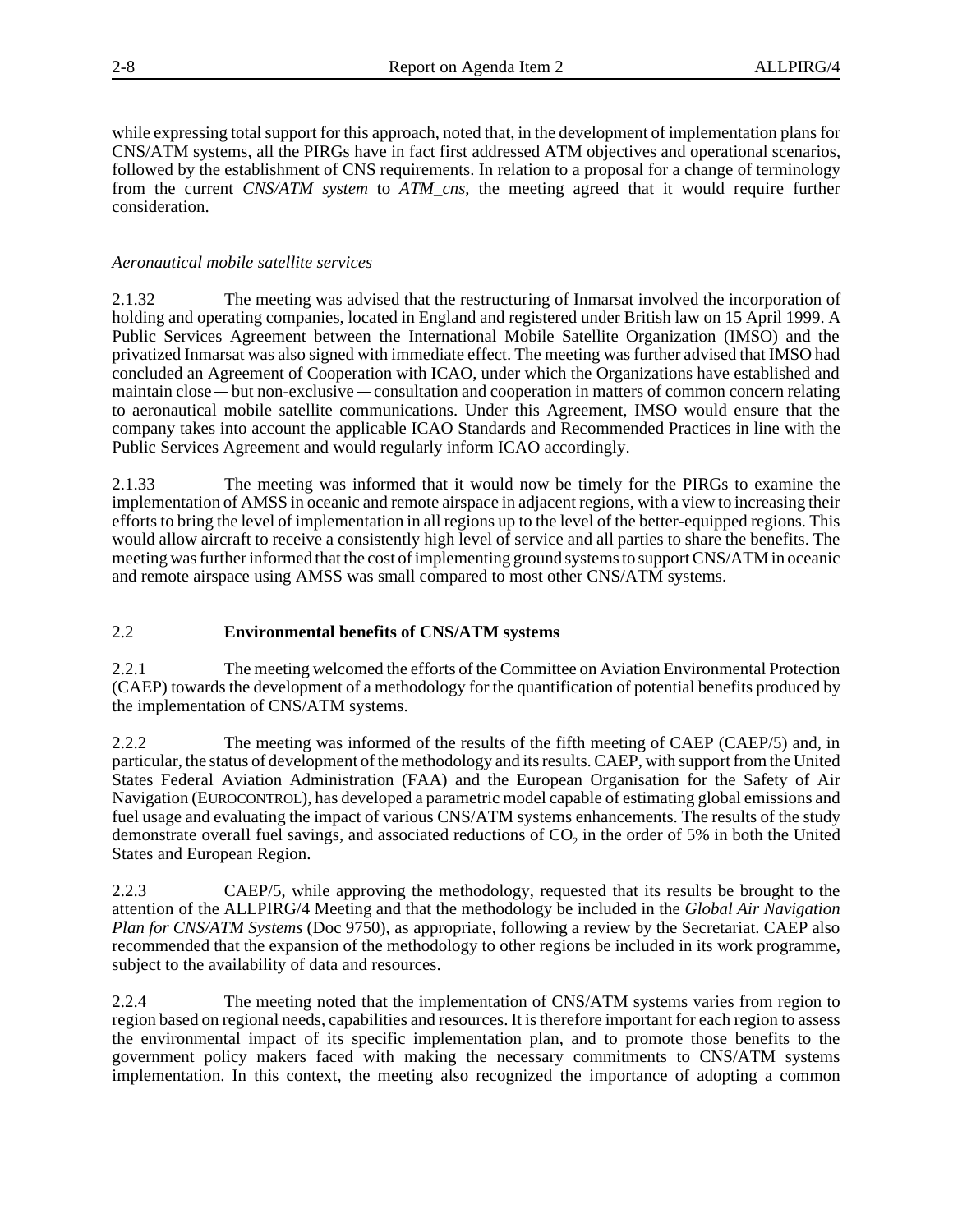methodology which would enable the inclusion of the specificities of each region in the respective regional plans, while establishing a uniform basis for the environmental assessment.

2.2.5 The meeting was informed on how ATM environmental issues were being addressed by EUROCONTROL, as well as on EUROCONTROL's environmental policy and strategy. The meeting highlighted the need to consider the environmental implications as part of the ATM decision-making process.

2.2.6 The meeting noted that, in addition to addressing safety, capacity and efficiency requirements, EUROCONTROL was increasingly taking environmental issues into account in all ATM activities when progressing operational ATM improvements. Furthermore, it was highlighted that EUROCONTROL would continue to support the relevant international processes.

2.2.7 The meeting noted the information provided on the environmental benefits associated with the implementation of CNS/ATM systems in the CAR/SAM Regions. The meeting also noted that the results obtained for the nine traffic flows analysed so far, for the first two phases of the project, supported the results obtained by the CAEP methodology.

2.2.8 While recognizing the importance of considering the environmental issues when defining CNS/ATM systems implementation strategies, the meeting agreed to the following conclusion: 2.2.8 While recognizing the importance of considering the environmental conclusion 4/8 - **Environmental benefits of CNS/ATM systems** 

That:

- a) ICAO Regional Offices and PIRGs support ICAO/CAEP efforts to expand the methodology for the quantification of CNS/ATM environmental benefits to each region by collecting data, as necessary;
- b) ICAO/CAEP continue its work on the expansion of the methodology for the assessment of the environmental benefits associated with the implementation of CNS/ATM systems to the various regions; and
- c) ICAO proceeds with the revision of the methodology for inclusion in the *Global Air Navigation Plan for CNS/ATM Systems* (Doc 9750) at the earliest opportunity.

### 2.3 **Other issues which have global ramifications**

### *A global air navigation meeting or conference and an integrated global air navigation plan*

2.3.1 The meeting was presented with a working paper on the need for a global air navigation meeting or conference and an integrated global air navigation plan. It was noted that the Air Navigation Commission would address the issue. The paper presented a multi-faceted approach which reiterated the need to integrate the CNS/ATM systems planning into the regular regional air navigation planning framework. It also outlined the benefits of amalgamating the regional air navigation plans into a set of global requirements of facilities and services in the form of a global ANP, with an associated database, and suggested objectives for a global air navigation meeting or conference to be convened during the next framework.<br>global requin<br>suggested ol<br>triennium triennium  $-2002$  to 2004.

2.3.2 It was recalled that the regional ANPs reflected the obligations of States, in accordance with Article 28 of the *Convention on International Civil Aviation* (Doc 7300), to provide facilities and services to support international air navigation.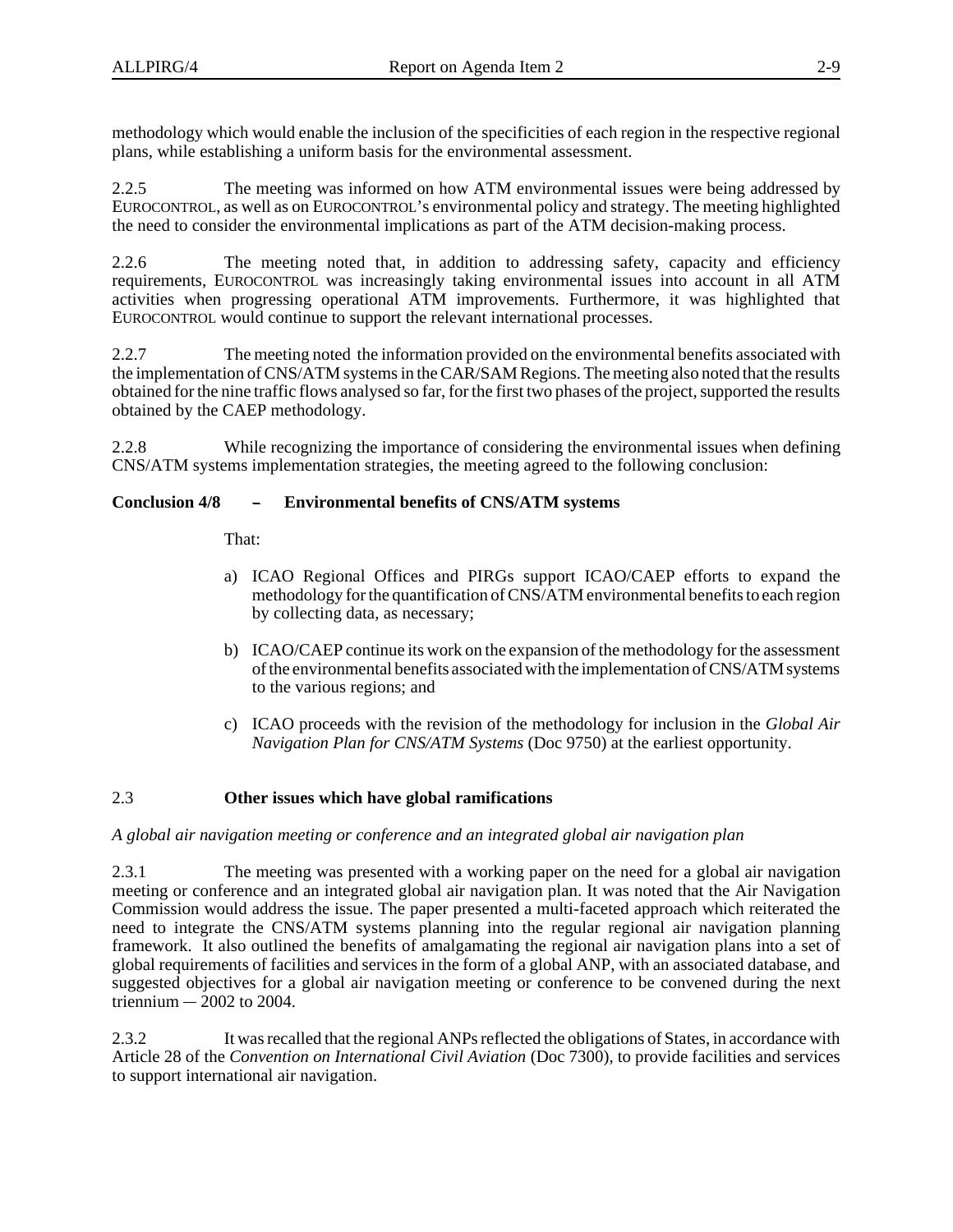2.3.3 It was recognized that CNS/ATM systems formed essential elements of the regional air navigation infrastructure and that formal commitment by States to implement these systems is required to achieve a cohesive, global CNS/ATM systems infrastructure. Formal recognition of the requirements for CNS/ATM systems would encourage the availability of funding on a timely basis to allow an orderly, coordinated investment in the necessary enhancements of airborne capability in step with ground and satellite-based enhancements, and provide the basis for cost recovery for the regional facilities and services through air navigation user charges.

2.3.4 The process of incorporating CNS/ATM systems requirements into the air navigation plans was already well underway in several regions. Consolidation of all global requirements for facilities and services to support international civil aviation could take the form of a global ANP, supported by a comprehensive database. The global ANP and database would form a global blueprint, reflecting a worldwide consensus on requirements for implementation of facilities and services. The meeting noted that one global part would be required encompassing common global requirements applicable to all regions, such as global principles and Council policy statements, while separate parts would reflect the specific requirements of the nine ICAO regions.

2.3.5 The meeting noted that work on a global ATM operational concept was currently underway by the Air Traffic Management Operational Concept Panel (ATMCP). The operational concept would describe how an integrated global ATM system should operate. It would also define system performance requirements of the future ATM system, ensuring that safety, regularity and efficiency objectives were met. The meeting agreed that there was an urgent need for this work to be completed.

2.3.6 The meeting agreed that a conference would be useful toward achieving worldwide consensus on the ATM operational concept and encouraging States and PIRGs to implement the concept into their own planning framework. It would also permit discussions on technical tasks being addressed by panels. However, concerns were expressed that other goals did not seem to warrant a global conference and that such a conference should not be held at the expense of resources being provided to the interregional coordination activities that were needed and supported by ALLPIRG. It was also stated that the States were presently in the implementation phase, which proceeded independent of the global developments. In light of this, it was suggested that serious consideration should be given to the possibility of reaching some of the objectives stipulated for the conference through other means.

2.3.7 Further to paragraph 2.3.4 above, the meeting supported the concept of an online database containing the requirements of the regional ANPs, which together would comprise a global presentation of all the regional ANPs, in that it would be widely used and easily accessible, it would enhance the usefulness of the plans, and would allow for expeditious updates. At the same time, the meeting urged a prompt action on such a database.

### *First amendment to the* Global Air Navigation Plan for CNS/ATM Systems *(Doc 9750)*

2.3.8 It was recalled that, in line with instructions of the Council in 1996, the Secretariat had revised and updated the Global Co-ordinated Plan for Transition to ICAO CNS/ATM Systems, which was re-titled as the Global Air Navigation Plan for CNS/ATM Systems (Global Plan). The revised Global Plan was accepted by the Council on 13 March 1998.

2.3.9 The meeting was reminded that ALLPIRG had made significant input into the revised Global Plan regarding homogeneous ATM areas and major traffic flows, among other things. The idea of firmly establishing the relationship between the Global Plan and the regional and national planning mechanisms had also been stressed by ALLPIRG.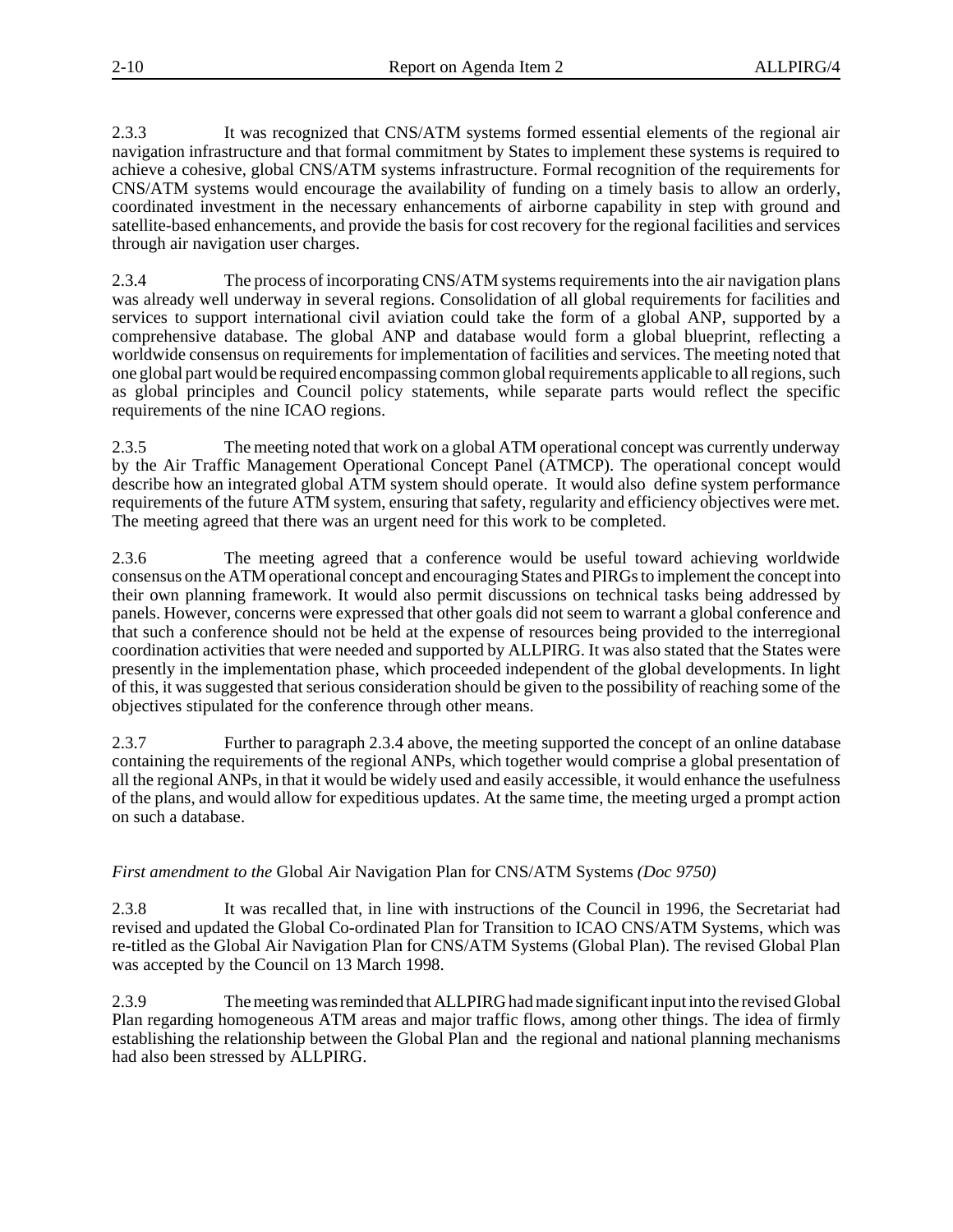2.3.10 The meeting was informed that several bodies, including the PIRGs, had recognized the utility of the Global Plan in relation to their work, and its relevance in the overall ICAO CNS/ATM documentation structure. The need to amend the document to reflect the latest work of these groups was recognized by the Secretariat and a review was conducted in coordination with several panels, working groups and PIRGs. A comprehensive proposal for amendment to several parts of the document had been developed and was presented to ALLPIRG. The meeting noted that the updated information with regard to Part II of the Global Plan was submitted by the PIRGs in coordination with the regional offices. In this regard, 54 homogeneous ATM areas and major traffic flows had been identified by the PIRGs and were included in the amendment.

2.3.11 The meeting was made aware that the amendment was not final in that it was yet to be reviewed by the Air Navigation Commission and the Council, and that both of these bodies would likely make some changes. Furthermore, it was noted that prior to its submission to the Commission, the Air Traffic Management Operational Concept (ATMCP) would make additional changes to Chapter 4 of Part I at its upcoming working group meeting. Amendments to Chapters 12, 13 and 14 would also be included in the final version, and new material would be added in follow-up to the most recent meeting of the Committee on Aviation Environmental Protection.

2.3.12 The meeting noted that, as agreed by the Council, amendments to the Global Plan would be developed by the Secretariat based on the ongoing work of ICAO, at both the global and regional levels, followed by Commission review. The consultation process should be kept to a minimum, limited to ICAO Regional Directors and Chairmen of the PIRGs. After review by the Commission, the proposed amendments would be submitted to the Council for acceptance.

2.3.13 The meeting was informed that comments from the regional offices on the first amendment to the Global Plan should be received by ICAO Headquarters not later than 16 March 2001.

### *Spectrum issues*

2.3.14 The meeting was provided with an overview of the outcome of the International Telecommunication Union (ITU) World Radiocommunication Conference 2000 (WRC-2000), held in June 2000 in Istanbul, Turkey. The meeting recognized that the ICAO delegation to the WRC-2000 successfully presented its position and that the outcome of the conference was fully satisfactory to international civil aviation. This success was attributed mainly to the higher profile of spectrum management issues in accordance with Assembly Resolution A32-13 and the early development and dissemination of the ICAO position.

2.3.15 The meeting noted the active participation of ICAO experts in the work of ITU and agreed that the participation of ICAO experts in the meetings of the regional telecommunication organizations be increased. The meeting recognized the competition for radio frequency spectrum from commercial interests and the possible safety problem posed to civil aviation.

2.3.16 The meeting agreed that a strategy for establishing and promoting the ICAO position for future ITU WRCs was required. It was noted that, during the formulation and execution of a successful strategy, direct contact with the national delegations was essential and that this would help establish national positions consistent with ICAO's position. Regional involvement in WRC preparatory activity was deemed essential.

2.3.17 The meeting noted that there was a disparity in the level of utilization of various frequency bands and that aviation spectrum issues needed to be considered at all levels of CNS/ATM systems planning in order to address the matter and enhance the credibility of the ICAO position. The meeting agreed that studies under way to assess current and future requirements for MLS operations should continue.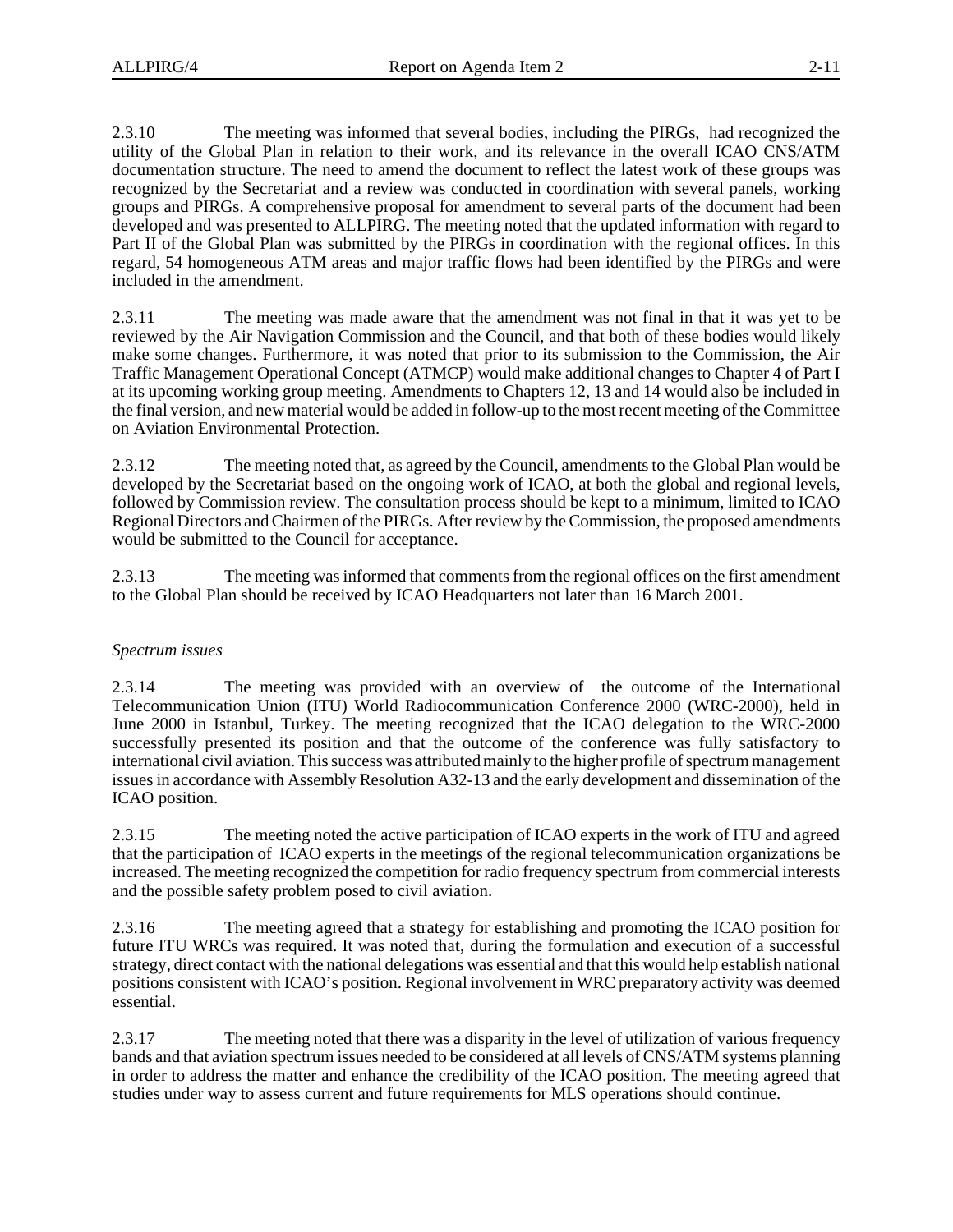2.3.18 The meeting noted European initiatives in relation to aviation spectrum issues. The meeting was informed that the European Parliament's Committee on Industry, External Trade, Research and Energy is dealing with this issue and would develop its opinion on radio spectrum policy during a debate to be held in March 2001. The meeting noted that cooperation between ICAO, EUROCONTROL, IATA and other international organizations has resulted in rapid progress towards the streamlining of spectrum and frequency management processes.

2.3.19 The meeting accordingly formulated the following conclusion: 2.3.19 The meeting accordingly formulated the following conc<br>**Conclusion 4/9** - Support for the ICAO position at WRC-2003

That regional planning groups and regional offices address matters concerning the allocation and protection of radio frequency spectrum, in coordination with national civil aviation authorities, ICAO Headquarters and regional telecommunication organizations.

### *Regional flight safety groups (FSGs)*

2.3.20 The meeting recognized the work done by ICAO and agreed that the establishment of regional flight safety groups (FSGs) to proactively address flight safety issues in each region was a step in the right direction. It was recognized that additional resources would be required to achieve this goal and that expertise from Headquarters would also be needed.

2.3.21 The meeting agreed that the work programmes of PIRGs and FSGs should include the remedial action on shortcomings and deficiencies found during ICAO safety oversight audits. This would be in addition to the emphasis on reviewing regional accident and incident data, identifying repetitive causes and recommending specific action.

2.3.22 The meeting noted the Council's acceptance in principle of the proposal to establish regional flight safety groups, pending a final decision on the programme budget, and recommended that sufficient resources be allocated to support these groups.

### *Uniform methodology for the identification, assessment and reporting of air navigation shortcomings and deficiencies*

2.3.23 The meeting recalled that ALLPIRG/3, by its Conclusion 3/4, had agreed that PIRGs keep the uniform methodology for the identification, assessment and reporting of air navigation shortcomings and deficiencies under regular review and propose modifications thereto if needed in light of experience gained. The meeting noted that certain Contracting States may not be favourable to the idea that the non-implementation of a Standard which has been notified to ICAO as a difference be nevertheless qualified and listed as a *deficiency* in PIRG reports.

2.3.24 The meeting agreed that PIRGs should be advised to apply a general guideline that a lack of implementation of air navigation systems with reference to the notification of a difference, where there is no negative impact on safety, regularity and/or efficiency of international air navigation as assessed by PIRGs, should not be listed in the reporting form as an air navigation shortcoming or deficiency.

2.3.25 The meeting recognized that some difficulty existed with the definitions of the uniform methodology, and noted that a review was planned to develop a single definition for *shortcomings and deficiencies* to further enhance the uniform methodology. With this in mind, it was agreed that the word *deficiency* be retained, as the negative connotation associated with the word had political and financial leverage.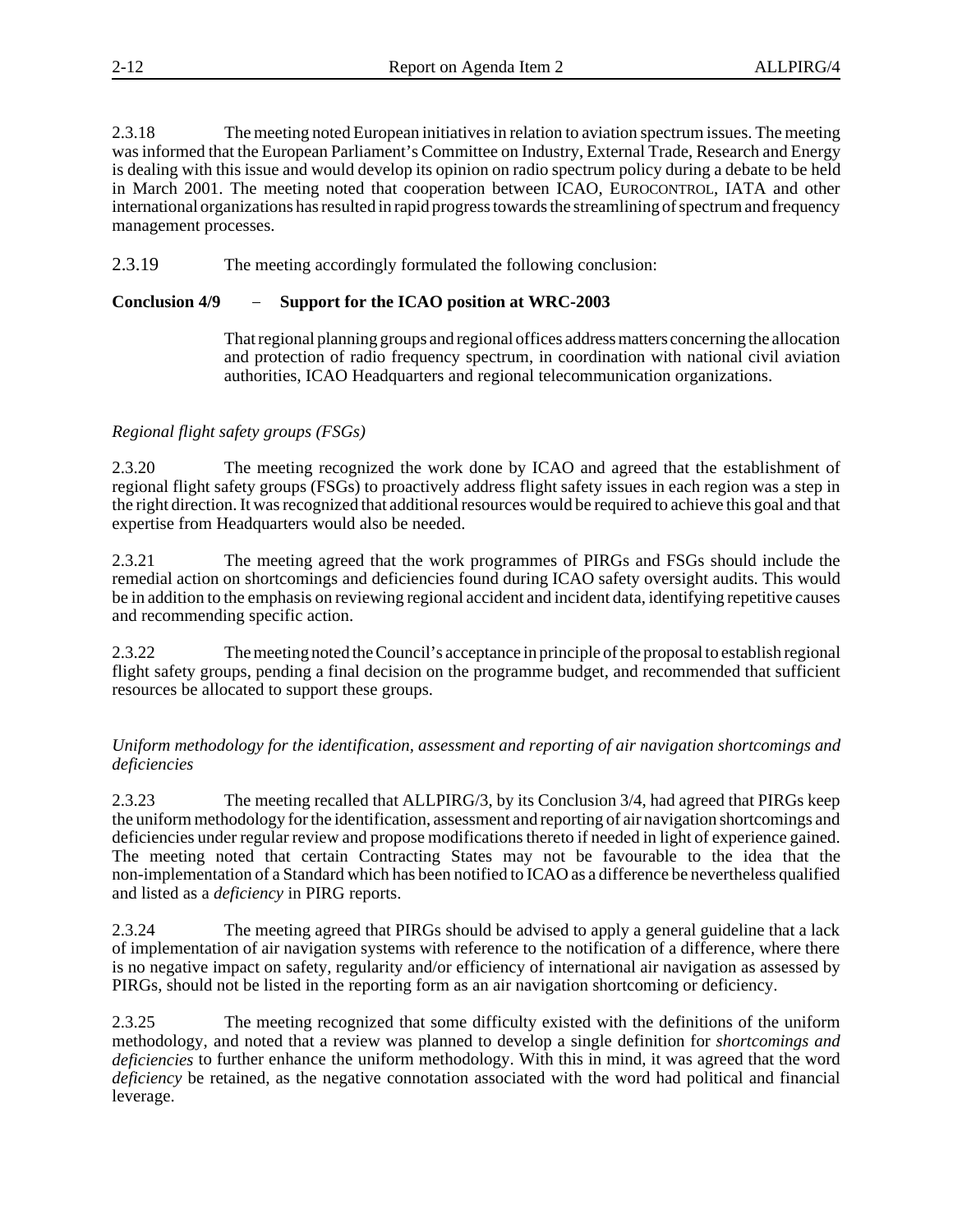2.3.26 As a result of discussions, the meeting agreed with the following definition of *deficiency*, to be further refined before being transmitted to the ICAO Council for its consideration:

> "A *deficiency* is a situation where a facility, service or a procedure is not provided in accordance with ICAO Standards and Recommended Practices which has a negative impact on the safety, regularity and/or efficiency of international civil aviation".

2.3.27 In view of the foregoing, the meeting agreed on the following conclusions:

# 2.3.27 In view of the foregoing, the meeting agreed on the fo<br>**Conclusion 4/10** - Reporting of shortcomings and deficiencies

That where a State, by virtue of Article 38, has notified ICAO of a difference to Standards and Recommended Practices governing the actual provision of facilities and services listed in an air navigation plan, the non-implementation of a facility or service, in the context of the uniform methodology for the identification and reporting of air navigation shortcomings and deficiencies, should not be reported as either a shortcoming or a deficiency when it has no negative impact on safety, regularity and/or efficiency. and deficiencies, should n<br>no negative impact on saf<br>**Conclusion 4/11** – Single definition

That ICAO be invited to refine the following single definition of a shortcoming/deficiency with a view to its incorporation into the uniform methodology for the identification and reporting of air navigation shortcomings and deficiencies:

"A *deficiency* is a situation where a facility, service or a procedure is not provided in accordance with ICAO Standards and Recommended Practices which has a negative impact on the safety, regularity and/or efficiency of international civil aviation".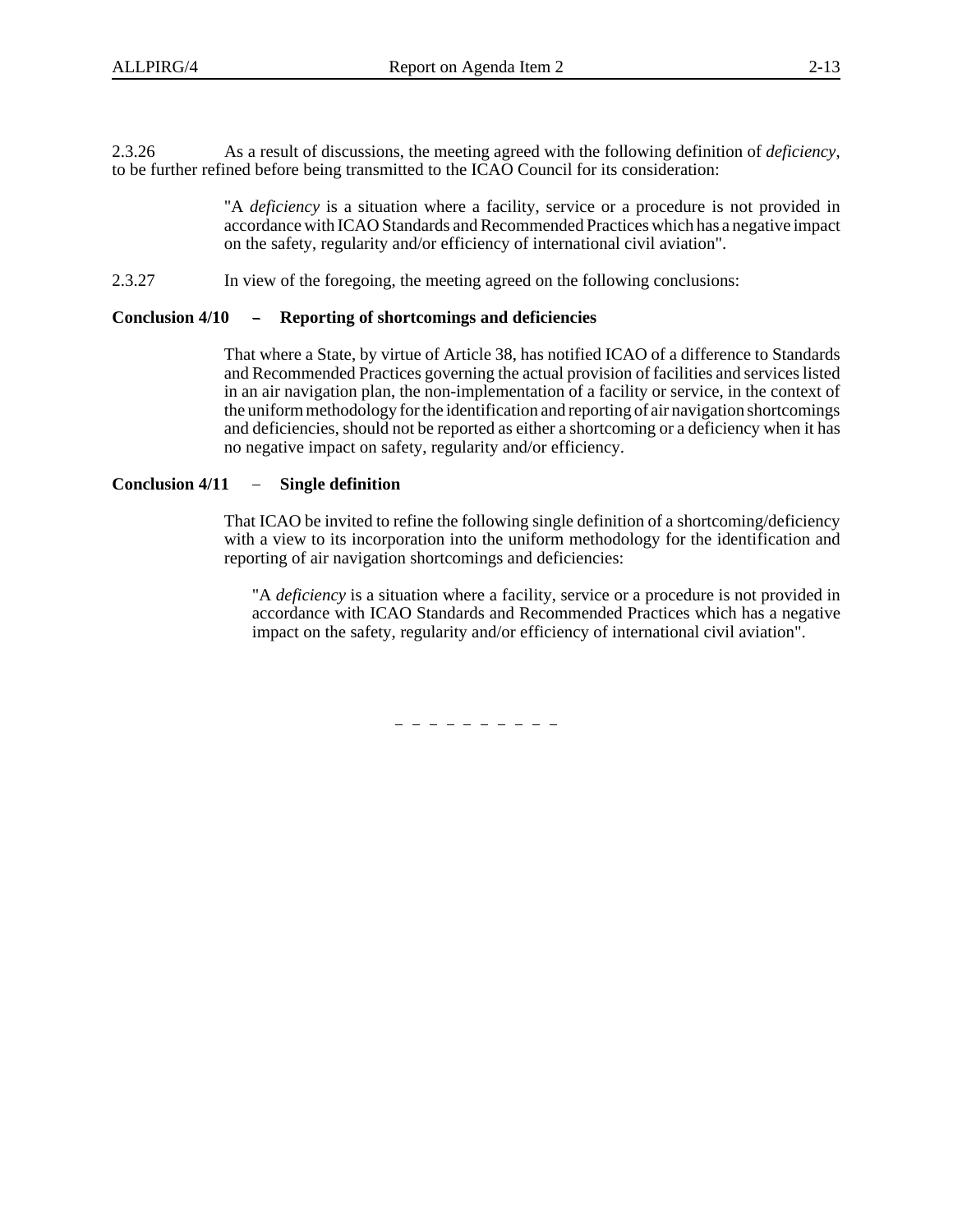### **APPENDIX A**

### **FRAMEWORK FOR INTERREGIONAL COORDINATION MEETINGS**

The following principles were recognized as elements to be considered in developing a framework for interregional coordination (IRC) meetings:

- 1) IRC may be carried out at the levels of  $\ddot{\phantom{0}}$ 
	- ALLPIRG
	- RDs
	- PIRGs

on a peer-to-peer basis within the auspices of ICAO the Secretariat.

- 2) Interregional coordination meetings convened by ICAO Regional Directors should also have the attendance of the Chief of the Regional Affairs Office. Care should be exercised not to involve too many regions at one time so that information, views and proceedings can be managed efficiently.
- 3) Support for ICAO Regional Directors at IRC meetings may be required when dealing with operational issues in order to come to a meaningful conclusion.
- 4) A practice of rotating the venue within the common area of interest should be followed.
- 5) The host ICAO Regional Director will normally oversee the proceedings of the meeting.
- 6) IRC meetings will be kept at an informal level, with minimum focus on documentation and maximum focus on implementation enhancement.
- 7) IRC meetings will take place on an ad hoc basis. The prime task will be to identify major impediments and issues, as well as to progress the implementation of other air navigation matters.
- 8) A matrix is to be developed to follow up on interregional issues; the matrix will identify, prioritize and describe actions by appropriate parties with specific target dates. Consideration should be given to the development of a global common database of interregional coordination issues.
- 9) Progress will be reported to ALLPIRG where appropriate.
- 10) On issues of major procedural or operational differences between regions, which pose major impediments to interregional harmonization, the Air Navigation Commission or the Council may be advised as appropriate.
- 11) Care must be exercised to avoid duplication of efforts. The prime objective is to streamline and complement the functions of existing bodies.
- 12) Air navigation is the major thrust of IRC. Consideration should also be given to developing methodologies in other areas where gaps in States' capabilities require ICAO's assistance.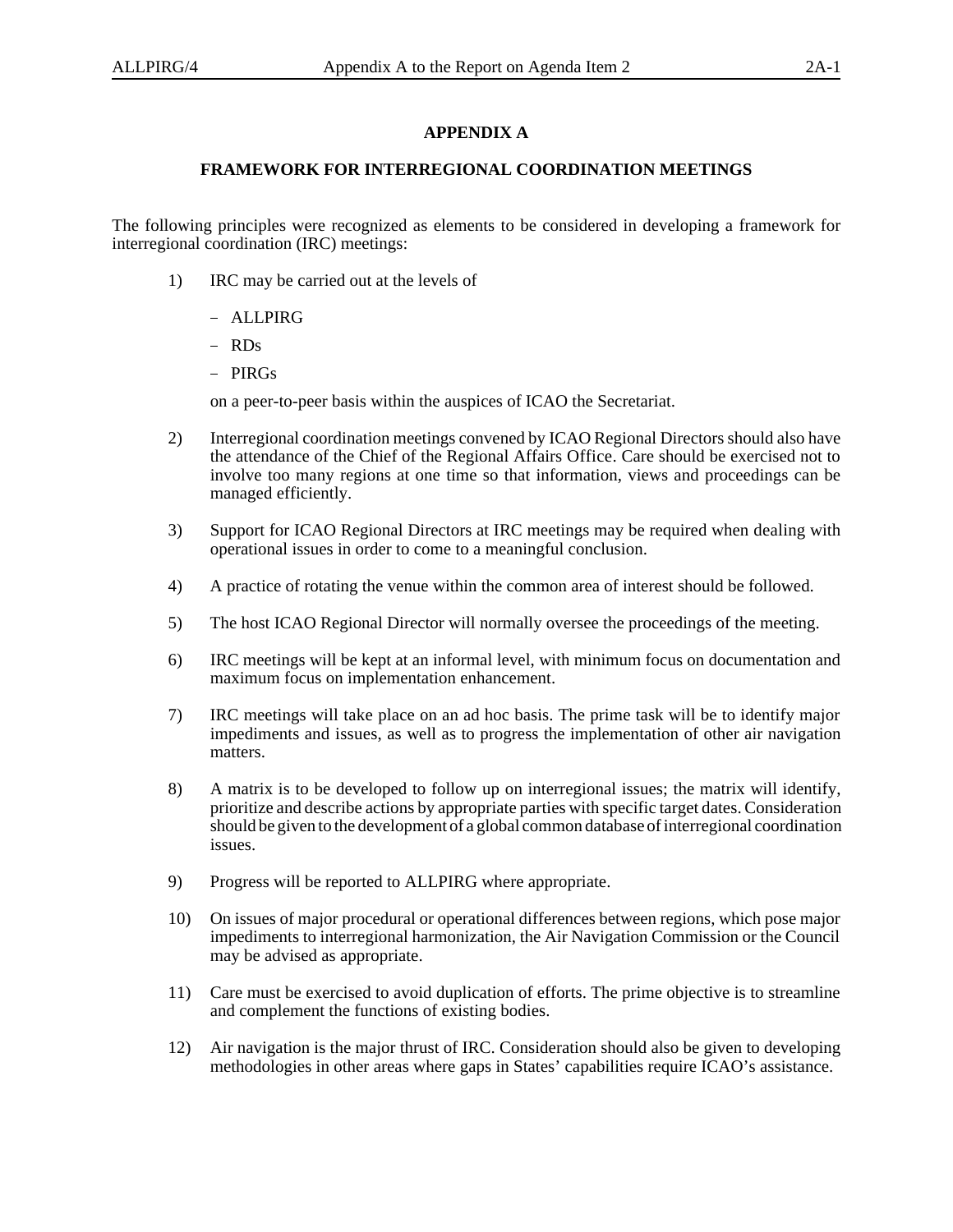- 13) IRC meetings are unique opportunities and should be utilized to consider strategies that would give a common approach to issues of mutual interest in a manner that would enhance the visibility and presence of ICAO in the regions.
- 14) Where projects or issues cross regional boundaries, consideration should be given to common agenda items at relevant PIRG meetings.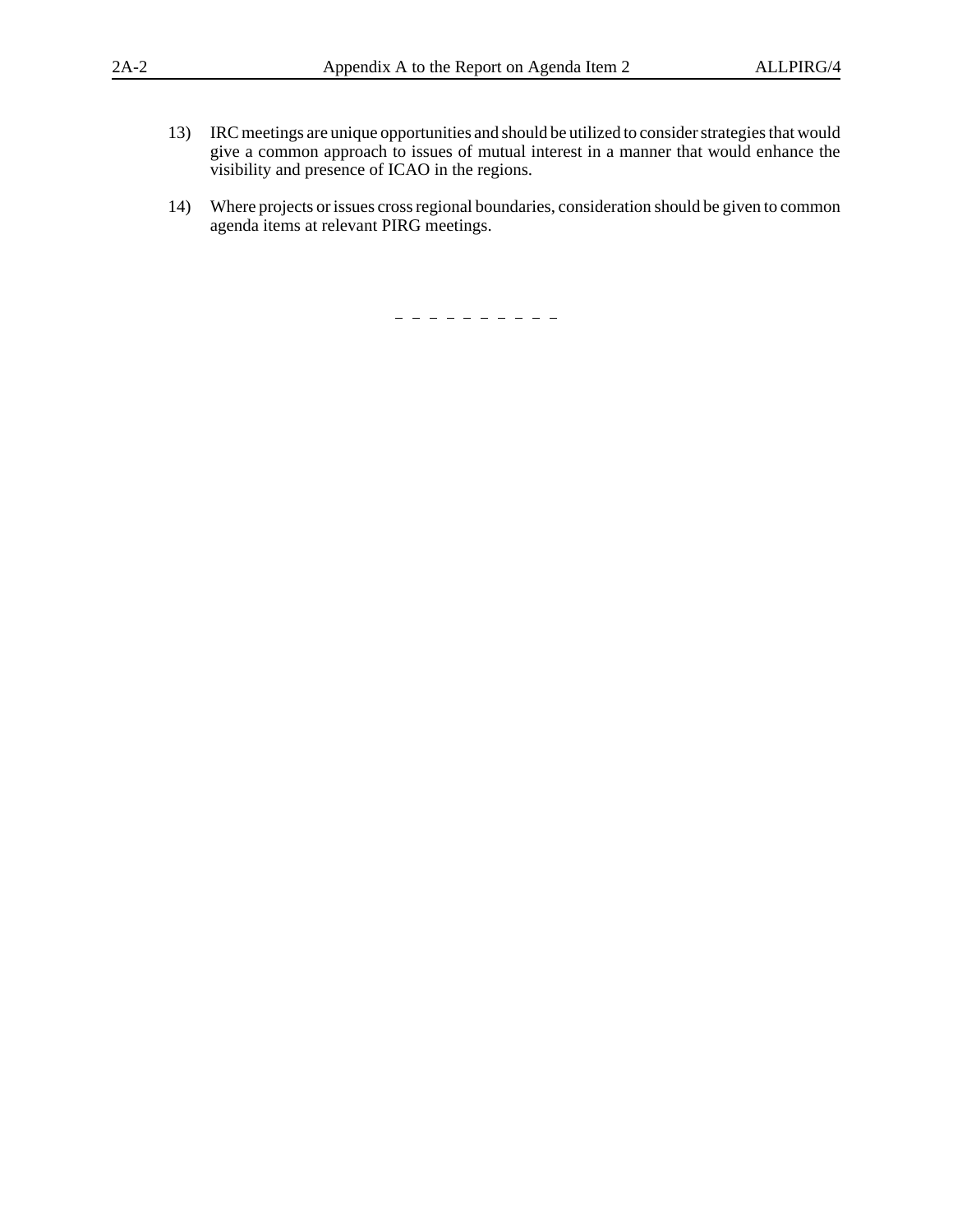### **APPENDIX B**

### **TERMS OF REFERENCE**

- a) Identify major impediments and issues and assess the progress of implementation of air navigation matters of an interregional nature;
- b) Identify, prioritize and describe actions by appropriate parties with specific target dates;
- c) Develop a common database of interregional coordination issues;
- d) Ensure that appropriate regional initiatives and information are shared with other regions;
- e) Strategize to give a common approach to air navigation issues of an interregional nature;
- f) Keep the interregional coordination process under continuous review to ensure optimum productivity and enhancement of the pace of implementation on air navigation matters; and
- g) Facilitate and contribute to the work of the ALLPIRG/Advisory Group.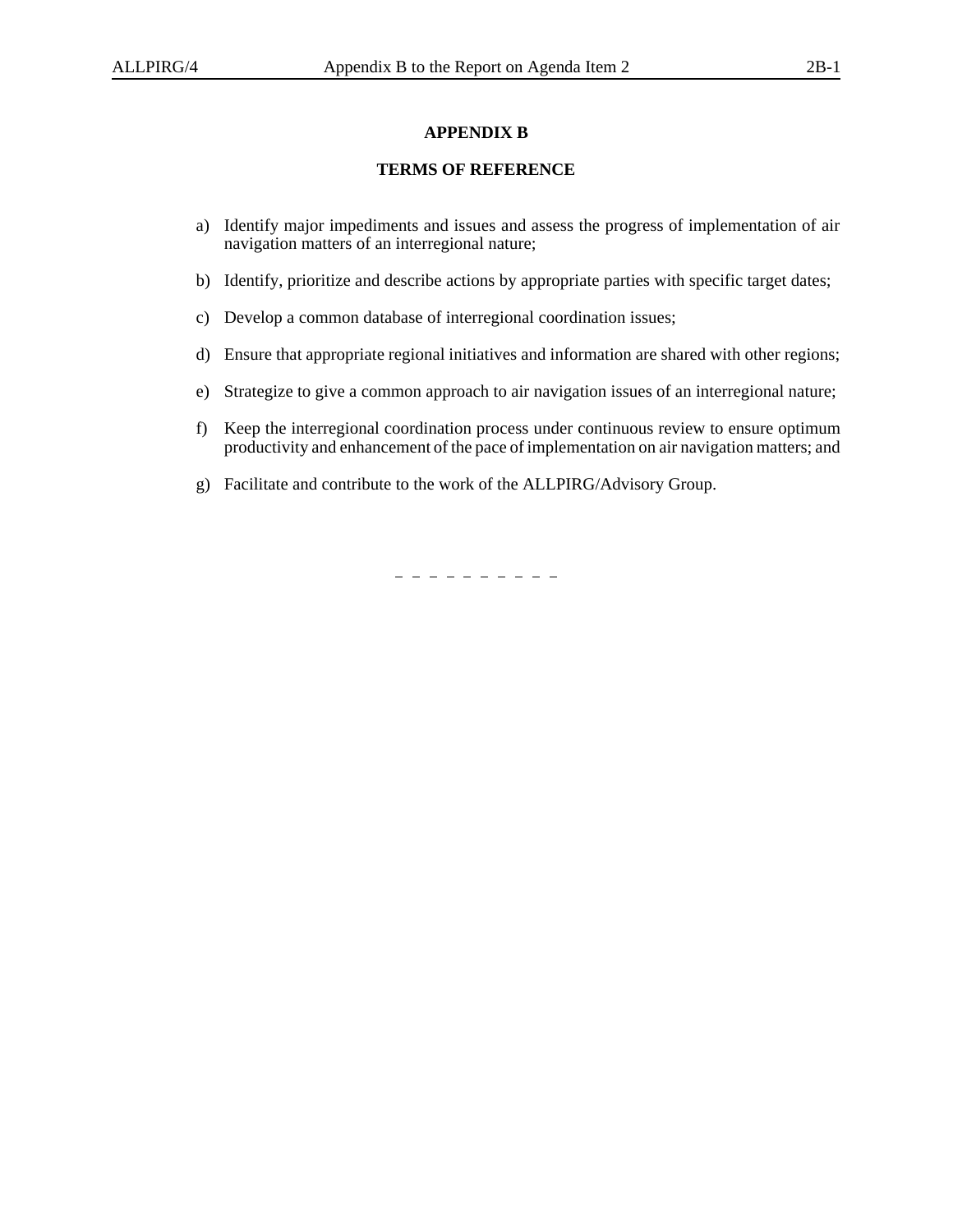### **INTERREGIONAL ISSUES AND MISSING ELEMENTS WHICH NEED TO BE ADDRESSED TO FACILITATE INTERREGIONAL PLANNING AND THE HARMONIZATION OF AIR NAVIGATION SYSTEMS**

| S.No           | Interregional issues/<br>missing elements                                                            | <b>Comments</b>                                                                                                                                                                                                                                                         | To be addressed by                   |
|----------------|------------------------------------------------------------------------------------------------------|-------------------------------------------------------------------------------------------------------------------------------------------------------------------------------------------------------------------------------------------------------------------------|--------------------------------------|
| $\mathbf{1}$   | ATS route planning and<br>implementation between regions                                             | Being addressed as part of the<br>work programmes of<br>interregional coordination<br>meetings                                                                                                                                                                          | <b>ICAO</b> Regions/<br><b>PIRGs</b> |
| $\overline{2}$ | Provisions for RVSM minimum<br>monitoring requirements                                               | Although ICAO is not currently<br>developing SARPs on this<br>subject, guidance is contained in<br>Doc 9474, which is to be updated<br>to clarify minimum requirements                                                                                                  | <b>ICAO</b>                          |
| 3              | State approval of aircraft for<br><b>RVSM</b> operations                                             | The operational approval process<br>is established in various<br>documents. The main issue is for<br>States to develop their own<br>approval processes and<br>documentation                                                                                             | <b>States</b>                        |
| $\overline{4}$ | Harmonization of procedures for<br>transition from RVSM levels to<br>non-RVSM levels                 | Being addressed as part of the<br>work programmes of<br>interregional coordination<br>meetings                                                                                                                                                                          | <b>ICAO</b><br>Regions/PIRGs         |
| 5              | Additional guidance material on<br>the RNP operational approvals<br>process for RNP types            | Guidance on the RNP 10 generic<br>approval process has been<br>provided in Doc 9613 and in new<br>RGCSP/10 material for<br>Doc 9613. Further development<br>of additional, detailed guidance<br>on the operational approval<br>process for each RNP type is<br>required | <b>ICAO</b>                          |
| 6              | Provisions and guidance material<br>for annotation of RNP<br>requirements on aeronautical<br>charts  | This is presently under<br>development                                                                                                                                                                                                                                  | <b>ICAO</b>                          |
| $\tau$         | Progressive implementation of<br>ATN islands, domains and<br>backbones and their<br>interconnections | Guidance material has been<br>developed; to be addressed in due<br>course by the interregional<br>coordination meetings                                                                                                                                                 | <b>ICAO</b><br>Regions/PIRGs         |
| 8              | Interfacing OLDI and AIDC                                                                            | To be addressed in due course                                                                                                                                                                                                                                           | Industry                             |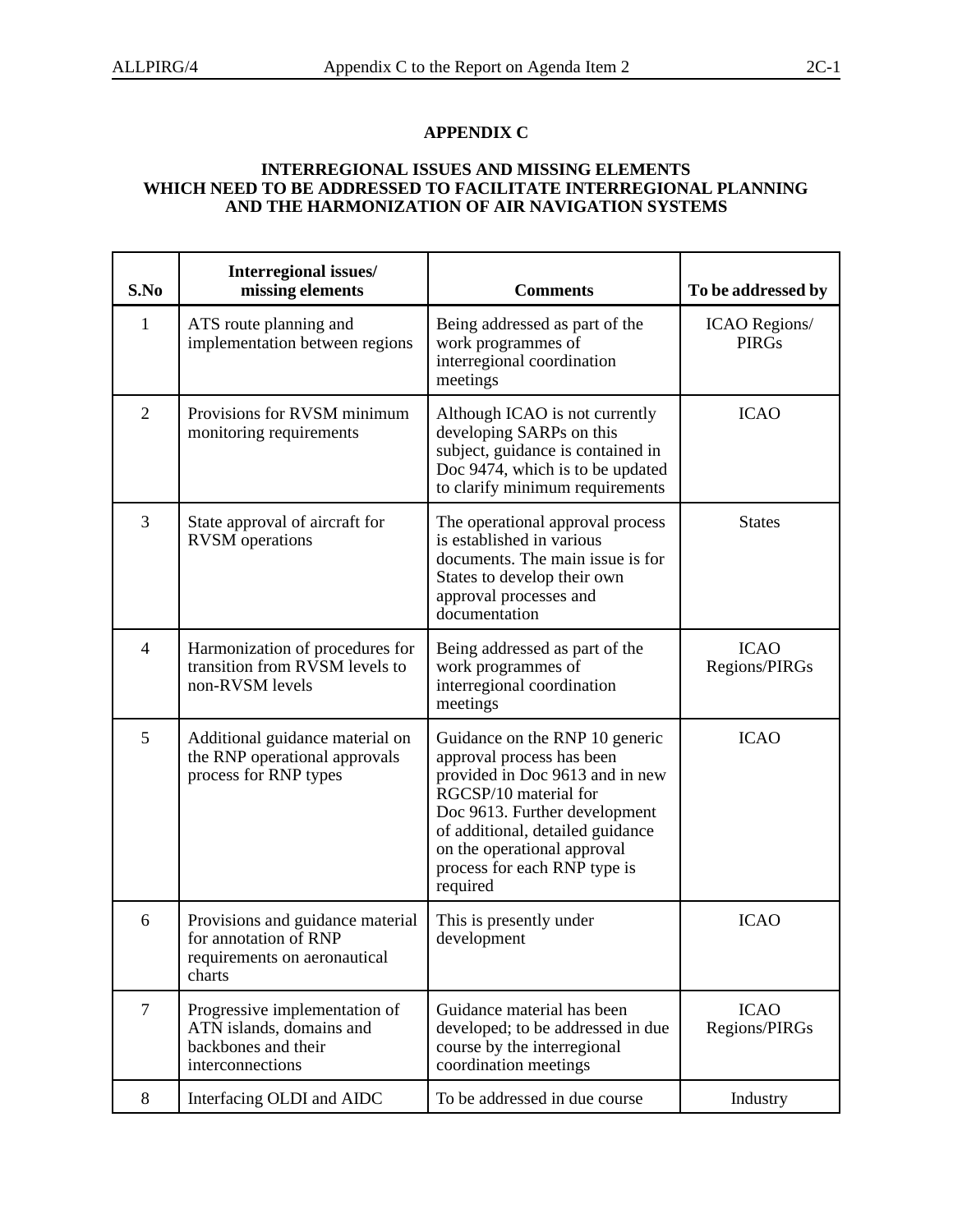| S.No | Interregional issues/<br>missing elements                                                                                                                                  | <b>Comments</b>                                                                                                                 | To be addressed by       |
|------|----------------------------------------------------------------------------------------------------------------------------------------------------------------------------|---------------------------------------------------------------------------------------------------------------------------------|--------------------------|
| 9    | Frequency planning criteria for<br>VDL modes                                                                                                                               | This is presently under<br>development                                                                                          | <b>ICAO</b>              |
| 10   | Combined GNSS receiver to<br>integrate signals from different<br>constellations                                                                                            | SARPs for combined<br>GPS/GLONASS receiver have<br>been developed; for new<br>elements, they are presently under<br>development | <b>ICAO</b>              |
| 11   | Harmonization of different<br>satellite-based augmentation<br>systems for GNSS<br>(WAAS/EGNOS/MSAS)                                                                        | SARPs for SBAS have been<br>developed; the draft SARPs for<br>the integration of SBAS are<br>presently under development        | <b>ICAO</b>              |
| 12   | Multi-mode receiver (MMR) for<br><b>ILS/MLS/GNSS</b>                                                                                                                       | MMR specifications have been<br>developed; the equipage is<br>presently under development                                       | Industry                 |
| 13   | Availability of ANP/FASID<br>documents                                                                                                                                     | This is presently under<br>development by PIRGs; as and<br>when finalized, the documents<br>will be made available on priority  | <b>ICAO</b>              |
| 14   | Allocation and protection of<br>aviation frequency band                                                                                                                    | Successfully addressed at WRC-<br>2000; preparations for WRC-<br>2003 are under way                                             | ICAO/States/<br>Industry |
| 15   | Guidance material for a business<br>case methodology for the<br>implementation CNS/ATM<br>systems                                                                          | This is presently under<br>development                                                                                          | <b>ICAO</b>              |
| 16   | Methodology for determining the<br>environmental benefits of<br>CNS/ATM systems                                                                                            | This is presently under<br>development                                                                                          | <b>ICAO</b>              |
| 17   | Flight planning enhancements -<br>Global guidance for the uniform<br>use of characters in the optional<br>flight plan fields                                               | To be addressed in due course                                                                                                   | <b>ICAO</b>              |
| 18   | Flight planning enhancements -<br>Introduction of new concepts<br>and technologies to expand flight<br>planning functionality to include<br>aircraft and crew capabilities | To be addressed in due course                                                                                                   | <b>ICAO</b>              |
| 19   | Development of an operational<br>concept of air traffic<br>management                                                                                                      | This is presently under<br>development                                                                                          | <b>ICAO</b>              |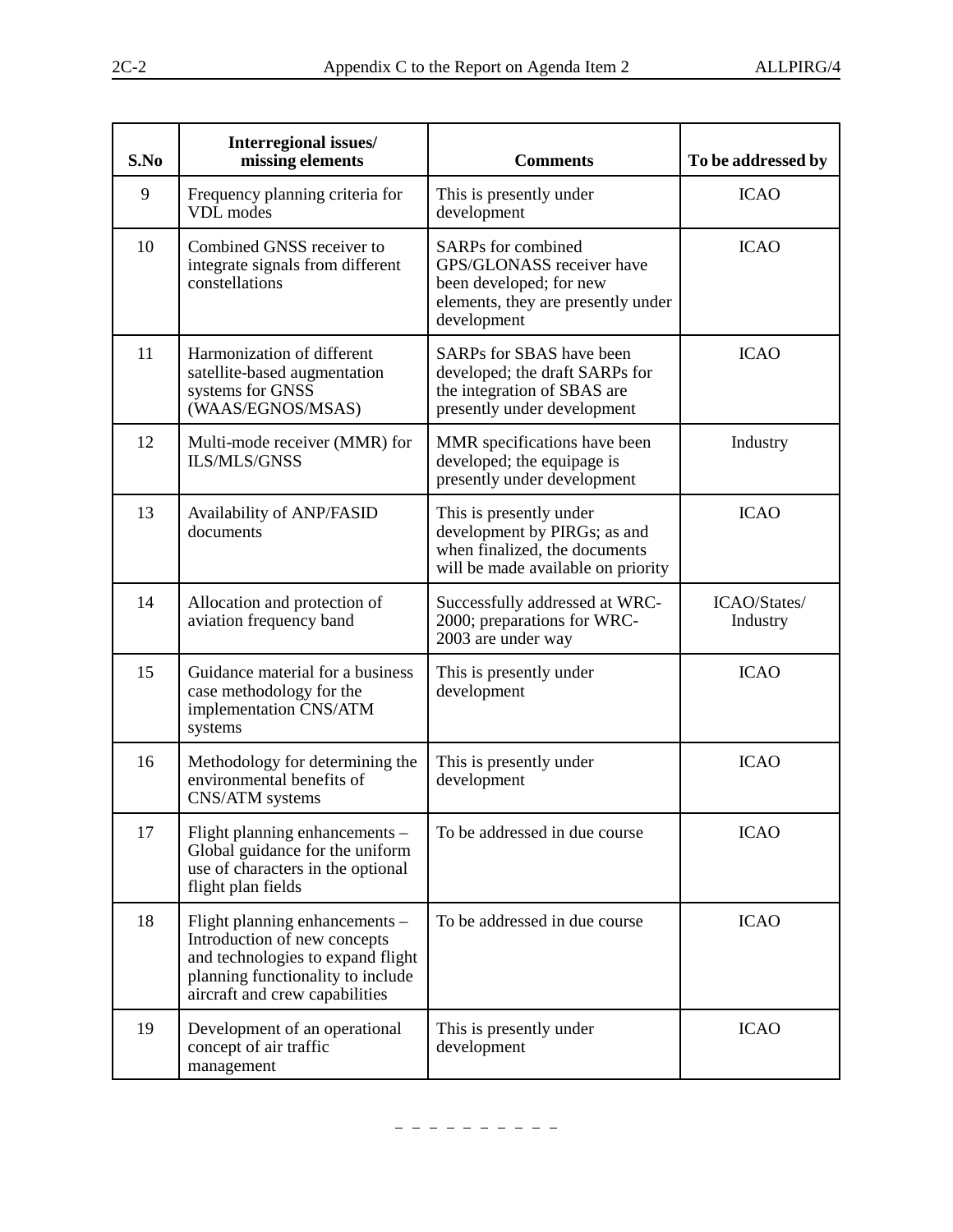### **APPENDIX D**

### **STATUS OF WGS-84 IMPLEMENTATION**

### *EXPLANATION OF THE TABLE*

### *Column*

- 1 Name of the State, territory or aerodrome for which WGS-84 coordinates are required with the designation of the aerodrome use:
	- RS international scheduled air transport, regular use
	- $RNS$  international non-scheduled air transport, regular use<br> $RG$  international general aviation, regular use
	- international general aviation, regular use
	- AS international scheduled air transport, alternate use
- 2 Runway designation numbers
- 3 Type of each of the runways to be provided. The types of runways, as defined in Annex 14, Volume 1, Chapter I, are:

NINST — non-instrument runway; NPA — non-precision approach runway<br>PA1 — precision approach runway. Cate PA1 — precision approach runway, Category I;<br>PA2 — precision approach runway, Category II PA2 — precision approach runway, Category II;<br>PA3 — precision approach runway, Category III precision approach runway, Category III.

- 4 Requirement for the WGS-84 coordinates for FIR, indicated by the expected date of implementation or an "X" if already implemented.
- 5 Requirement for the WGS-84 coordinates for En route points, indicated by the expected date of implementation or an "X" if already implemented.
- 6 Requirement for the WGS-84 coordinates for the Terminal Area, indicated by the expected date of implementation or an "X" if already implemented..
- 7 Requirement for the WGS-84 coordinates for the Approach points, indicated by the expected date of implementation or an "X" if already implemented.
- 8 Requirement for the WGS-84 coordinates for runways, indicated by the expected date of implementation or an "X" if already implemented.
- 9 Requirement for the WGS-84 coordinates for Aerodrome/Heliport points (e.g. aerodrome/heliport reference point, taxiway, parking position, etc.), indicated by the expected date of implementation or an "X" if already implemented.
- 10 Requirement for geoid undulation indicated by the expected date of implementation or an "X" if already implemented.
- 11 Requirement for the WGS-84 Quality System, indicated by the expected date of implementation or an "X" if already implemented.
- 12 Requirement for publication of WGS-84 coordinates in the AIP indicated by the expected date of publication or an "X" if already published.
- 13 Remarks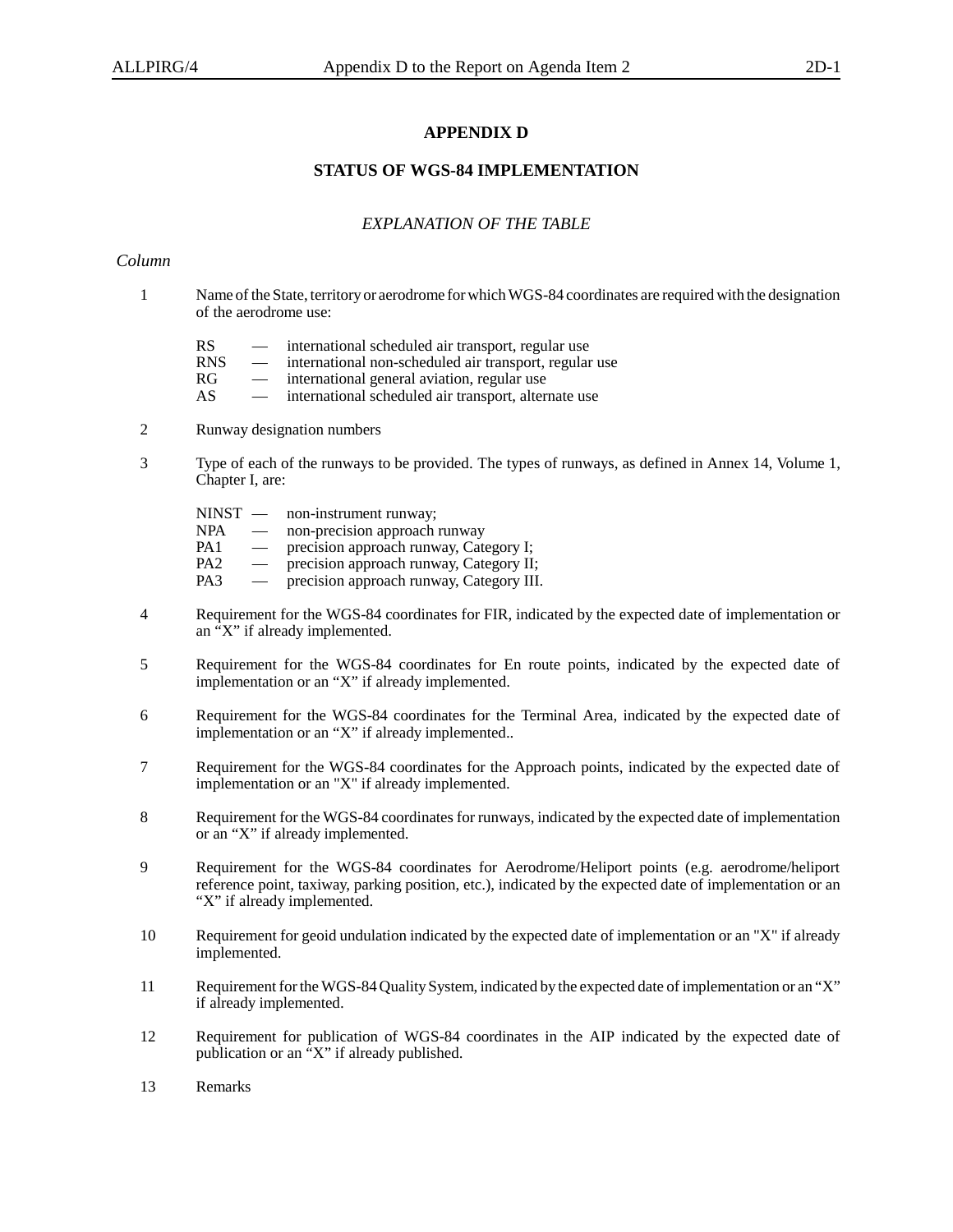| STATE, TERRITORY OR AERODROME FOR WHICH WGS-84<br>IS REQUIRED |                | WGS-84 IMPLEMENTATION                           |                |            |                                        |                 |                                  |                   |    |                     |            |                |
|---------------------------------------------------------------|----------------|-------------------------------------------------|----------------|------------|----------------------------------------|-----------------|----------------------------------|-------------------|----|---------------------|------------|----------------|
| <b>CITY/AERODROME</b>                                         | RWY No         | $\mathbf{R}\mathbf{W}\mathbf{Y}$<br><b>TYPE</b> | FIR            | <b>ENR</b> | TMA<br>$\frac{\text{CTA}}{\text{CTZ}}$ | APP             | $\mathbf{R}\mathbf{W}\mathbf{Y}$ | AD/<br><b>HEL</b> |    | <b>GUND QUALITY</b> | $\bf{AIP}$ | <b>REMARKS</b> |
| $\mathbf{1}$                                                  | $\overline{c}$ | $\mathbf{3}$                                    | $\overline{4}$ | 5          | 6                                      | $7\overline{ }$ | $\,$ 8 $\,$                      | $\overline{9}$    | 10 | 11                  | 12         | 13             |
|                                                               |                |                                                 |                |            |                                        |                 |                                  |                   |    |                     |            |                |
|                                                               |                |                                                 |                |            |                                        |                 |                                  |                   |    |                     |            |                |
|                                                               |                |                                                 |                |            |                                        |                 |                                  |                   |    |                     |            |                |
|                                                               |                |                                                 |                |            |                                        |                 |                                  |                   |    |                     |            |                |
|                                                               |                |                                                 |                |            |                                        |                 |                                  |                   |    |                     |            |                |
|                                                               |                |                                                 |                |            |                                        |                 |                                  |                   |    |                     |            |                |
|                                                               |                |                                                 |                |            |                                        |                 |                                  |                   |    |                     |            |                |
|                                                               |                |                                                 |                |            |                                        |                 |                                  |                   |    |                     |            |                |
|                                                               |                |                                                 |                |            |                                        |                 |                                  |                   |    |                     |            |                |
|                                                               |                |                                                 |                |            |                                        |                 |                                  |                   |    |                     |            |                |
|                                                               |                |                                                 |                |            |                                        |                 |                                  |                   |    |                     |            |                |
|                                                               |                |                                                 |                |            |                                        |                 |                                  |                   |    |                     |            |                |
|                                                               |                |                                                 |                |            |                                        |                 |                                  |                   |    |                     |            |                |
|                                                               |                |                                                 |                |            |                                        |                 |                                  |                   |    |                     |            |                |
|                                                               |                |                                                 |                |            |                                        |                 |                                  |                   |    |                     |            |                |
|                                                               |                |                                                 |                |            |                                        |                 |                                  |                   |    |                     |            |                |
|                                                               |                |                                                 |                |            |                                        |                 |                                  |                   |    |                     |            |                |

*Legend*

| <b>RWY</b> | Runway                    | APP        | Approach                             |
|------------|---------------------------|------------|--------------------------------------|
| FIR        | Flight information region | AD.        | Aerodrome                            |
| ENR        | En-route                  | <b>HEL</b> | Heliport                             |
| TMA        | Terminal area             |            | GUND Geoid undulation                |
| <b>CTA</b> | Control area              | AIP        | Aeronautical information publication |
| <b>CTZ</b> | Control zone              |            |                                      |
|            |                           |            |                                      |

– – – – – – – – – –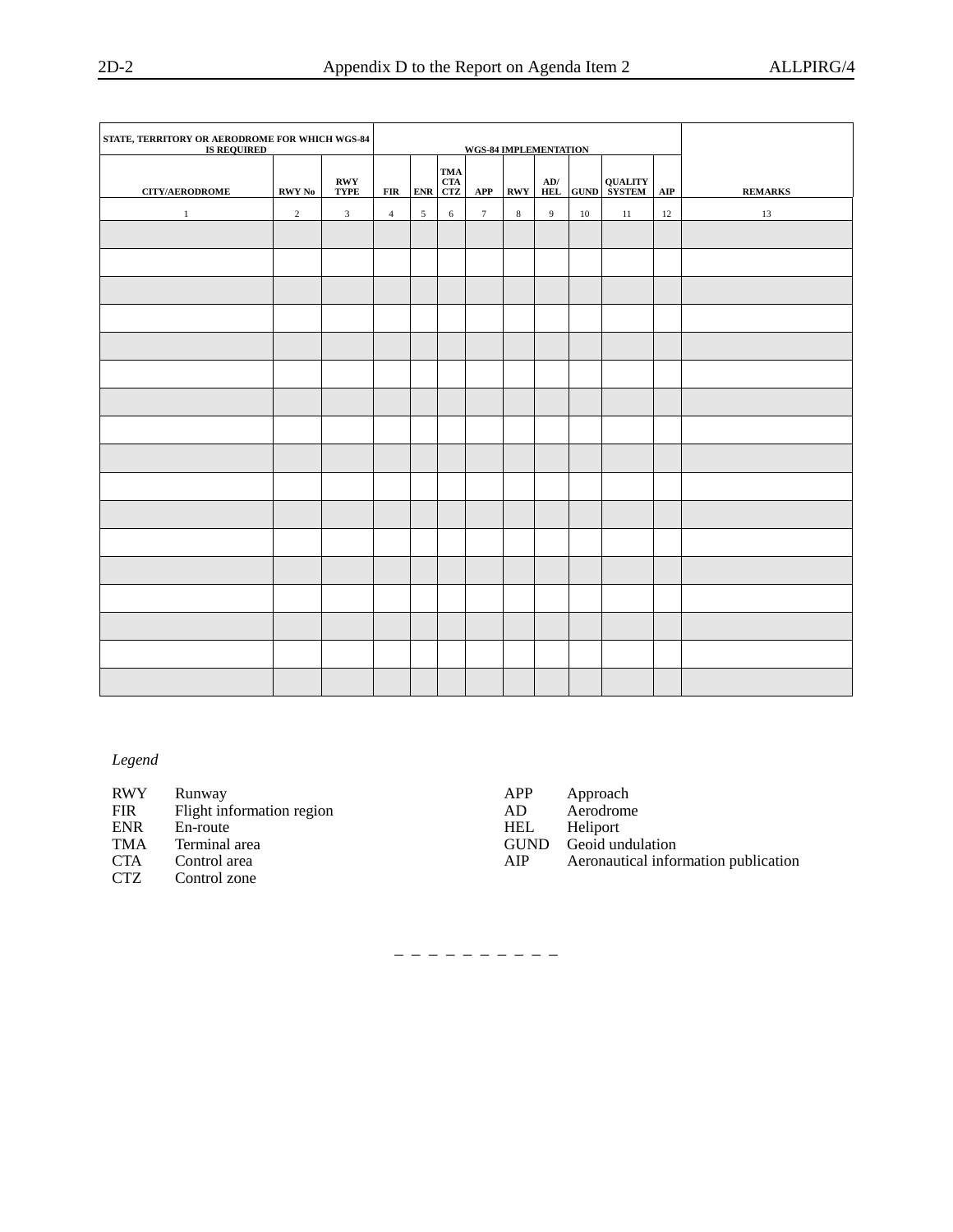### **AGENDA ITEM 3: COORDINATION OF CNS/ATM PARTNERS' PLANNING AND IMPLEMENTATION EFFORTS**

3.1 The meeting was provided with an overview of the coordination mechanisms which have 3.1 The meeting was provided with an overview of the coordination mechanisms which have<br>been implemented in Europe, in connection with the EUROCONTROL ATM Strategy for the years 2000+ -3.1 The meeting was provided with an overview of the coordination mechanisms which have<br>been implemented in Europe, in connection with the EUROCONTROL ATM Strategy for the years 2000+ —<br>approved by the ECAC Ministers of Tr performance enhancement programme for ATM in Europe, known as EATMP. EATMP was developed by EUROCONTROL to draw together the programmes, support services and implementation actions that are needed to improve the European ATM network as a whole and meet the continuous rise in demand for air transport, while maintaining the highest level of safety. An important characteristic of both the strategy and the EATMP is the "gate-to-gate" concept, which means that each flight is managed and treated as a needed to imp<br>transport, whi<br>the EATMP<br>continuum —  $\text{continuum}$  – from first interaction with ATM (which, in some cases, can be as early as several months before actual operations) until post-flight activities, such as performance analysis and the billing of charges for services rendered. The implementation of this concept requires a much closer partnership between all aviation stakeholders, and a more widespread sharing of information than previously.

3.2 ALLPIRG was advised of the current relationship between sub-regional and regional planning in Europe and noted that the European Air Navigation Planning Group is responsible for, *inter alia*, managing the regional air navigation plan for the EUR Region. In its discussions on measures and means to facilitate regional planning, the EANPG has been kept abreast of the efforts made within EUROCONTROL to develop the European Convergence and Implementation Plan (ECIP) for the ECAC area. The meeting was provided with an explanatory note on the ECIP and took particular note of its complementary relationship with the regional EUR ANP.

3.3 The meeting also took note that the ATM 2000+ Strategy refers to the fact that EUROCONTROL must initiate and coordinate, with all affected partners, the rule-making process that influences ATM, and that both airspace users and service providers are responsible for their timely and effective response to agreed plans, programmes and projects. The ATM 2000+ Strategy also identified several areas where cooperation improvements were needed, including EUROCONTROL collaboration with airspace users, air navigation service providers, airports and the manufacturing industry, as well as civil/military collaboration and stakeholder relations management.

3.4 ALLPIRG found the approach used and the experience gained by EUROCONTROL with performance-driven planning and implementation of great interest, particularly with regard to the collaborative links with its CNS/ATM partners, and considered that it might serve as a model that each PIRG could study for possible application in its respective region. It also agreed that all PIRGs could benefit from EUROCONTROL's experience and expertise in these fields and encouraged them to take steps to make appropriate invitations for that agency's attendance at PIRG meetings. It formulated the following conclusion<br>in the above regard:<br>**Conclusion 4/12 –** EUROCONTROL planning and implementation methods in the above regard:

That, with a view to benefiting from EUROCONTROL's experience and expertise in the field of performance-driven planning and implementation methods, particularly with regard to the collaborative links that the agency maintained with its CNS/ATM partners, PIRGs:

- a) study the approach to planning and implementation taken by EUROCONTROL, with a view to the possible application of its elements in their respective regions of responsibility; and
- b) take steps to issue appropriate invitations for EUROCONTROL's attendance at PIRG meetings.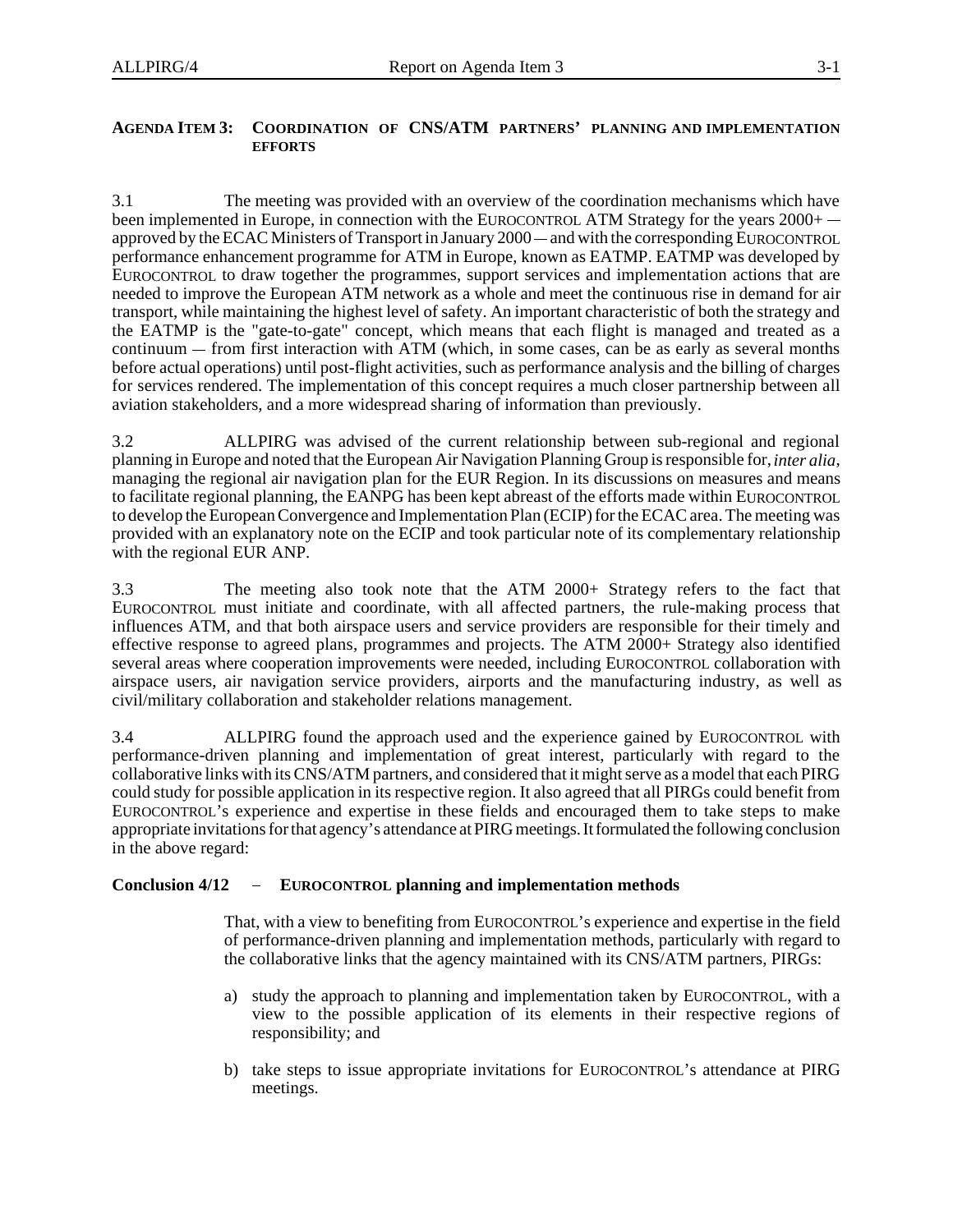3.5 The meeting recognized that some PIRGs were already applying some of the elements of the EUROCONTROL approach. In particular, the work of the NAM PIRG had stressed the importance of coordinating its CNS/ATM partners' planning and implementation efforts at regional and interregional levels as important steps towards the creation of a seamless CNS/ATM systems environment. That PIRG had created task forces to proceed on that basis and, for example, following the recent introduction of new ATM systems in Canada and Mexico, had developed an interface control document to facilitate the automatic flow of flight plan material.

3.6 The NAM PIRG had also recently committed to bringing up to date the NAM regional air navigation plan, which had not been updated since 1993 but which it considered to be an important operating requirements document. In that regard, the preparation of the main body of an up-to-date, two-volume ANP comprising a basic ANP and FASID, aligned with the format outline approved by Council in 1997 was close to completion. The main body had been fleshed out with already-approved NAM material and in line with the model two-volume CAR/SAM ANP developed at the CAR/SAM/3 RAN Meeting in October 1999. That ANP incorporated CNS/ATM systems elements and was approved by Council in late 1999. The development of that part of the plan, which now required only fine tuning, was editorial in nature and followed the approach taken with respect to the EUR ANP. of that part of the plan, which now required only fine tuning, was editorial in nature and followed the approach taken with respect to the EUR ANP.<br>3.7 On the other hand, the tables of facilities and services — which would

approach taken with respect to the EUR ANP.<br>3.7 Compute the updated NAM ANP — were significantly out of date. A task force had, however, been created to finalize this work and was expected to proceed in a way that would ensure that changes to tables took account of the Council-approved process for amending such ANP material. Once this tabular material and any charts based on it were completed and added to the main body of the document, the NAM ANP would enjoy fully approved status.

3.8 The meeting was also advised that the NAM PIRG, when considering the process for amending ANPs, considered that a more intensive information technology effort by ICAO and its CNS/ATM partners in that regard would be of value, not only in the NAM Region. It believed, for example, that if electronic versions of the tabular material from all ANPs were accessible to States, then the amendment process could take place in real time. In addition, electronic access to this ANP material and, indeed, to planning and implementation data of CNS/ATM partners would constitute an invaluable analytical planning tool.

3.9 The above ideas gained the unanimous support of the meeting, which recommended their widest possible implementation. In so doing, it recognized that complete ANPs are saleable ICAO documents and the question of paying for electronic access to ANP material arose. ALLPIRG considered, however, that the initial steps envisaged would first lead to a prototype database that required full testing and that initial electronic access could be limited to the ICAO Secretariat, PIRGs and selected CNS/ATM partners on a no-cost basis. Further steps would be taken to refine and develop the database at which time access to it could be offered to States, CNS/ATM partners and other interested users in accordance with ICAO sale of publications practices.

3.10 In concrete terms, it was envisaged that a full set of tabular material for all facilities and services from all ANPs would first be promptly posted to an ICAO-controlled web site in a simple PDF format similar to that adopted for the CAR/SAM ANP posted to www.icao.int/icao/en/ro/sam/carsam3/report/startme.pdf at the end of the CAR/SAM/3 RAN Meeting in 1999. CNS/ATM partners would be invited to contribute material on their plans for inclusion at this site. From that starting point, relevant ICAO Sections, Regional Offices and interested CNS/ATM partners would work together under the supervision of an ICAO project manager to refine the product into a more sophisticated database product to be maintained by the AIS/MAP Section of the Air Navigation Bureau along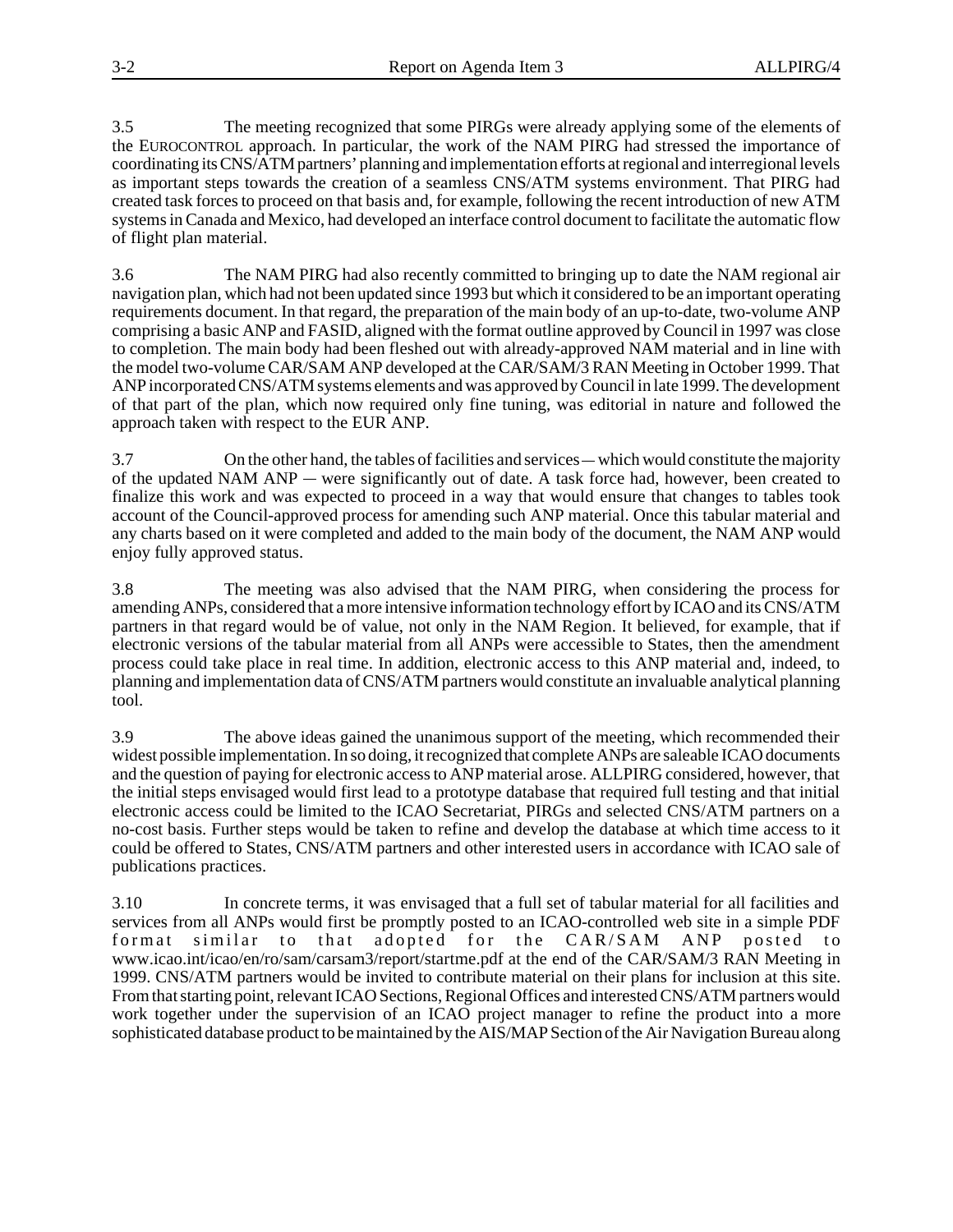the lines envisaged for the tabular material for WGS-84 requirements in paragraphs 2.1.25 to 2.1.29 above. The meeting accordingly adopted the following conclusion: the lines envisaged for the tabular material for WC<br>The meeting accordingly adopted the following c<br>**Conclusion 4/13** - **Database developments** 

That ICAO:

- a) post promptly all tabular material from all regional air navigation plans relating to facilities and services to an ICAO-controlled web site in a simple PDF format;
- b) invite CNS/ATM partners to post their relevant planning material on the web site referred to in a) above;
- c) provide appropriate free access to relevant ICAO Headquarters' Sections, Regional Offices, PIRGs and participating CNS/ATM partners;
- d) maintain the currency of this database, *inter alia*, to take account of amendments made to hard copy ANPs;
- e) with the assistance of PIRGs and interested CNS/ATM partners, refine and develop the database, as a matter of urgency, to provide access and functionality commensurate with its use as a planning tool and in line with ICAO sale of publications practices.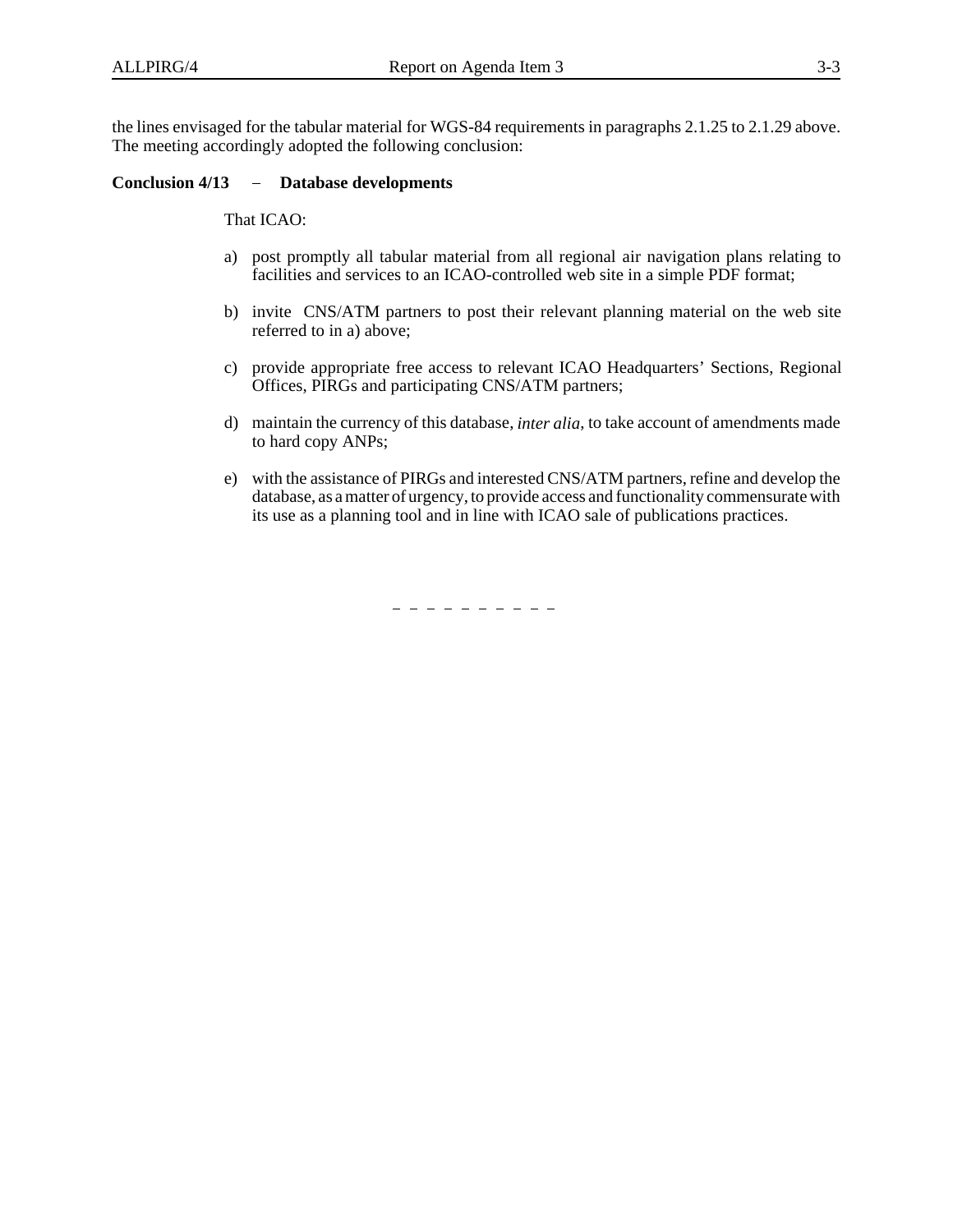### **AGENDA ITEM 4: SAFETY OVERSIGHT-RELATED ISSUES**

### 4.1 **ICAO Universal Safety Oversight Audit Programme**

4.1.1 The meeting recalled that the ICAO Universal Safety Oversight Audit Programme was launched on 1 January 1999, pursuant to Assembly Resolution A32-11 and on the basis of the recommendations made by the Directors General of Civil Aviation (DGCA) Conference on a Global Strategy for Safety Oversight.

4.1.2 The meeting recognized that the objective of the ICAO Universal Safety Oversight Audit Programme is to promote global aviation safety through the auditing of Contracting States, on an ongoing basis, to determine the status of States' implementation on safety oversight and relevant ICAO Standards and Recommended Practices, associated procedures, guidance material and safety-related practices. More importantly, the implementation of the States' corrective action plans would enhance aviation safety.

4.1.3 The meeting noted with satisfaction the audit results achieved to date and congratulated ICAO on the programme. The meeting recognized that certain States without the adequate resources had difficulty implementing the action plans and agreed that the remedial action was important. The meeting was informed of a remedy mechanism to be tabled at the 33<sup>rd</sup> Session of the ICAO Assembly (25 September – 5 October 2001) concerning an aeronautical fund for aviation safety (AFAS) to assist States with remedial action. It was emphasized that the mechanism would be a turn-key operation to be developed by industry based on sound business plans.

4.1.4 The meeting recalled efforts in the AFI Region to find sub-regional solutions to solve the problem of implementation and noted that a study was underway by the Technical Co-operation Bureau to serve as a model for a single safety entity for the States of the West African Monetary Union (WAMU).

4.1.5 The meeting agreed that the experience of EUROCONTROL in the field of ATS quality assurance should be taken into account during the expansion process of the Safety Oversight Programme. The experience with the CAR/SAM ATS quality assurance programme was also noted.

4.1.6 The meeting emphasized the need for the expansion of the Universal Safety Oversight Audit Programme to include Annexes 11 and 14, and also recommended that expansion to Annex 13 be considered to a lesser degree. ALLPIRG acknowledged the importance of the expansion of the programme and urged ICAO to make the necessary resources available to ensure its implementation.

### **Conclusion 4/14 Expansion of the Universal Safety Oversight Audit Programme**

That the Universal Safety Oversight Audit Programme be expanded to include Annexes 11 and 14 and the necessary resources be made available. That the Universal Safety<br>and 14 and the necessary<br>**Conclusion 4/15** - Remedial action

That, in following up the audits carried out in the context of the Universal Safety Oversight Audit Programme, the necessary remedial actions be taken as a matter of urgency.

### 4.2 **ATM safety regulation and management**

4.2.1 The meeting noted a high-level overview of EUROCONTROL's activities in the field of ATM safety regulation and management and, in particular, the work of its Safety Regulation Commission (SRC), which had established a comprehensive work programme addressing the definition and implementation of harmonized approaches to ATM safety regulation.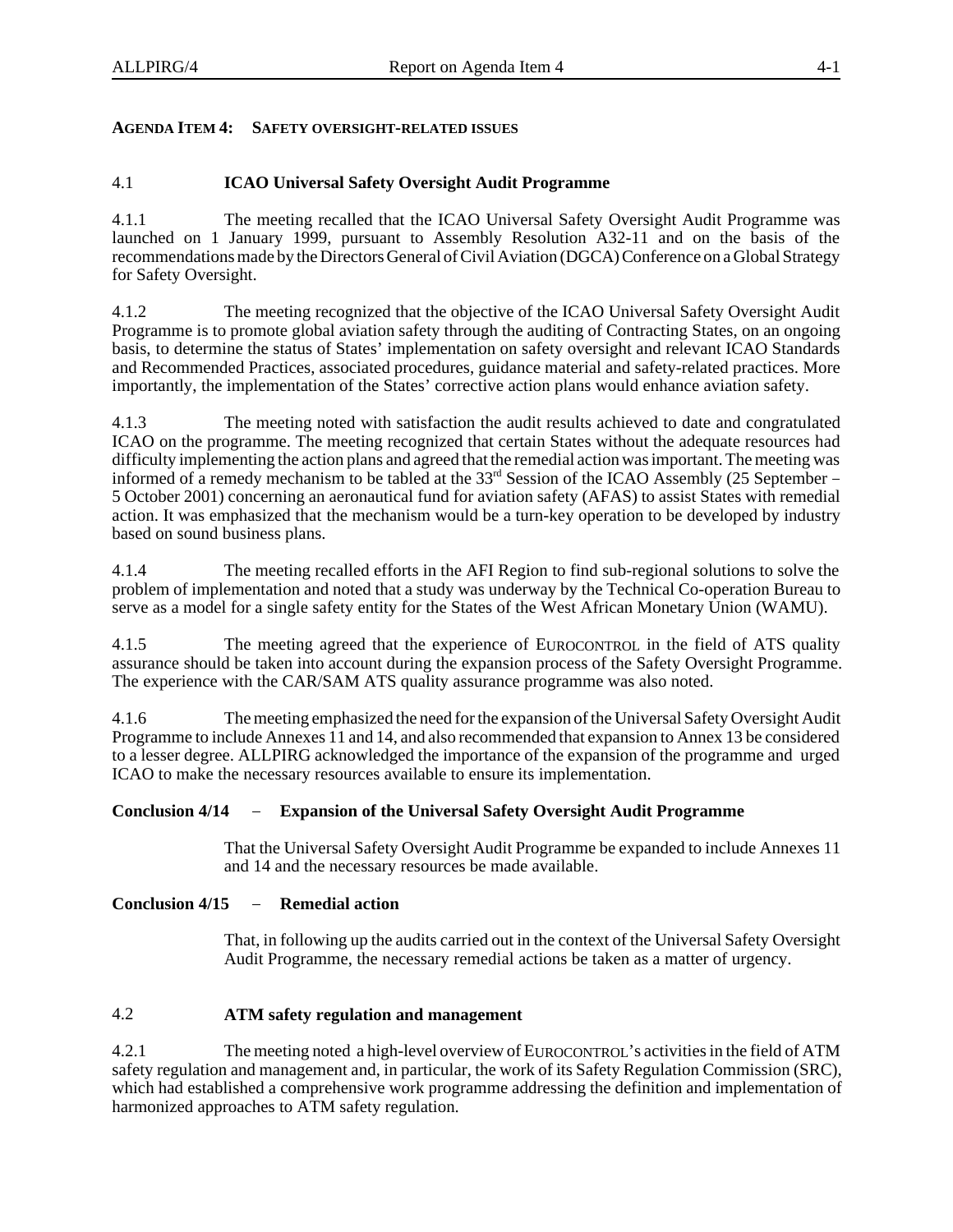4.2.2 The meeting was informed that EUROCONTROL had developed safety regulatory requirements in the areas of safety management, risk assessment and mitigation in air traffic management which allowed the implementation, at the ECAC level, of proposed amendments in the field of air traffic services.

4.2.3 The meeting noted that the extension of the ICAO Universal Safety Oversight Programme to air traffic services and airports was related to the Safety Regulations Commission's activities for the ECAC area and recognized that EUROCONTROL was promoting the implementation of safety management systems in ECAC States to ensure that safety regulatory requirements were met. The work of EUROCONTROL could form the basis of the work programmes of the regional flight safety groups referred to in paragraphs 2.3.20 to 2.3.22 above.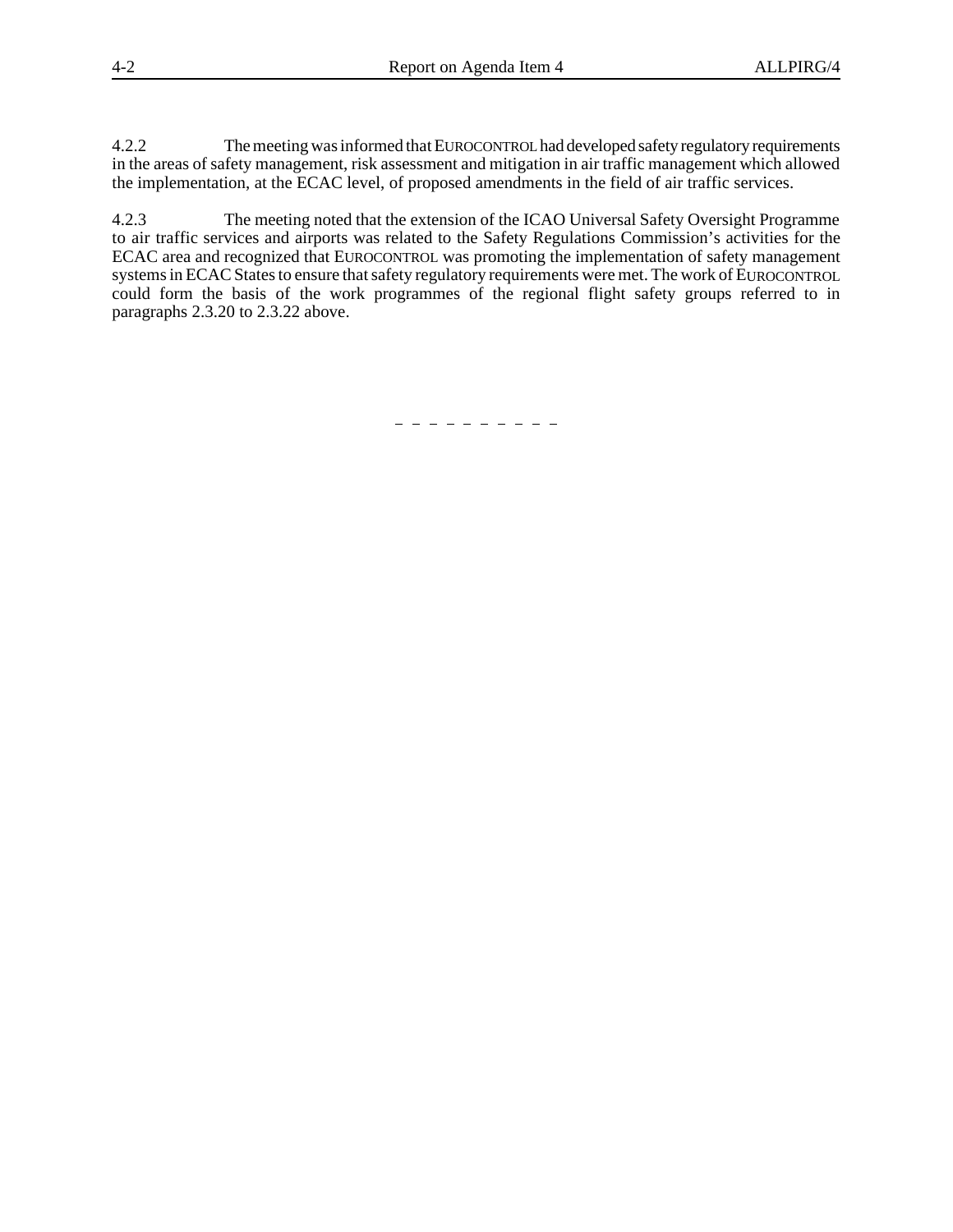### **AGENDA ITEM 5: RECENT DEVELOPMENTS IN THE AREA OF AIRPORT AND AIR NAVIGATION SERVICES ECONOMICS**

## ECONOMICS<br>5.1 **Airport and air navigation services — Cost recovery policy organization and management**

### *Follow-up by the Council on recommendations of the Conference on the Economics of Airports and Air Navigation Services*

5.1.1 The meeting was provided with a report on the follow-up action taken by the Council on those recommendations of the Conference on the Economics of Airports and Air Navigation Services 5.1.1 The meeting was provided with a report on the follow-up action taken by the Council on those recommendations of the Conference on the Economics of Airports and Air Navigation Services (Montreal, 19 – 28 June 2000) th adopted by the conference fell into two categories, that is those relating to *ICAO's Policies on Charges for Airports and Air Navigation Services* [Doc 9082/6, due to be circulated in March 2001 replacing the *Statements by the Council to Contracting States on Charges for Airports and Air Navigation Services* (Doc 9082/5)]. The revised ICAO's Policies were approved by the Council on 8 December 2000. The other category of Conference recommendations addressed other aspects of airport and air navigation service economics (essentially guidance and assistance to States and studies).

5.1.2 Among the recommendations identified as being relevant to the work of ALLPIRG, particular attention was invited to:

a) Recommendations concerning ICAO's Policies in Doc 9082/6:

Recommendation 5 - Joint charges collection;

Recommendation 12 – Independent mechanism for economic regulation of airports and air navigation services; and

Recommendation 22 - Pre-funding of projects through charges.

b) Other recommendations:

Other recommendations:<br>Recommendation 7 – Guidance on infrastructure financing; Recommendation 7 – Guidance on infrastructure finan<br>Recommendation 16 – Cost allocation methodologies;

Recommendation 16 – Cost allocation methodologies;<br>Recommendation 17 – Study on identification and allocation of air navigation services costs; and

Recommendation 18 – Guidance on cost allocation by stage in flight path.

### *Economic developments in Europe relating to the provision of air navigation services*

5.1.3 The meeting was advised by EUROCONTROL that past initiatives in Europe had failed to adequately address the economic components of air navigation service provision, and that the organization was currently investigating the concept of an incentive pricing system within the framework of economic regulation. This involved addressing both the supply side of air navigation services provision and demand management. EUROCONTROL considered that giving incentives to airspace users and air navigation services providers may promote the best use of airspace capacity and ensure an appropriate quantity and level of service.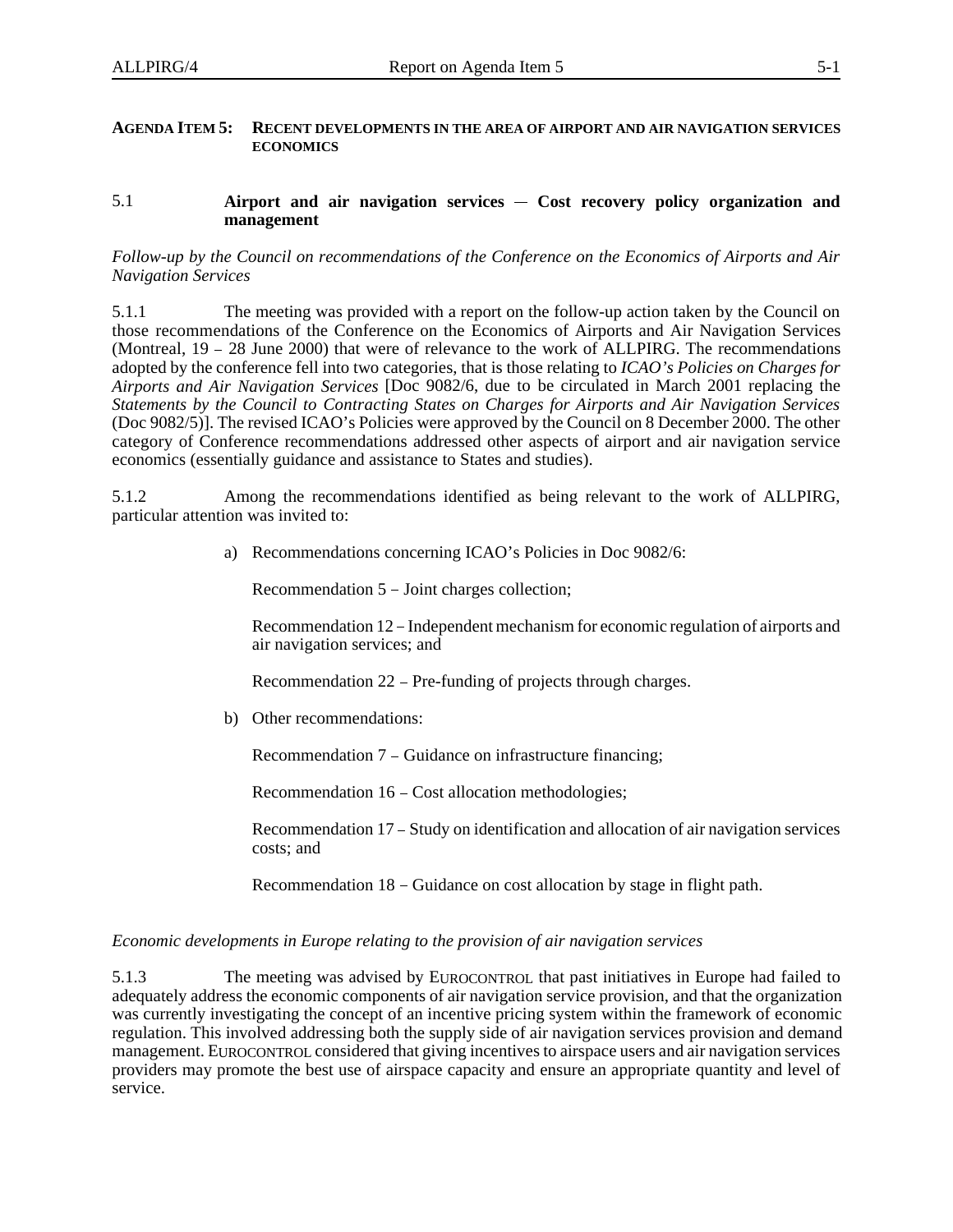### *Concluding observation*

5.1.4 The meeting noted the importance of States acting in conformity with the cost recovery principles set forth in Article 15 of the *Convention on International Civil Aviation* (Doc 7300) and *ICAO's Policies on Charges for Airports and Air Navigation Services* (Doc 9082/6).

### 5.2 **Development of business cases and relevant databases**

5.2.1 The meeting was provided with an overview of the work being conducted by the Secretariat for the development of business cases in support of the implementation of CNS/ATM systems. The need for credible business cases to guide CNS/ATM systems implementation was extremely important to bring business partners and financial organizations into consensus on CNS/ATM systems implementation. Business cases might be developed jointly or separately for the service providers and the airlines. However, an integrated business case which takes into account both the providers' and the users' perspectives would be the most desirable. Given the multi-disciplinary nature of the analysis, cooperation between States, the different partners and within ICAO was emphasized.

5.2.2 The meeting was provided with the cost tables prepared for CNS/ATM systems planning and evaluation tools. The establishment of a mechanism within the Secretariat for the creation and maintenance of tables/databases of the different elements of the CNS/ATM systems was proposed.

5.2.3 One of the critical elements of the development of business cases was the collection of pertinent data. It was noted that the utmost cooperation of the States would be required to collect the appropriate data. With reference to the cost tables presented, it was noted that aircraft operating cost would vary from region to region and by stage length. With regard to consistency of the databases to be developed to meet the planning requirements for all of the ICAO Regions, the meeting recognized the need to collect and maintain the relevant data on a value added basis following careful evaluation and validation by the Secretariat.

### **Conclusion 4/16 Databases for CNS/ATM systems planning activities**

That ICAO set up a mechanism to collect and update the relevant data to be used by regions, sub-regions and States for their CNS/ATM systems planning activities.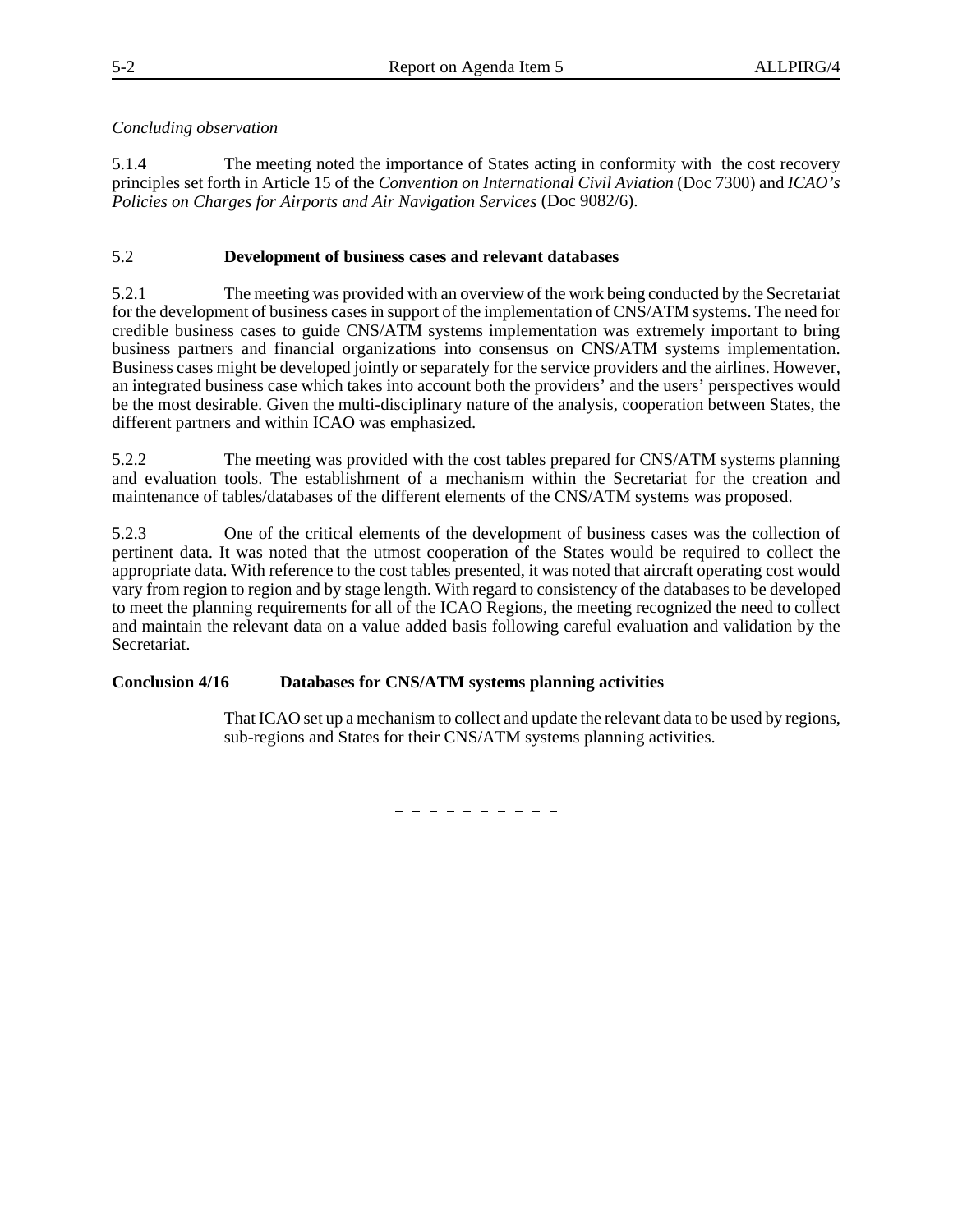### **AGENDA ITEM 6: TECHNICAL COOPERATION ISSUES**

### 6.1 **Technical cooperation programmes**

6.1.1 The meeting noted the details on CNS/ATM systems requirements of developing States and options for its coordinated implementation using the Technical Cooperation Bureau's programmes. The meeting recalled that the ICAO Council recognized the necessity for global coordination of CNS/ATM systems implementation and stressed the need for ICAO's Technical Co-operation Programme to perform this function, with the funds that could be channelled through the ICAO Objective Implementation Funding Mechanism.

6.1.2 The meeting was informed that almost all the States that were surveyed had stated their need for external technical assistance in the field of CNS/ATM systems and had requested ICAO 's Technical Co-operation Programme to provide this assistance in its implementation. The meeting noted that implementation of CNS/ATM projects could not be achieved without funding from the donors community. The meeting also noted that there were serious financial obstacles for certain States to the implementation of the CNS/ATM systems, and that a need existed to continue making financial institutions aware of the full potential for investment benefits that could be obtained from the implementation of CNS/ATM systems. In this context, a need for an active dialogue with the development banks and other funding sources was emphasized. Such a dialogue should be based on a well-developed project justifying investment

### 6.2 **Status report on technical cooperation project on CNS/ATM systems implementation in the CAR/SAM Regions**

6.2.1 The meeting was presented with a status report on CNS/ATM activities carried out in the CAR/SAM Regions under Project RLA/98/003. The project, in consultation with States concerned, was to analyse the different traffic flows identified by the South American and Caribbean Planning and Implementation Regional Group (GREPECAS) and to propose ways and means of planning and implementing CNS/ATM systems in the regions. The analysis of nine of the eighteen traffic flows had been completed. The analysis had, in addition to identifying future requirements, identified immediate technical and operational improvements that could produce, through the elimination of shortcomings and modifications, savings exceeding US \$58 million per year. The last phase of the project, which is expected to be completed in 2002, will consist of the development of a detailed CNS/ATM systems implementation plan.

6.2.2 As part of the analysis of the flows and the implementation of immediate improvements, the meeting was also informed that significant environmental benefits would also be achieved through a reduction of fuel burn. This reduction of gas emission would result mainly from reductions in flying times and the greater availability of optimum flight profile. The environmental benefits identified for the different flows, taking into consideration flying time and flight profile, could amount to as much as 7.79% but averaged around 2.75%.

6.2.3 Considering the large number of technical and operational solutions as well as the many different ways and means systems and services could be provided, the meeting noted that GREPECAS saw the need for tools and procedures that would facilitate the creation of implementation scenarios (What If?) that would facilitate the evaluation of different options [i.e. cost/benefit analysis (CBA)] and measure the criticality of the different factors (sensitivity) used in the make-up of the scenarios. The tools consisted of a "scenario generator" used to define the parameters of the scenario and a "scenario pre-processor" which would draw, from associated databases, the necessary data to establish the costs and benefits of both the present and future systems for a given implementation schedule. The resulting information would subsequently be processed through the CBA to determine the viability of the approach and then, through the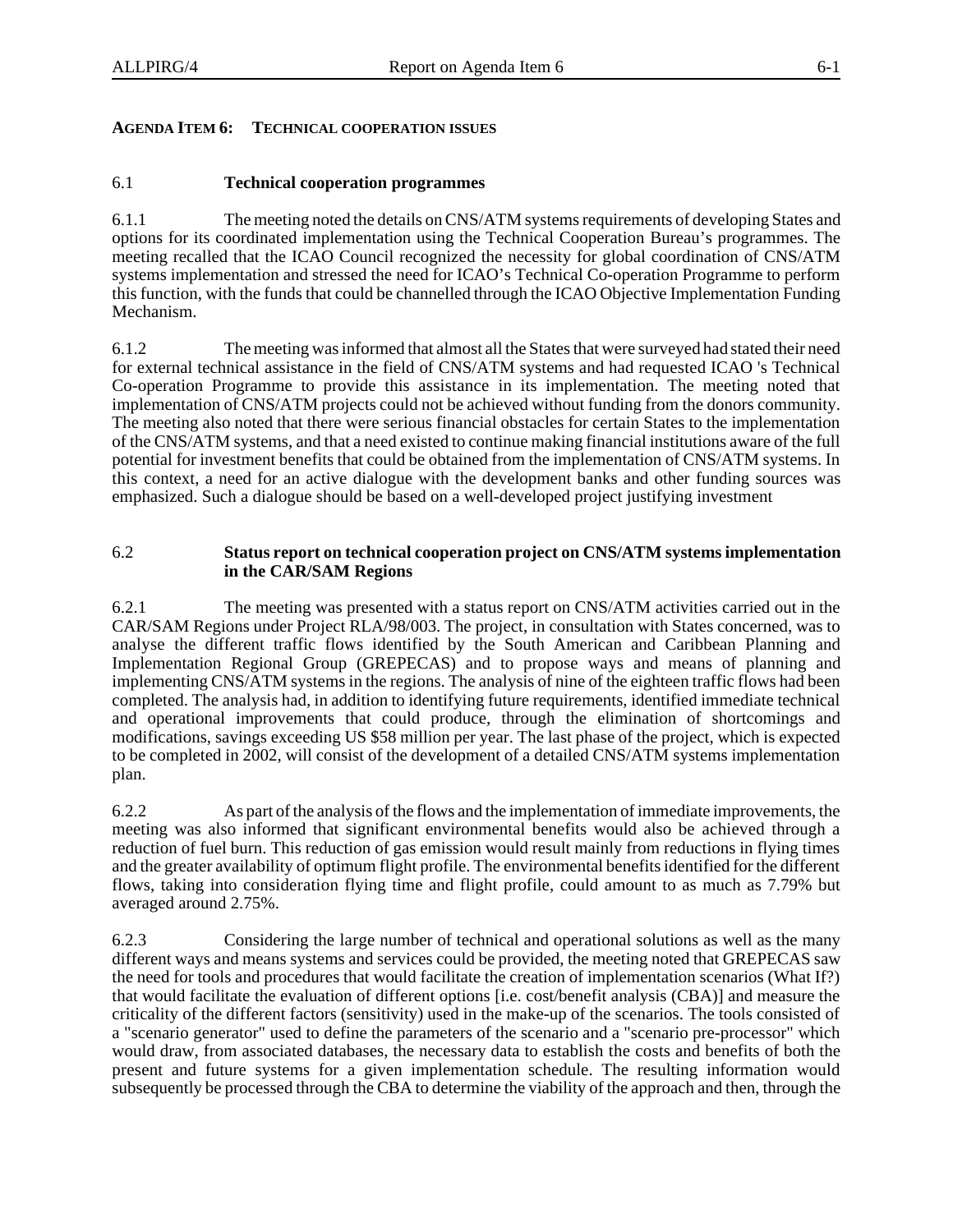sensitivity analysis, highlight the critical elements. The meeting noted that the required tools had been developed and that their validation would be undertaken once the associated databases had been completed.

6.2.4 The experience gained in carrying out the above projects in the CAR/SAM Regions was recognized as potentially useful for other regions. It was pointed out that the economic and operational advantages promised by application of these methodologies needed to be well explained to the users who are considered to be important partners in such undertakings.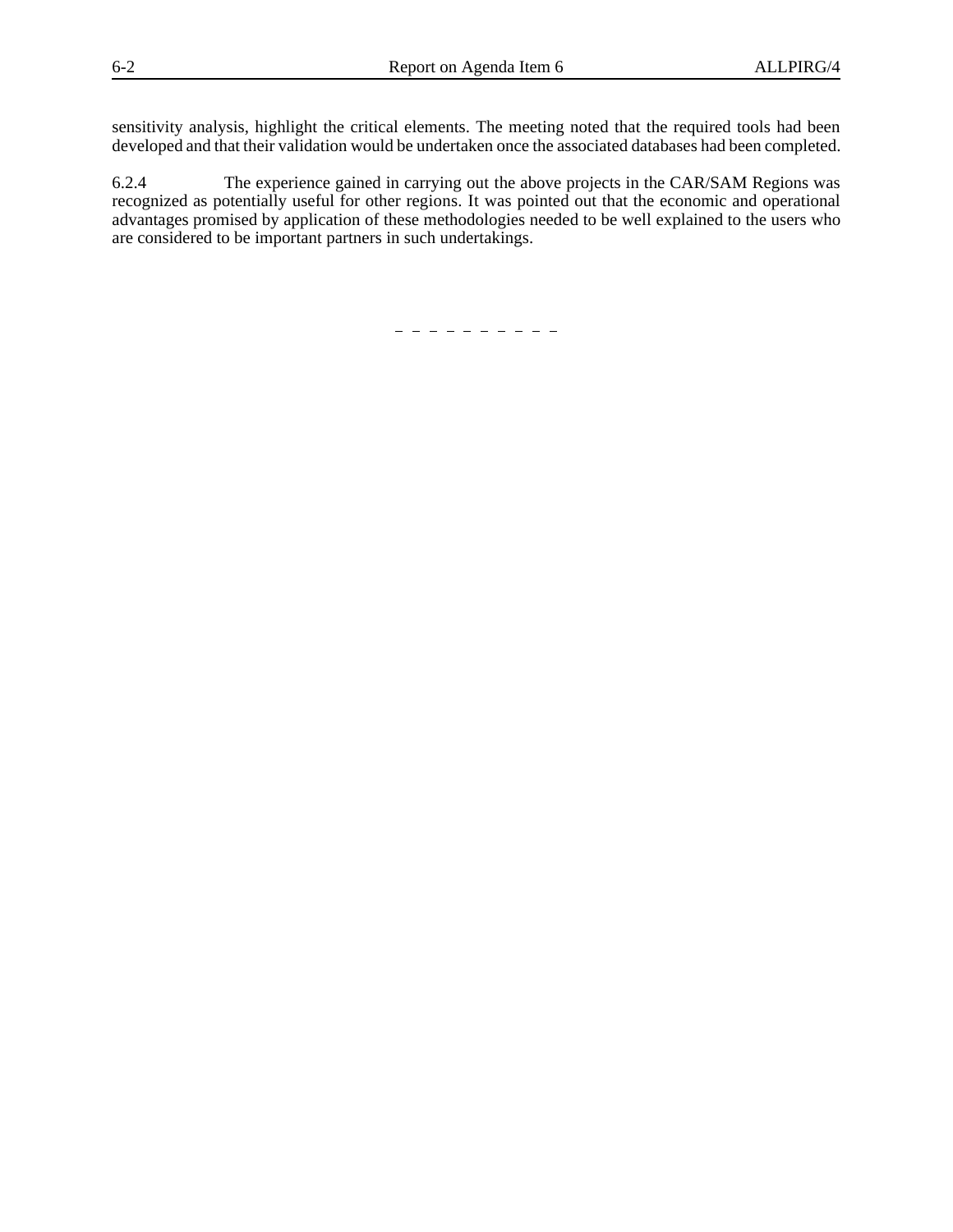### **AGENDA ITEM 7: ANY OTHER BUSINESS**

7.1 No other business was discussed by the meeting.

---------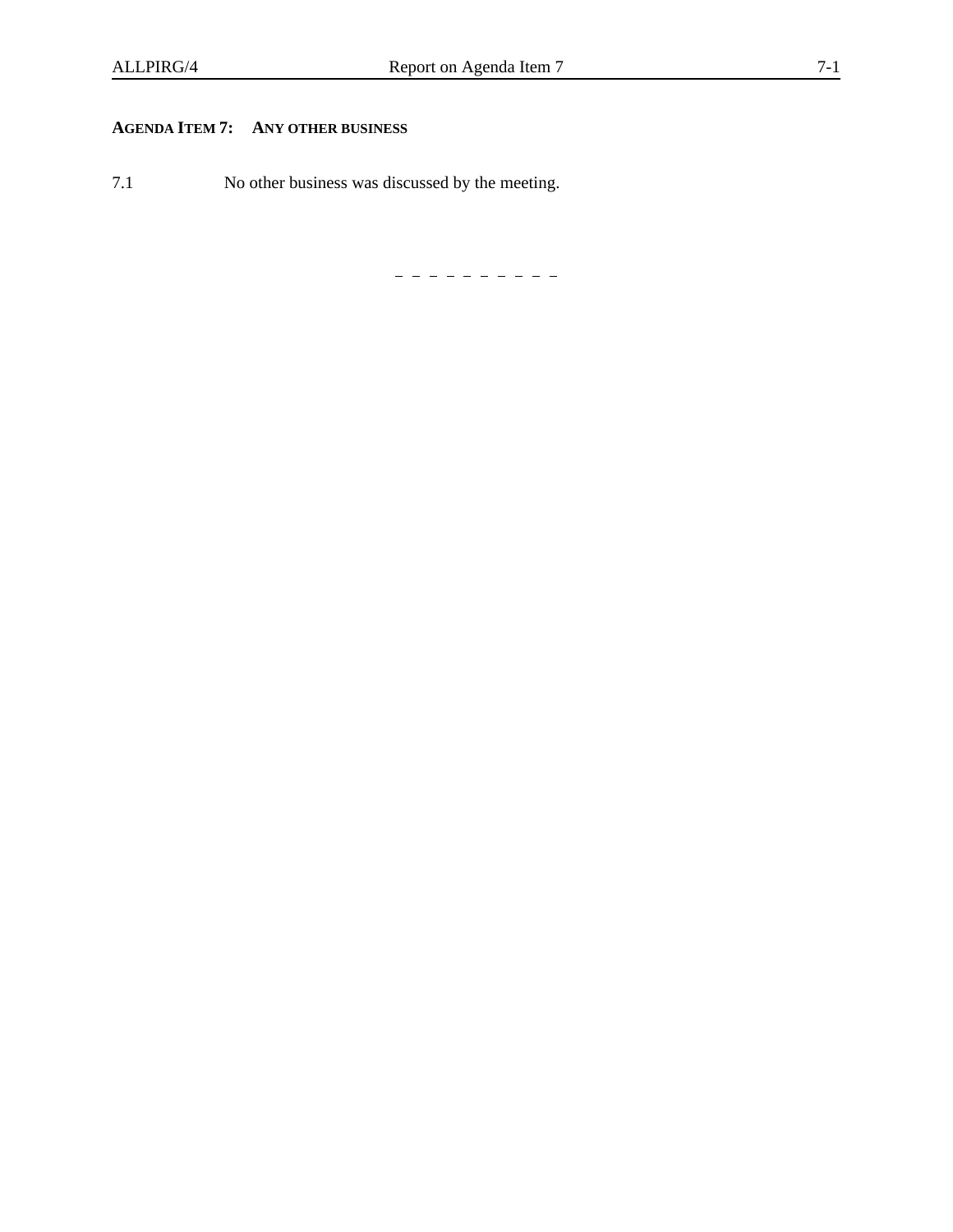### **APPENDIX**

### **LIST OF PARTICIPANTS**

Chairman - Dr. Assad Kotaite Secretary - Mr. V.D. Zubkov First Vice-President of the Air Navigation Commission - Mr. W. Price

ASIA/PACIFIC AIR NAVIGATION PLANNING AND IMPLEMENTATION REGIONAL GROUP (APANPIRG)

Chairman: Mr. H.S. Khola Secretary: Mr. L.B. Shah (ICAORD, Bangkok) Chairman of CNS/ATM sub-group: Mr. R. Bracefield

AFI PLANNING AND IMPLEMENTATION REGIONAL GROUP (APIRG)

Chairman: Mr. M. Cherif Secretary: Mr. A. Cheiffou (ICAORD, Dakar) Chairman of CNS/ATM sub-group: Mr. G. Elefteriou ICAORD, Nairobi: Mr. L. Mollel (ICAORD, Nairobi)

EUROPEAN AIR NAVIGATION PLANNING GROUP (EANPG)

Chairman: Mr. K. Theil Secretary: Mr. C. Eigl (ICAORD, Paris) Chairman of CNS/ATM sub-group: No sub-group

CAR/SAM REGIONAL PLANNING AND IMPLEMENTATION GROUP (GREPECAS)

Chairman: Mr. J.P. Sánchez Dañino Secretary: Mr. P.I. Hegedus (ICAORD, Lima) Chairman of CNS/ATM sub-group: Mr. D. Gardilcic

MIDDLE EAST AIR NAVIGATION PLANNING AND IMPLEMENTATION REGIONAL GROUP (MIDANPIRG)

Chairman: Mr. A.N. Al-Harthy Secretary: Mr. A. Zerhouni (ICAORD, Cairo) Chairman of CNS/ATM sub-group: Mr. M.O. Al-Alawi

NORTH ATLANTIC SYSTEMS PLANNING GROUP (NAT SPG)

Chairman: Mr. A. Palsson Secretary: Mr. C. Eigl (ICAORD, Paris) Chairman of CNS/ATM sub-group: No sub-group

NORTH AMERICAN GROUP (CANADA/MEXICO/USA)

AIRPORTS COUNCIL INTERNATIONAL (ACI)

Co-Chairmen: Mr. K. Moody Mrs. C. Fagan Secretary: Mr. R. Ybarra (ICAORD, Mexico)

Director Mr. R. Heitmeyer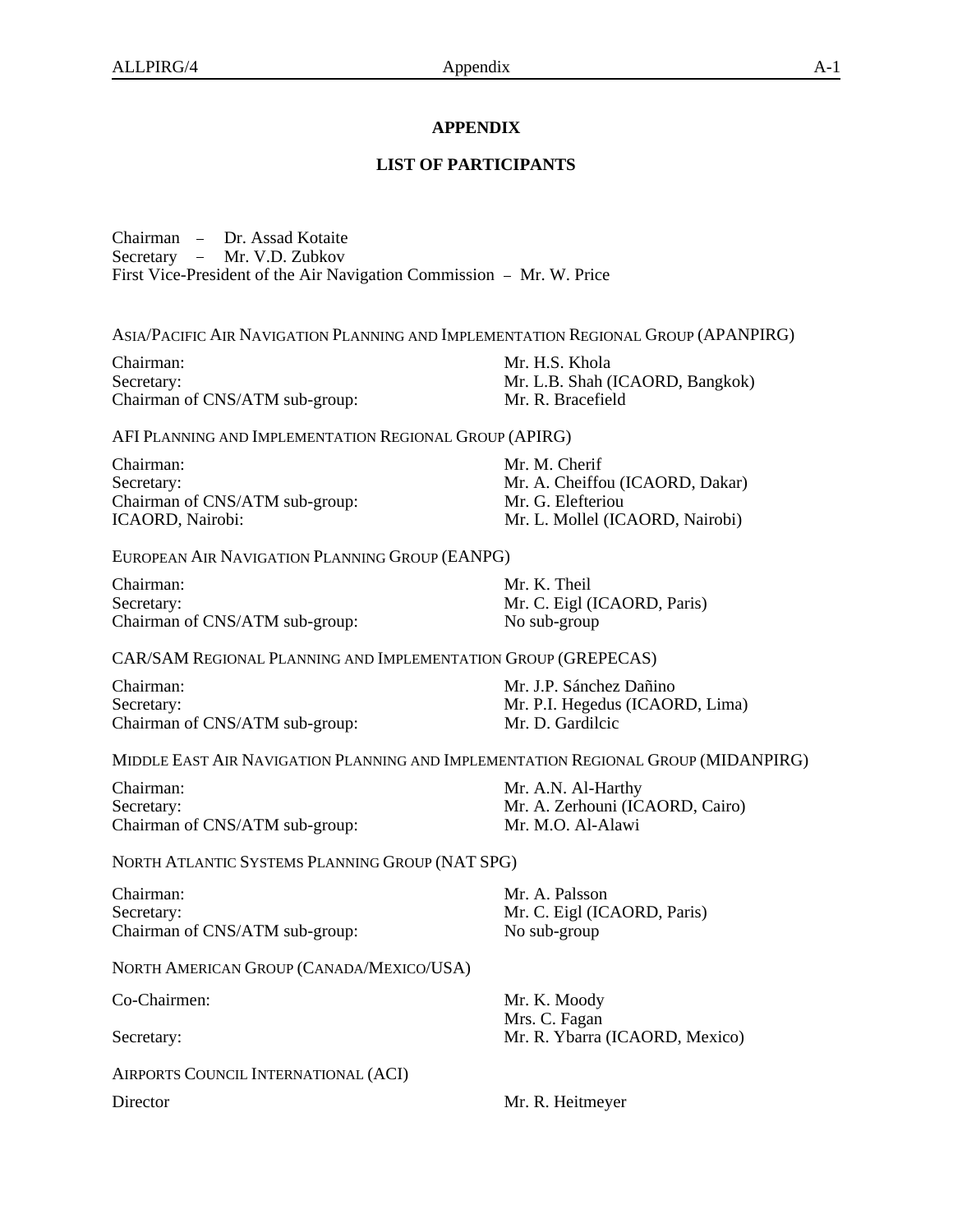| AERONAUTICAL RADIO, INC. (ARINC)                                                                               |                                                                                    |
|----------------------------------------------------------------------------------------------------------------|------------------------------------------------------------------------------------|
| Vice President, Industry Activities                                                                            | Mr. R. Glennon                                                                     |
| AGENCE POUR LA SÉCURITÉ DE LA NAVIGATION AÉRIENNE EN AFRIQUE ET À MADAGASCAR (ASECNA)                          |                                                                                    |
| Délégué de l'ASECNA à Montréal                                                                                 | Mr. M. Ndiaye                                                                      |
| CORPORACIÓN CENTROAMERICANA DE SERVICIOS DE NAVEGACIÓN AÉREA (COCESNA)                                         |                                                                                    |
|                                                                                                                |                                                                                    |
| EUROPEAN ORGANISATION FOR THE SAFETY OF AIR NAVIGATION (EUROCONTROL)                                           |                                                                                    |
| <b>International Coordination Manager</b>                                                                      | Mr. E. Cerasi                                                                      |
| Head of Division, CRCO                                                                                         | Mr. E.K. Soehnle                                                                   |
| <b>ATM Strategy and Concept Manager</b>                                                                        | Mr. B. Miaillier                                                                   |
| (GLONASS)                                                                                                      | RUSSIAN FEDERATION AS PROVIDERS OF THE GLOBAL ORBITING NAVIGATION SATELLITE SYSTEM |
| General Expert, Russian Federation<br><b>Commission for ICAO</b>                                               | Mr. V.M. Khrolenko                                                                 |
| President of the International Trustee<br>Fund of the Moscow State Aviation<br><b>Technological University</b> | Mr. M. Liberzon                                                                    |
| Head Specialist, State Civil Aviation Authority,<br>Ministry of Transport, Russian Federation                  | Mr. V.P. Topchiev                                                                  |
| INTERNATIONAL AIR TRANSPORT ASSOCIATION (IATA)                                                                 |                                                                                    |
| Director, ICAO Relations                                                                                       | Mr. M.T. Comber                                                                    |
| <b>Assistant Director - ATM</b>                                                                                | Mr. L.J. Desmarais                                                                 |
| Director - Operations & Environment                                                                            | Mr. M. Eran-Tasker                                                                 |
| <b>Assistant Director - CNS/ATM</b><br><b>Assistant Director - CNS</b>                                         | Mr. R. Thompson<br>Mr. K. Van Den Boogaard                                         |
|                                                                                                                |                                                                                    |
| INTERNATIONAL BUSINESS AVIATION COUNCIL (IBAC)                                                                 |                                                                                    |
| <b>Director General</b><br>Director ICAO Liaison                                                               | Mr. D. Spruston<br>Mr. P.R. Ingleton                                               |
|                                                                                                                |                                                                                    |
| INTERNATIONAL CO-ORDINATING COUNCIL OF AEROSPACE INDUSTRIES ASSOCIATIONS (ICCAIA)                              |                                                                                    |
|                                                                                                                |                                                                                    |
| INTERNATIONAL FEDERATION OF AIR LINE PILOTS' ASSOCIATIONS (IFALPA)                                             |                                                                                    |
| Regional Vice-President, North Atlantic<br>Representative to ICAO                                              | Capt. R. Swain<br>Capt. E. Smart                                                   |
| INTERNATIONAL FEDERATION OF AIR TRAFFIC CONTROLLERS' ASSOCIATIONS (IFATCA)                                     |                                                                                    |
| President and Chief Executive Officer                                                                          | Mr. S. Lampkin                                                                     |
| INTERNATIONAL FEDERATION OF AIR TRAFFIC SAFETY ELECTRONICS ASSOCIATIONS (IFATSEA)                              |                                                                                    |
| Representative to ICAO                                                                                         | Mr. Y. Ouellette                                                                   |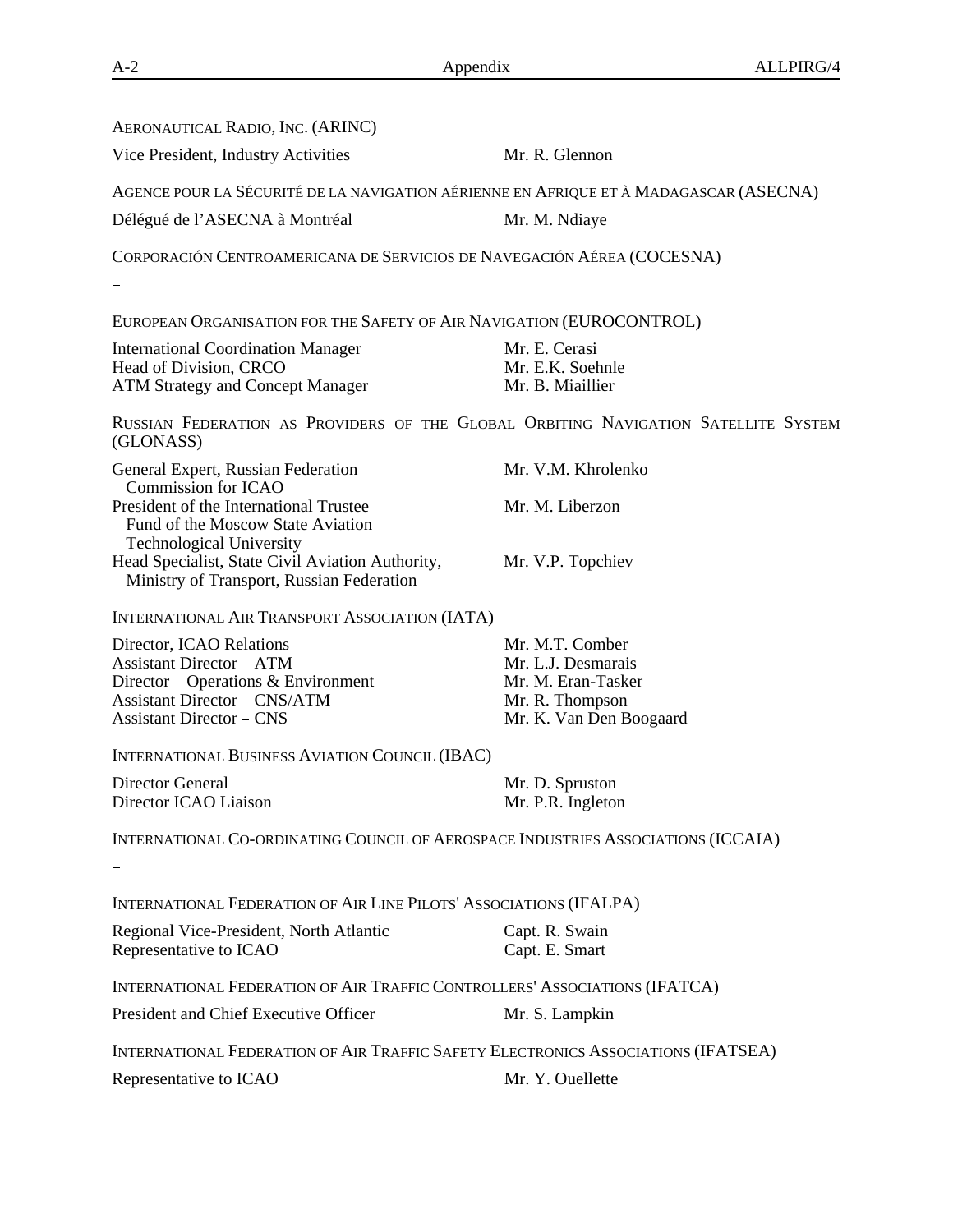| INTERNATIONAL MOBILE SATELLITE ORGANIZATION (IMSO)                                                                                                                                                                                            |                                                                        |  |  |
|-----------------------------------------------------------------------------------------------------------------------------------------------------------------------------------------------------------------------------------------------|------------------------------------------------------------------------|--|--|
| <b>Head of Technical Services</b><br>Manager, Aeronautical Safety Services                                                                                                                                                                    | Mr. A.C. Fuller<br>Mr. L. Norrish                                      |  |  |
| NAV CANADA                                                                                                                                                                                                                                    |                                                                        |  |  |
| <b>CNS/ATM Planning Advisor</b><br>Project Manager, ANS Planning<br><b>International Liaison Coordinator</b><br>Secretary                                                                                                                     | Mr. L.R. Everett<br>Mr. J. MacDonald<br>Ms. J. North<br>Mrs. P. King   |  |  |
| SOCIÉTÉ INTERNATIONALE DE TÉLÉCOMMUNICATIONS AÉRONAUTIQUES (SITA)                                                                                                                                                                             |                                                                        |  |  |
| <b>Assistant Vice-President</b><br>Senior Manager, ATS                                                                                                                                                                                        | Mr. D. Demers<br>Mr. V. Maiolla                                        |  |  |
| JAPAN AS PROVIDERS OF THE MULTI-FUNCTION TRANSPORT SATELLITE (MTSAT)                                                                                                                                                                          |                                                                        |  |  |
| Special Assistant to the Director                                                                                                                                                                                                             | Mr. Y. Imawaka                                                         |  |  |
| UNITED STATES AS PROVIDERS OF THE GLOBAL POSITIONING SYSTEM (GPS)                                                                                                                                                                             |                                                                        |  |  |
| Director, International Aviation,<br>Federal Aviation Administration (FAA)<br><b>International Programme Analyst</b><br><b>Operations Research Analyst,</b><br>Federal Aviation Administration (FAA)<br>Federal Aviation Administration (FAA) | Mr. R. Hamory<br>Mrs. M. Westover<br>Mrs. N. Coleman<br>Mr. G. O'Toole |  |  |
| <b>OBSERVERS</b>                                                                                                                                                                                                                              |                                                                        |  |  |
| Representative of Pakistan on the Council of ICAO                                                                                                                                                                                             | Mr. S. Ahmad                                                           |  |  |
| Representative of Algeria on the Council of ICAO                                                                                                                                                                                              | Mr. T. Chérif                                                          |  |  |
| Representative of Nigeria on the Council of ICAO                                                                                                                                                                                              | Mr. D. Eniojukan                                                       |  |  |
| Representative of Venezuela to ICAO                                                                                                                                                                                                           | Mr. E.E. Falcón                                                        |  |  |
| Representative of Panama on the Council of ICAO                                                                                                                                                                                               | Mr. R.E. García de Paredes C.                                          |  |  |
| Alternate Representative of Venezuela to ICAO                                                                                                                                                                                                 | Ms. M. García Morillo                                                  |  |  |
| Technical Expert, Saudi Arabia                                                                                                                                                                                                                | Mr. F. Gari                                                            |  |  |
| Representative of Kenya on the Council of ICAO                                                                                                                                                                                                | Mr. S.W. Githaiga                                                      |  |  |
| Alternate Representative of Australia on the Council<br>of ICAO                                                                                                                                                                               | Mr. R. Graff                                                           |  |  |
| Alternate Representative of Greece to ICAO                                                                                                                                                                                                    | Mr. A. Ioannides                                                       |  |  |
| Representative of Netherlands on the Council of ICAO                                                                                                                                                                                          | Mr. M. Kraan                                                           |  |  |
| Representative of the Russian Federation on the<br>Council of ICAO                                                                                                                                                                            | Mr. V. Kuranov                                                         |  |  |

Representative of Iran to ICAO Mr. G. Mahdavi